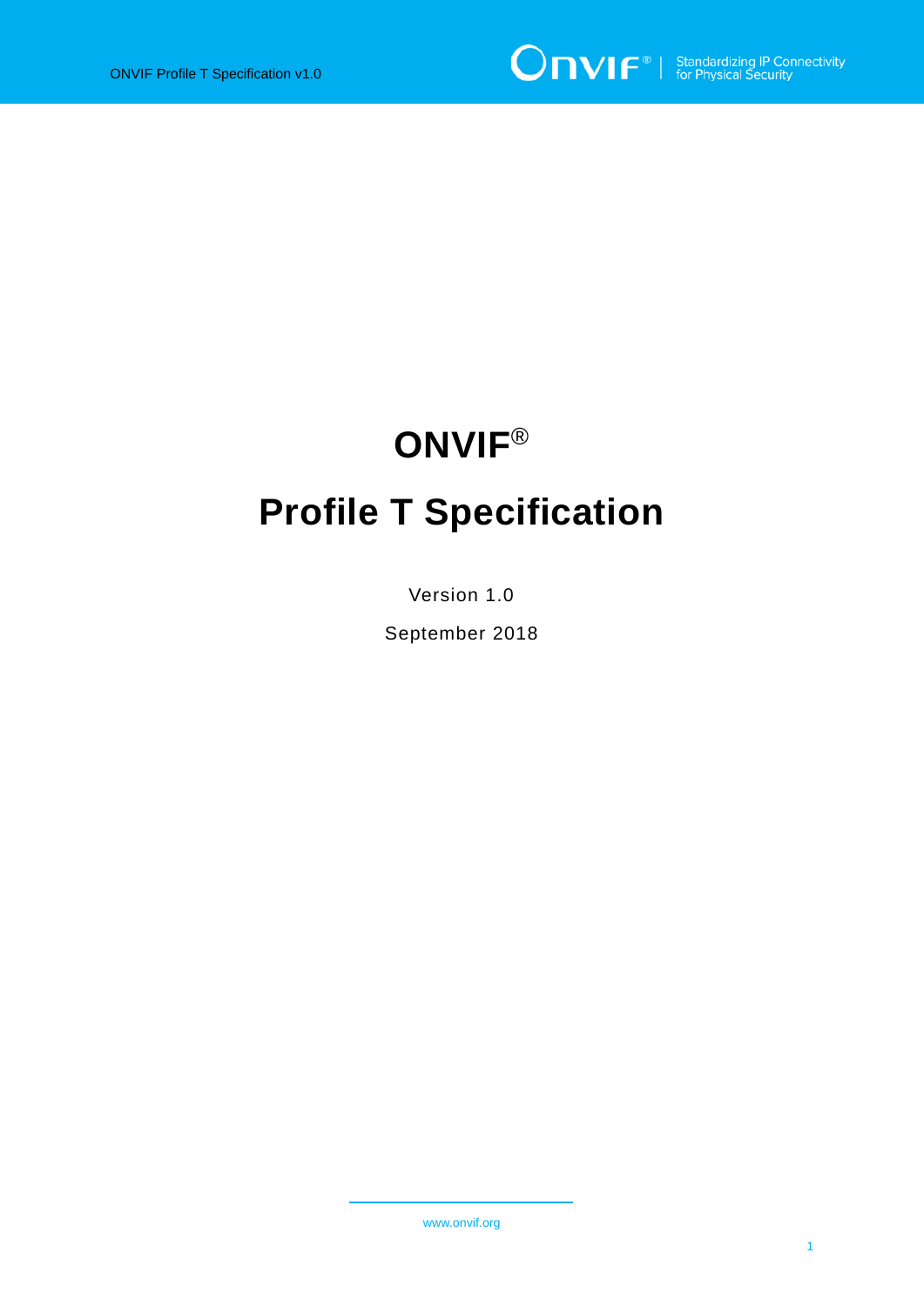#### ©2008-2018 by ONVIF: Open Network Video Interface Forum. All rights reserved.

Recipients of this document may copy, distribute, publish, or display this document so long as this copyright notice, license and disclaimer are retained with all copies of the document. No license is granted to modify this document.

THIS DOCUMENT IS PROVIDED "AS IS," AND THE CORPORATION AND ITS MEMBERS AND THEIR AFFILIATES, MAKE NO REPRESENTATIONS OR WARRANTIES, EXPRESS OR IMPLIED, INCLUDING BUT NOT LIMITED TO, WARRANTIES OF MERCHANTABILITY, FITNESS FOR A PARTICULAR PURPOSE, NON-INFRINGEMENT, OR TITLE; THAT THE CONTENTS OF THIS DOCUMENT ARE SUITABLE FOR ANY PURPOSE; OR THAT THE IMPLEMENTATION OF SUCH CONTENTS WILL NOT INFRINGE ANY PATENTS, COPYRIGHTS, TRADEMARKS OR OTHER RIGHTS.

IN NO EVENT WILL THE CORPORATION OR ITS MEMBERS OR THEIR AFFILIATES BE LIABLE FOR ANY DIRECT, INDIRECT, SPECIAL, INCIDENTAL, PUNITIVE OR CONSEQUENTIAL DAMAGES, ARISING OUT OF OR RELATING TO ANY USE OR DISTRIBUTION OF THIS DOCUMENT, WHETHER OR NOT (1) THE CORPORATION, MEMBERS OR THEIR AFFILIATES HAVE BEEN ADVISED OF THE POSSIBILITY OF SUCH DAMAGES, OR (2) SUCH DAMAGES WERE REASONABLY FORESEEABLE, AND ARISING OUT OF OR RELATING TO ANY USE OR DISTRIBUTION OF THIS DOCUMENT. THE FOREGOING DISCLAIMER AND LIMITATION ON LIABILITY DO NOT APPLY TO, INVALIDATE, OR LIMIT REPRESENTATIONS AND WARRANTIES MADE BY THE MEMBERS AND THEIR RESPECTIVE AFFILIATES TO THE CORPORATION AND OTHER MEMBERS IN CERTAIN WRITTEN POLICIES OF THE CORPORATION.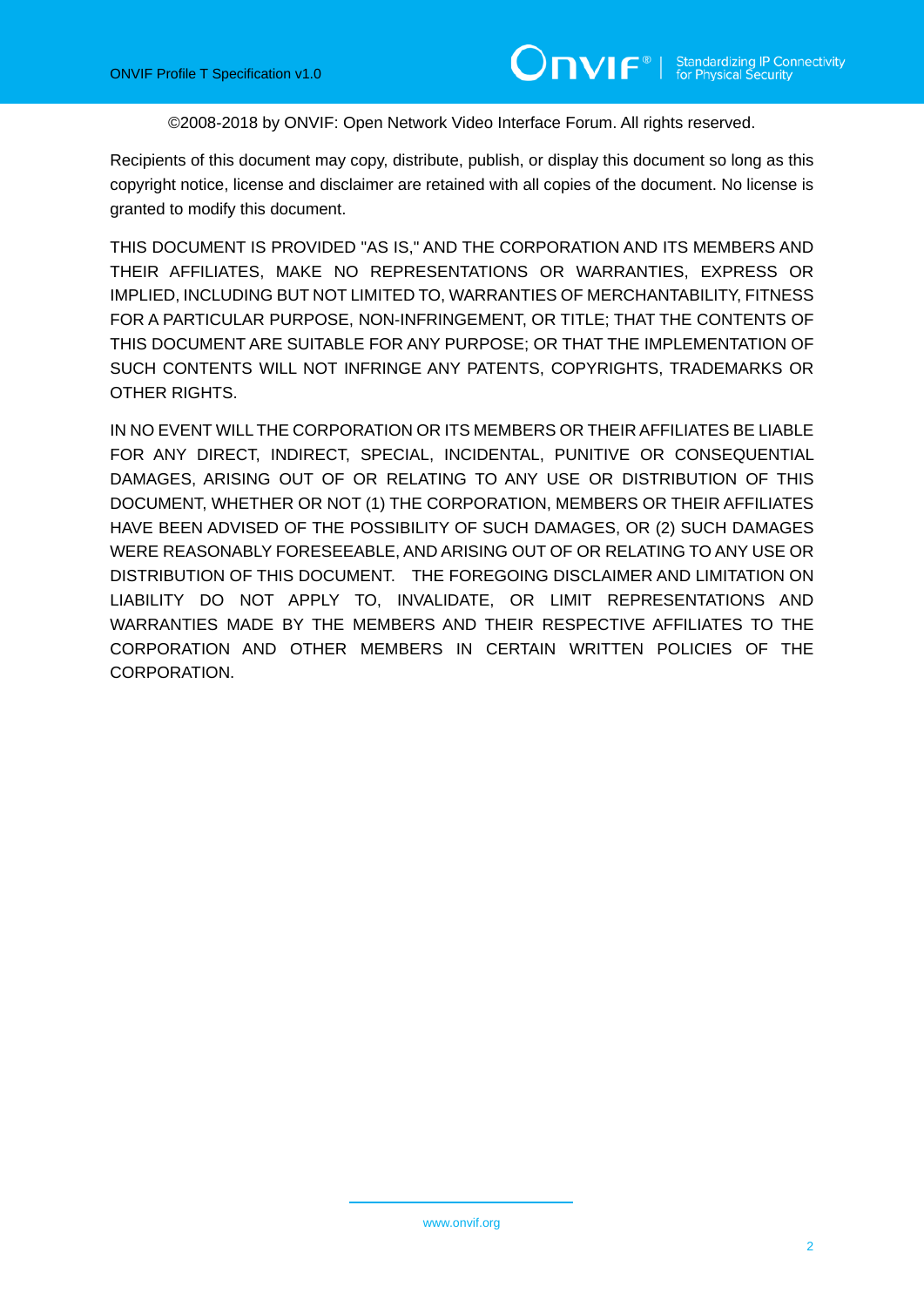# REVISION HISTORY

| Vers. | <b>Date</b>                                       | <b>Description</b> | l Contributors              |
|-------|---------------------------------------------------|--------------------|-----------------------------|
| 1.0   | Original release version 1.0<br>September<br>2018 |                    | Refer to Contributors table |
|       |                                                   |                    |                             |
|       |                                                   |                    |                             |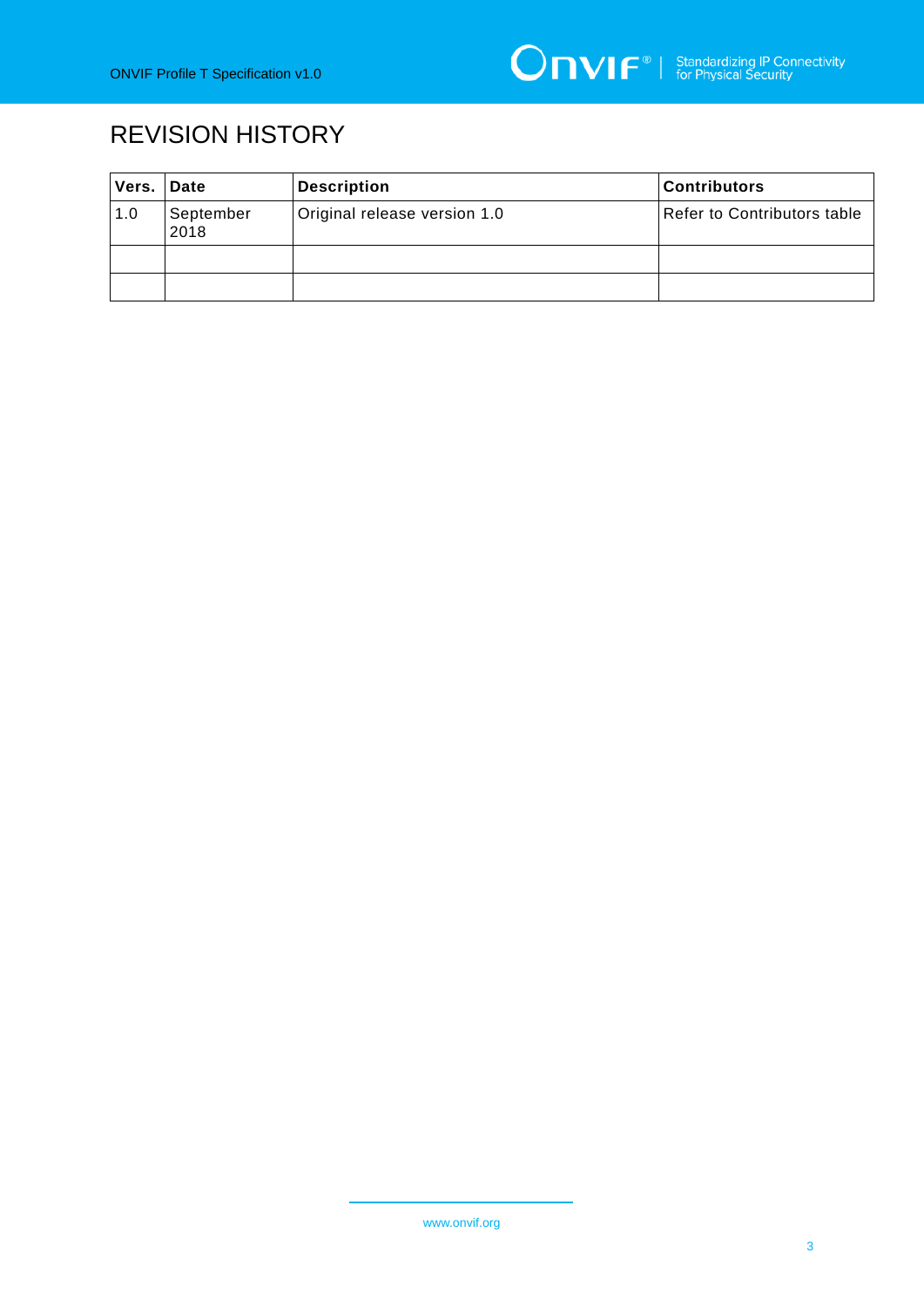# **CONTRIBUTORS**

| Company                            | <b>Contributors</b>                                   |
|------------------------------------|-------------------------------------------------------|
| <b>Axis Communications AB</b>      | Fredrik Svensson - Working Group chairman             |
| Pelco by Schneider Electric        | Andrew Downs - editor<br>Steve Wolf                   |
| Anixter                            | <b>Bob Dolan</b>                                      |
| <b>Avigilon Corporation</b>        | <b>Travis Gredley</b>                                 |
| <b>Bosch Security Systems</b>      | Hans Busch                                            |
| Canon Inc.                         | Sriram Prasad Bhetanabottla<br>Raghavendra Shekaraiah |
| Genetec Inc.                       | Nicolas Brochu<br>Hugo Brisson                        |
| Hanwha Techwin                     | Sungbong Cho<br>Yogavanan Mathivanan<br>Sujith Raman  |
| Oncam                              | Steven Dillingham                                     |
| Panasonic System Networks Co., LTD | Hasan Timucin Ozdemir                                 |
| Sony Corporation                   | Hiroyuki Sano                                         |
| Videotec                           | Enrico Campana<br>Ottavio Campana                     |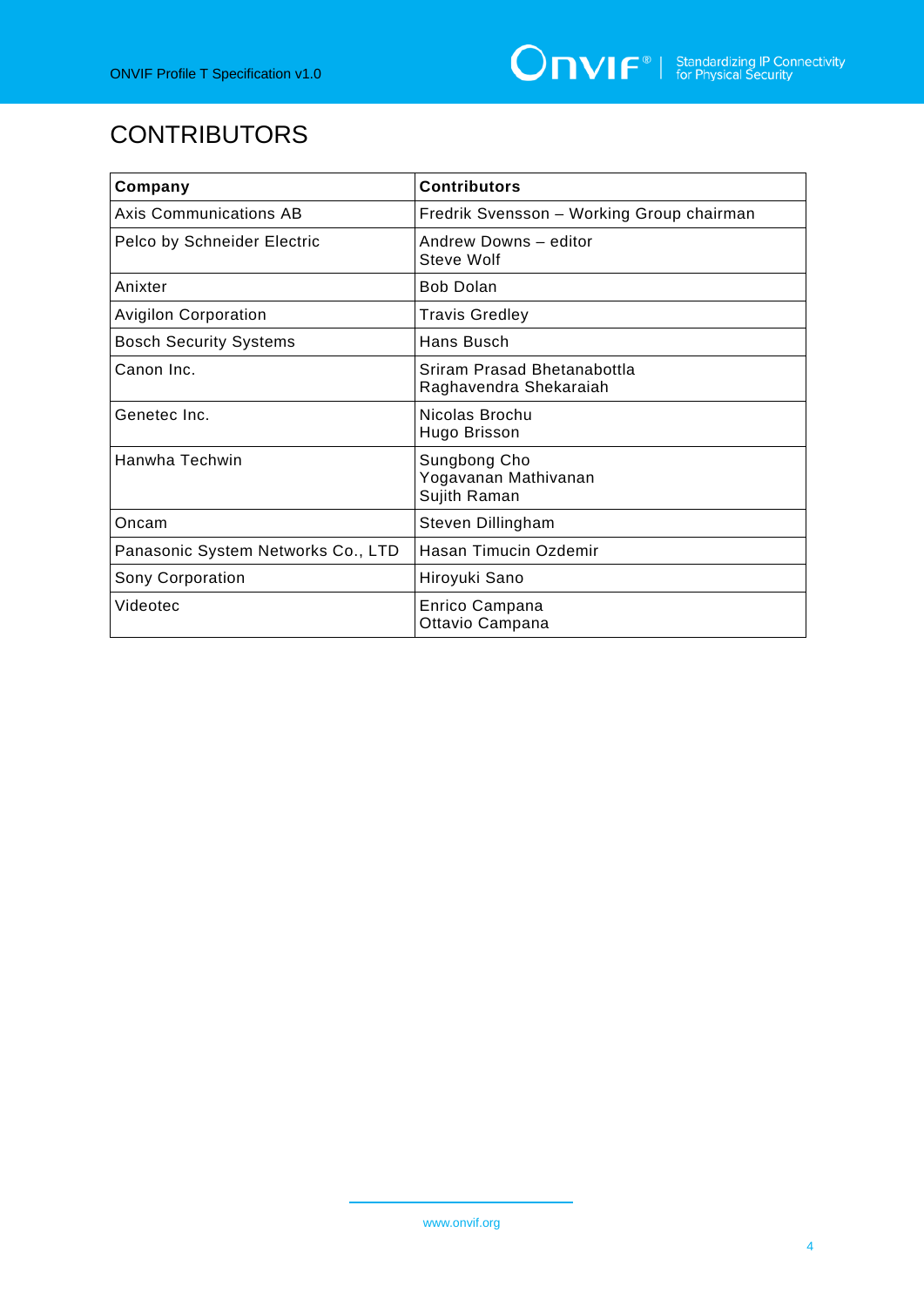### **Table of Contents**

| 1                        |      |  |  |  |
|--------------------------|------|--|--|--|
| $\overline{2}$           |      |  |  |  |
|                          | 2.1  |  |  |  |
| 3                        |      |  |  |  |
|                          | 3.1  |  |  |  |
| 4                        |      |  |  |  |
| 5                        |      |  |  |  |
| 6                        |      |  |  |  |
| $\overline{\phantom{a}}$ |      |  |  |  |
|                          | 7.1  |  |  |  |
|                          | 7.2  |  |  |  |
|                          | 7.3  |  |  |  |
|                          | 7.4  |  |  |  |
|                          | 7.5  |  |  |  |
|                          | 7.6  |  |  |  |
|                          | 7.7  |  |  |  |
|                          | 7.8  |  |  |  |
|                          | 7.9  |  |  |  |
|                          | 7.10 |  |  |  |
|                          | 7.11 |  |  |  |
|                          | 7.12 |  |  |  |
|                          | 7.13 |  |  |  |
|                          | 7.14 |  |  |  |
|                          | 7.15 |  |  |  |
|                          | 7.16 |  |  |  |
|                          | 7.17 |  |  |  |
|                          | 7.18 |  |  |  |
|                          | 7.19 |  |  |  |
|                          | 7.20 |  |  |  |
|                          | 7.21 |  |  |  |
|                          | 7.22 |  |  |  |
| 8                        |      |  |  |  |
|                          | 8.1  |  |  |  |
|                          | 8.2  |  |  |  |
|                          | 8.3  |  |  |  |
|                          | 8.4  |  |  |  |
|                          | 8.5  |  |  |  |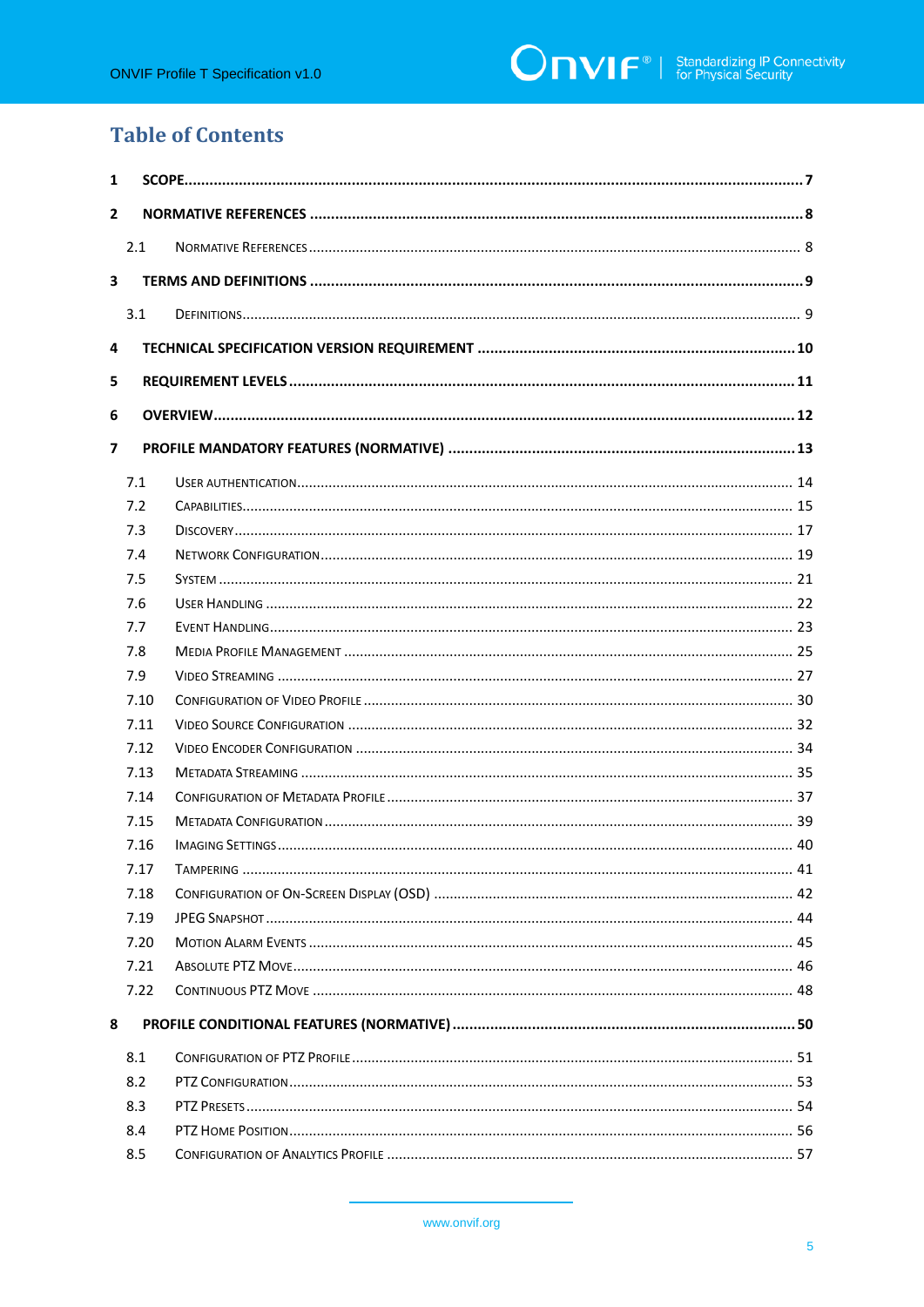# **ONVIF**<sup>®</sup> | Standardizing IP Connectivity

| 8.6  |  |
|------|--|
| 8.7  |  |
| 8.8  |  |
| 8.9  |  |
| 8.10 |  |
| 8.11 |  |
| 8.12 |  |
| 8.13 |  |
| 8.14 |  |
| 8.15 |  |
| 8.16 |  |
| 8.17 |  |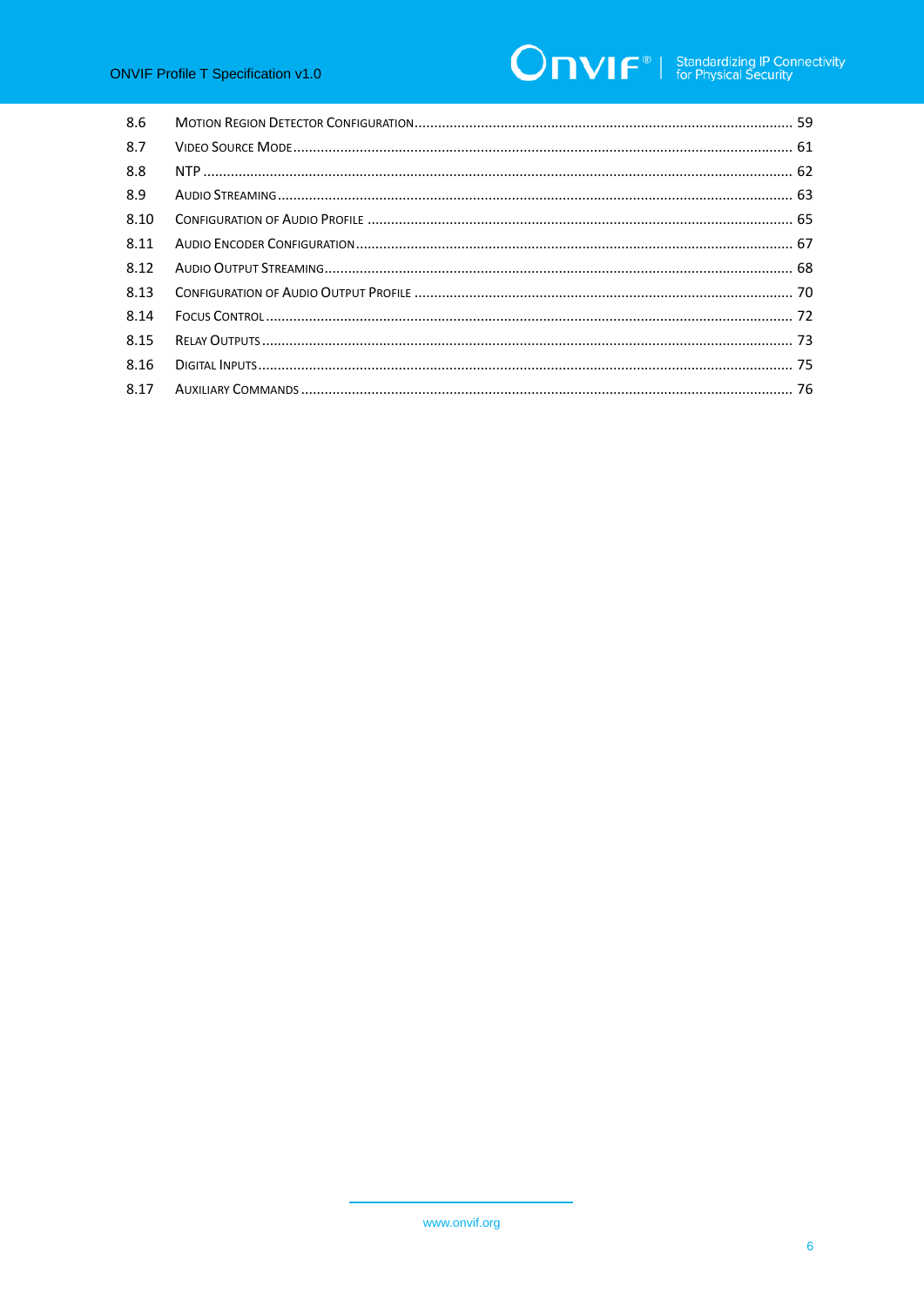# <span id="page-6-0"></span>**1 Scope**

This document defines the mandatory and conditional features required by an ONVIF device and ONVIF client that support Profile T.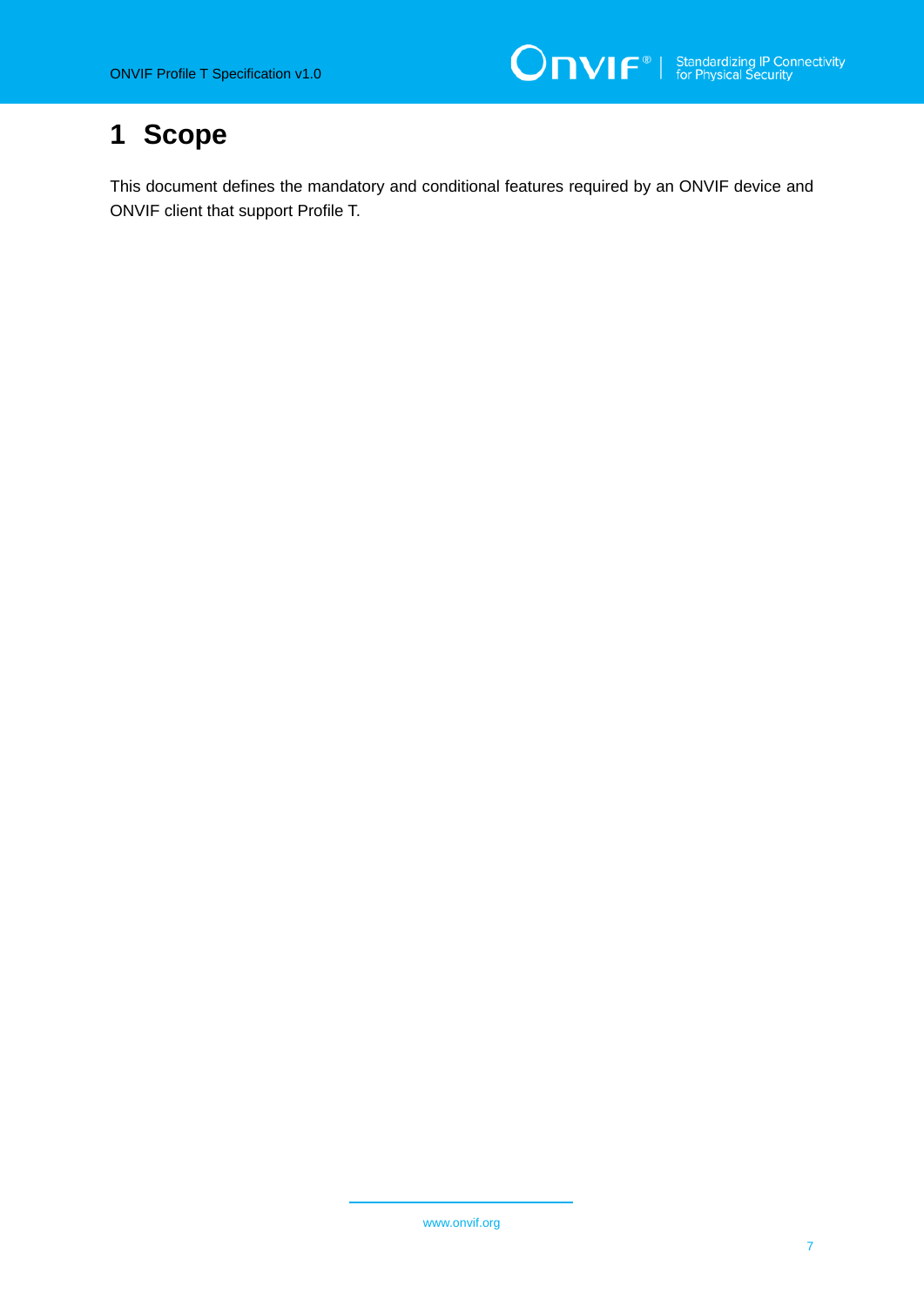# <span id="page-7-0"></span>**2 Normative references**

This section defines the normative references applicable to this specification.

### <span id="page-7-1"></span>2.1 Normative references

• **IANA Media Type Reference**

<<http://www.iana.org/assignments/media-types/media-types.xhtml> **>**

• **ONVIF Profile Policy**

< [http://www.onvif.org/profiles>](http://www.onvif.org/profiles)

• **ONVIF Network Interface Specifications**

<<https://www.onvif.org/profiles/specifications/> >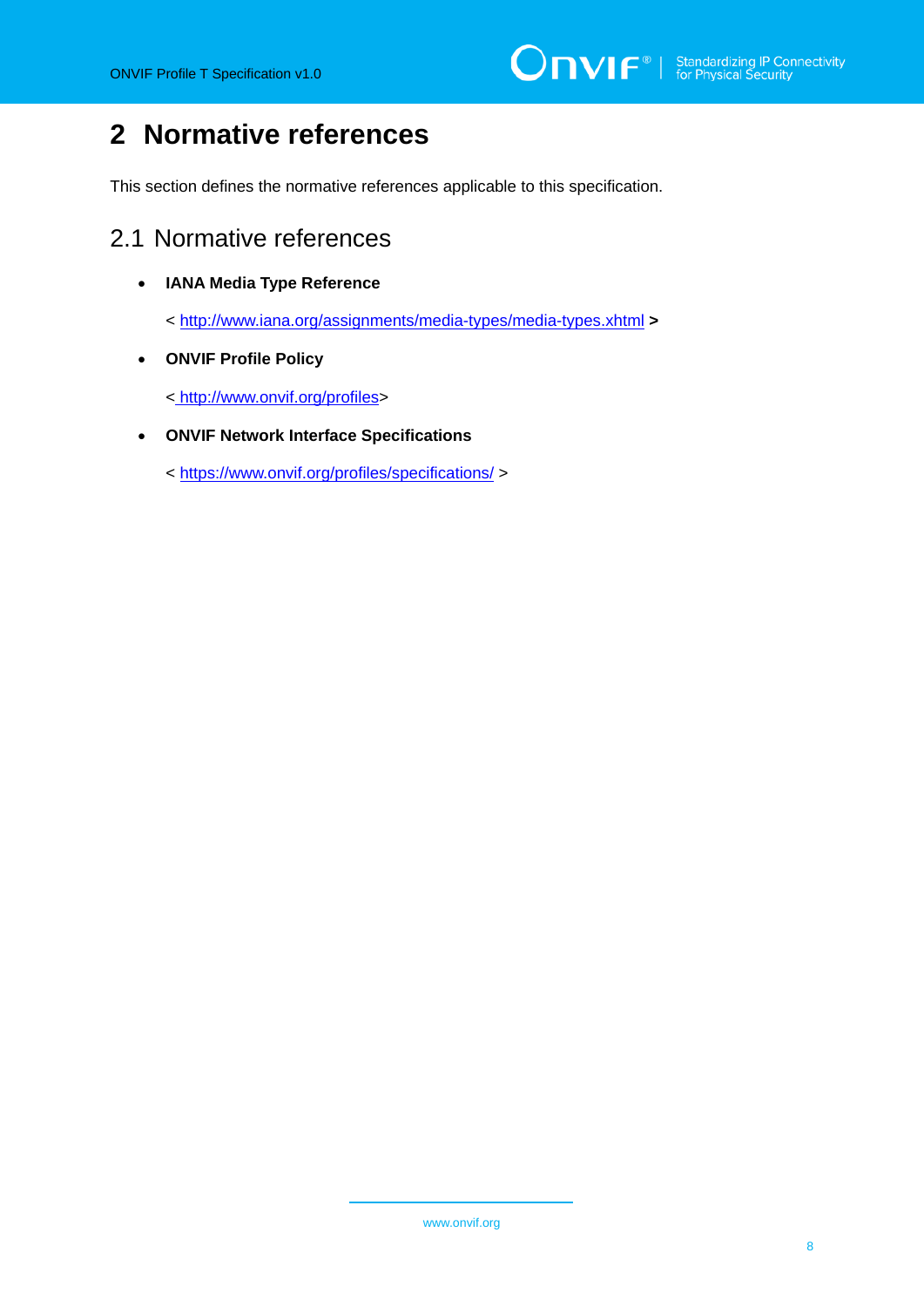# <span id="page-8-0"></span>**3 Terms and definitions**

This section provides common terms and definitions used in this specification.

# <span id="page-8-1"></span>3.1 Definitions

| profile             | See [ONVIF Profile Policy]                                                                                                                                                                                                                                                          |  |  |
|---------------------|-------------------------------------------------------------------------------------------------------------------------------------------------------------------------------------------------------------------------------------------------------------------------------------|--|--|
| <b>ONVIF device</b> | Networked hardware appliance or software program that exposes<br>one or multiple ONVIF Web Services                                                                                                                                                                                 |  |  |
| <b>ONVIF client</b> | Networked hardware appliance or software program that uses<br><b>ONVIF Web Services.</b>                                                                                                                                                                                            |  |  |
| tns1                | prefix for the ONVIF topic namespace<br>A<br>"http://www.onvif.org/ver10/topics". This prefix is not part of the<br>standard and an implementation can use any prefix. See JONVIF<br>Network Interface Specifications] Core Specification description of<br>Namespaces for details. |  |  |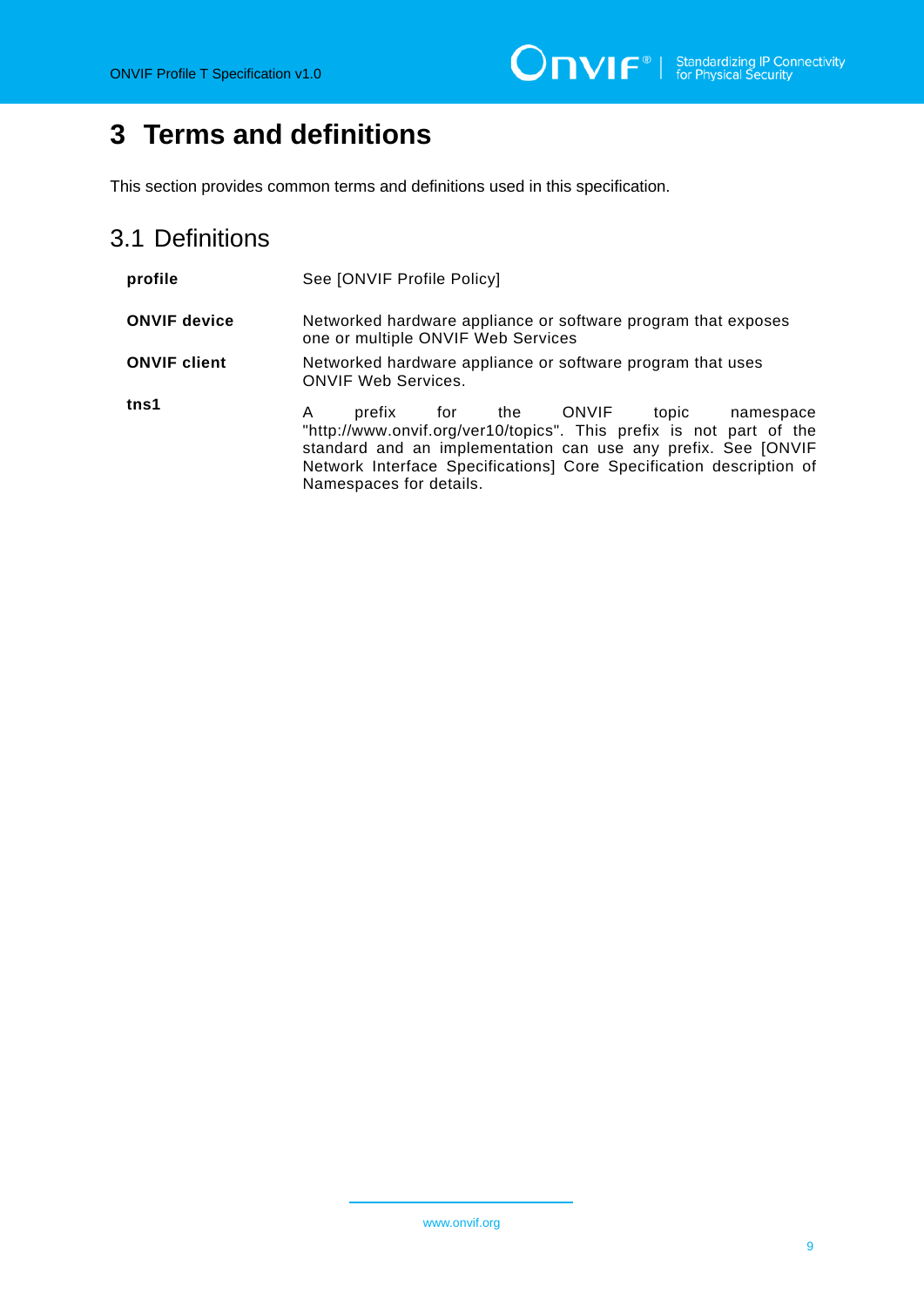# <span id="page-9-0"></span>**4 Technical specification version requirement**

Implementation of ONVIF Network Interface Specifications, version 18.06 or later is required for conformance to Profile T.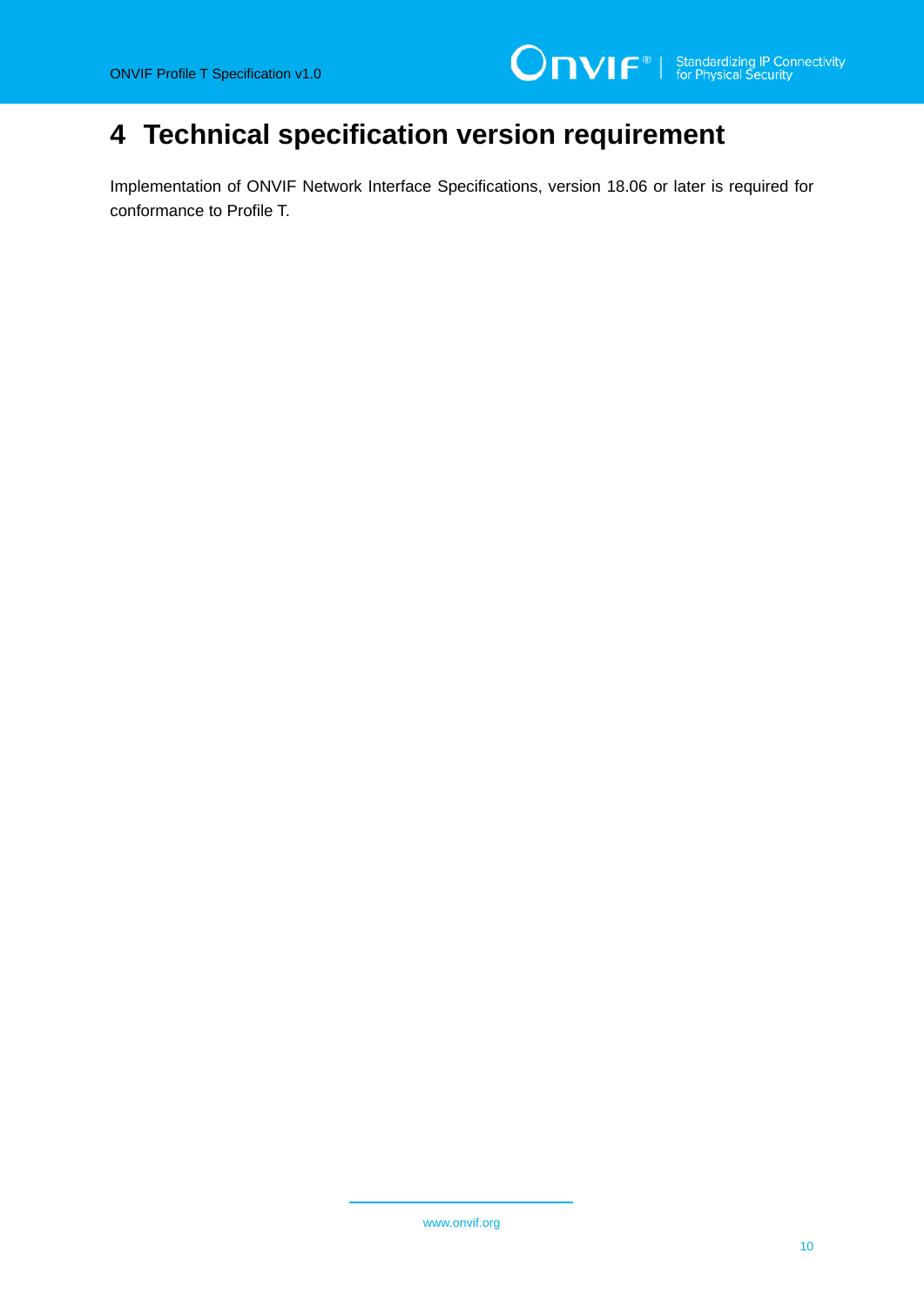# <span id="page-10-0"></span>**5 Requirement levels**

Each feature in this document has a requirement level for device and client that claim conformance to Profile T and contains a Function List that states the functions requirement level for device and client that implement that feature.

The requirement levels for features are:

- **Mandatory = Feature that shall be implemented by an ONVIF device or ONVIF client.**
- **Conditional = Feature that shall be implemented by an ONVIF device or ONVIF client if it supports that functionality in any way, including any proprietary way. Features that are conditional are marked with "if supported" in a profile specification.**

The requirement levels for functions are:

- **Mandatory = Function that shall be implemented by an ONVIF device or ONVIF client.**
- **Conditional = Function that shall be implemented by an ONVIF device or ONVIF client if it supports that functionality.**
- **Optional = Function that may be implemented by an ONVIF device or ONVIF client.**

Function Lists use the following abbreviations:

- **M = Mandatory**
- **C = Conditional**
- **O = Optional**

All functions shall be implemented as described in the corresponding [ONVIF Network Interface Specifications].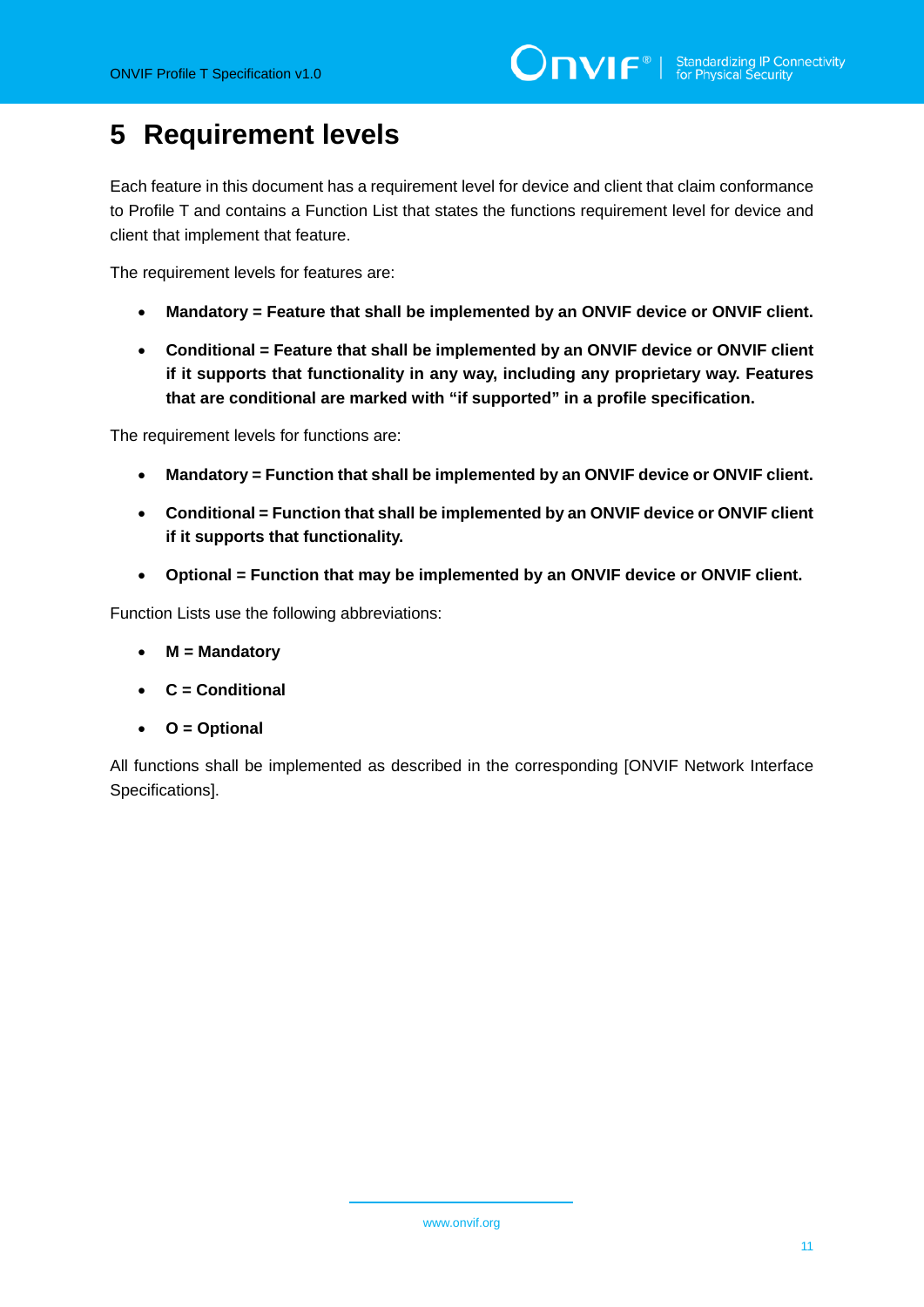# <span id="page-11-0"></span>**6 Overview**

An ONVIF profile is described by a fixed set of functionalities through a number of services that are provided by the ONVIF standard. A number of services and functionalities are mandatory for each type of ONVIF profile. An ONVIF device and client may support any combination of profiles and other optional services and functionalities.

An ONVIF device conformant with Profile T is an ONVIF device that sends video data over an IP network to a client. Profile T also includes support for a number of features, including but not limited to: imaging, metadata streaming, onscreen display, and motion alarm events. Other features that may be supported on the device include PTZ, analytics, motion region configuration, bidirectional audio, digital inputs, and relay outputs. For example, a device conformant with Profile T may be an IP network camera or an encoder device.

An ONVIF client conformant with Profile T is an ONVIF client that can configure, request, and control streaming of video data over an IP network from an ONVIF device conformant with Profile T. Profile T also includes support for control of a number of features, including but not limited to imaging and motion alarm events. Other features that may be supported by the client include metadata streaming, onscreen display, PTZ, analytics, motion region configuration, bidirectional audio, digital inputs, and relay outputs.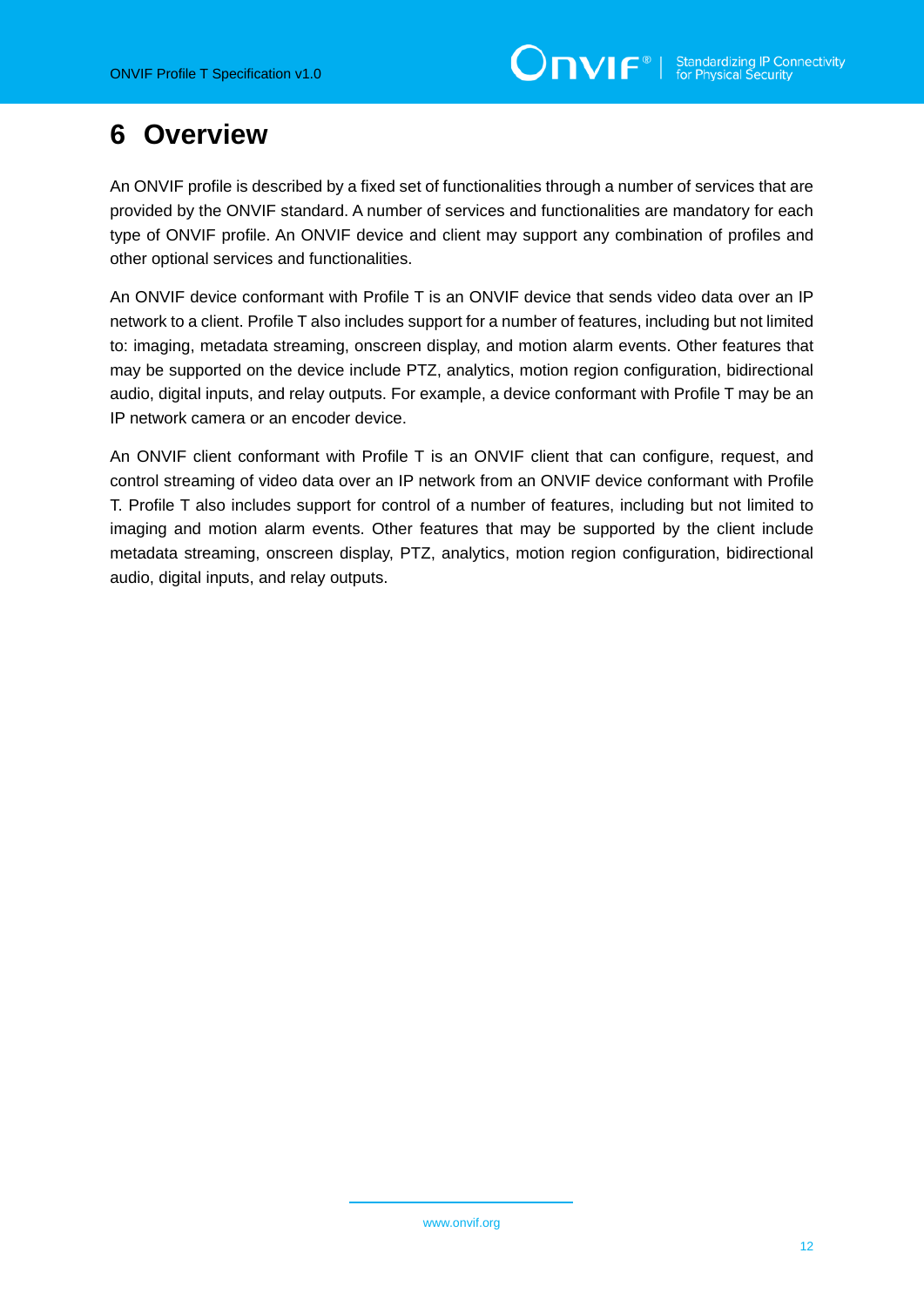# <span id="page-12-0"></span>**7 Profile mandatory features (normative)**

Devices and clients conformant to Profile T shall support the following features. The requirements represent the minimum functionality that must be implemented for conformance.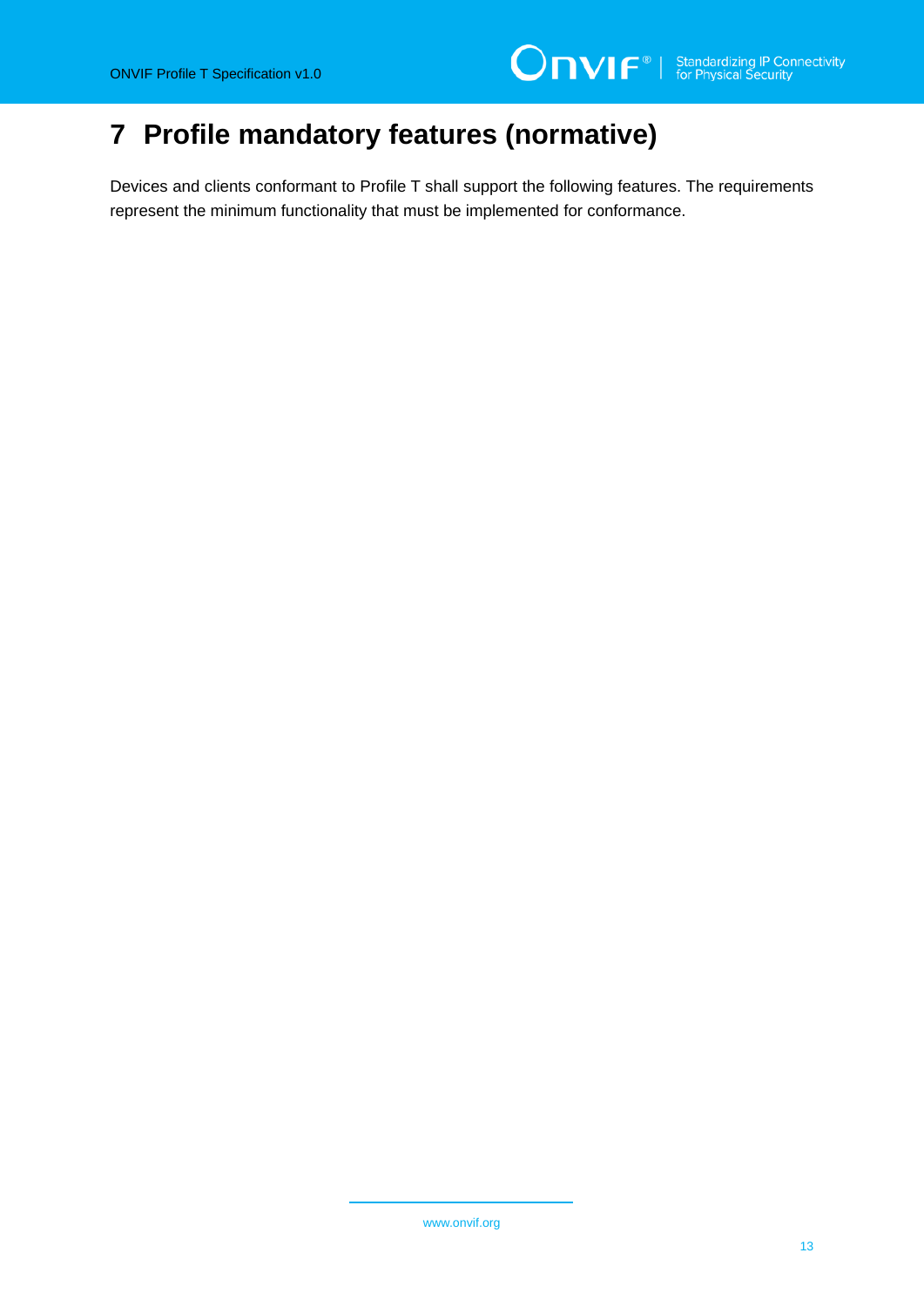## <span id="page-13-0"></span>7.1 User authentication

This section describes the required method of user authentication.

#### 7.1.1 Device requirements

- Device shall authenticate HTTP requests using Digest authentication as described by the **Core Specification**.
- Device shall authenticate RTSP requests using Digest authentication as described by the **Core Specification**.
- Device shall authenticate RTSP requests tunneled over HTTP using Digest authentication on the RTSP level as described by the **Core Specification**.

#### 7.1.2 Client requirements

- Client shall support authenticating HTTP requests using Digest authentication as described by the **Core Specification**.
- Client shall support authenticating RTSP requests using Digest authentication as described by the **Core Specification**.
- Client shall support authenticating RTSP requests tunneled over HTTP using Digest authentication on the RTSP level as described by the **Core Specification**.

#### 7.1.3 Function list for devices

| <b>User Authentication</b> |                       | <b>Device MANDATORY</b> |                    |  |
|----------------------------|-----------------------|-------------------------|--------------------|--|
|                            | <b>Function</b>       | <b>Service</b>          | <b>Requirement</b> |  |
|                            | Digest authentication | Core                    | м                  |  |

#### 7.1.4 Function list for clients

| User Authentication   | <b>Client MANDATORY</b> |                    |  |
|-----------------------|-------------------------|--------------------|--|
| <b>Function</b>       | <b>Service</b>          | <b>Requirement</b> |  |
| Digest authentication | Core                    | M                  |  |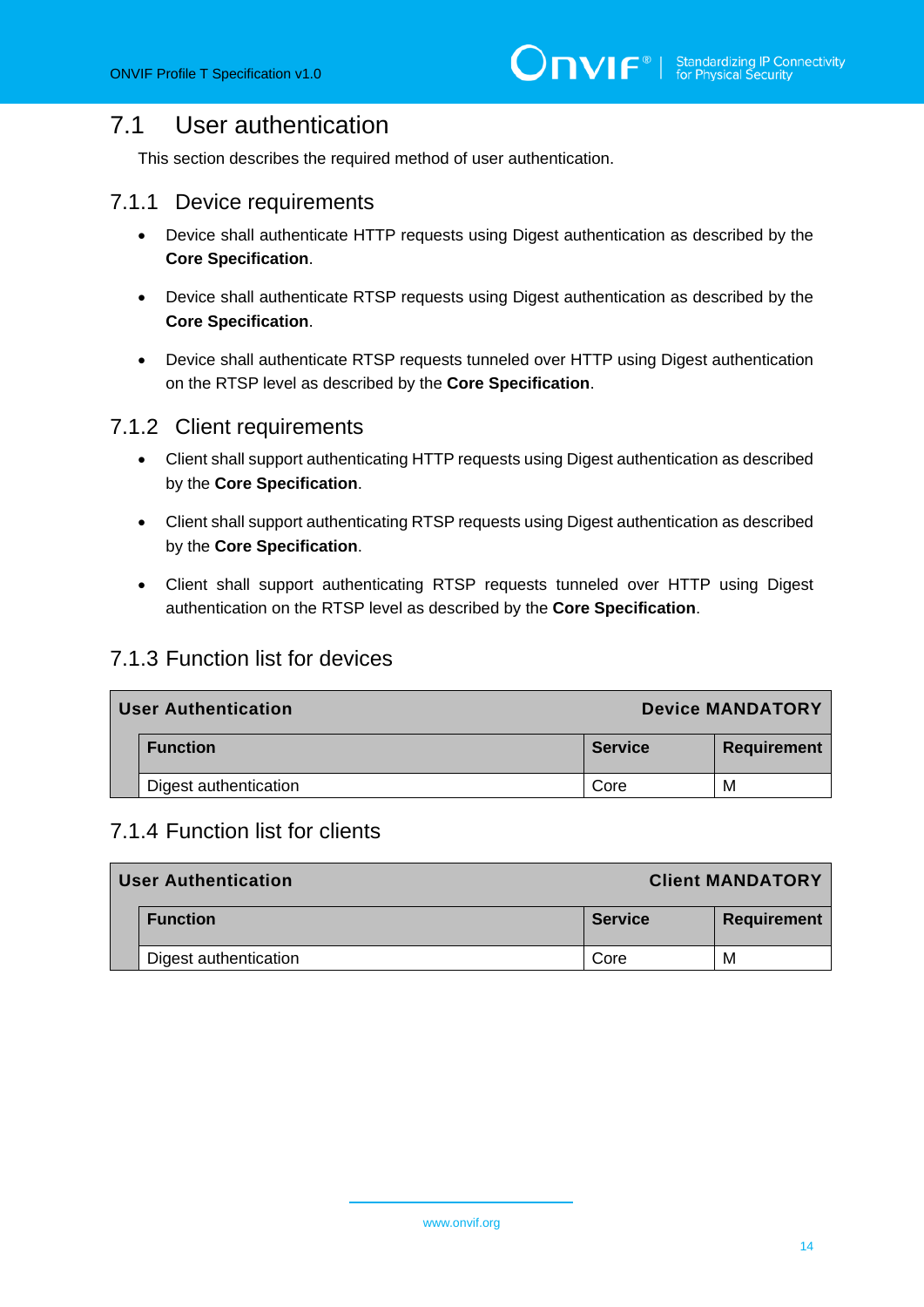#### <span id="page-14-0"></span>7.2 Capabilities

This section describes the operations related to obtaining the capabilities of a device.

#### 7.2.1 Device requirements

- Device shall support **GetServices** and **GetServiceCapabilities** as detailed in the **Core Specification**.
- Device shall support **GetServiceCapabilities** as detailed in the **Media 2**, **Imaging**, and **Device IO Service Specifications**.
- If supported, device shall support **GetServiceCapabilities** as detailed in the **Analytics** and **PTZ Service Specifications**.
- Device shall provide the WSDL URL in response to the **GetWsdlUrl** operation.
- Device shall indicate support for at least two pull point subscriptions by returning **MaxPullPoints** set to no less than two in the response to **GetServiceCapabilities** in the event service.
- Device shall return its capabilities for the maximum number of profiles (**MaximumNumberOfProfiles**) in the **GetServiceCapabilities** response of the Media 2 service.

#### 7.2.2 Client requirements

• Client shall determine the available **Services** using the **GetServices** operation.

#### 7.2.3 Function list for devices

| <b>Capabilities</b> |                               | <b>Device MANDATORY</b> |                    |  |
|---------------------|-------------------------------|-------------------------|--------------------|--|
|                     | <b>Function</b>               | <b>Service</b>          | <b>Requirement</b> |  |
|                     | <b>GetServices</b>            | Device Management       | M                  |  |
|                     | <b>GetServiceCapabilities</b> | Device Management       | M                  |  |
|                     | GetWsdlUrl                    | Device Management       | M                  |  |
|                     | <b>GetServiceCapabilities</b> | Event                   | M                  |  |
|                     | <b>GetServiceCapabilities</b> | Media 2                 | M                  |  |
|                     | GetServiceCapabilities        | Imaging                 | M                  |  |
|                     | <b>GetServiceCapabilities</b> | <b>PTZ</b>              | $\mathsf{C}$       |  |
|                     | <b>GetServiceCapabilities</b> | <b>DeviceIO</b>         | M                  |  |
|                     | <b>GetServiceCapabilities</b> | Analytics               | C                  |  |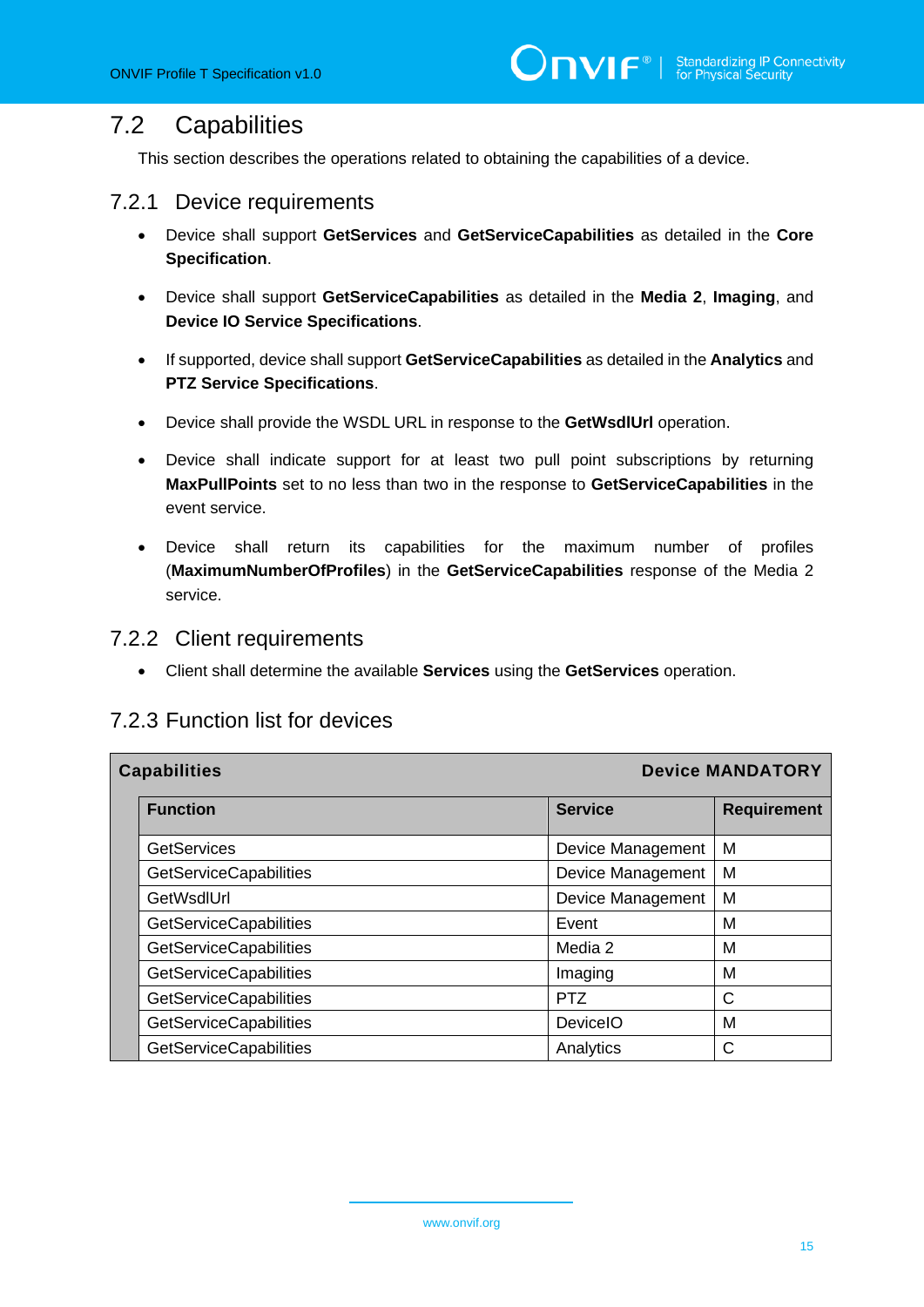# 7.2.4 Function list for clients

| <b>Capabilities</b> |                               | <b>Client MANDATORY</b>  |                    |  |
|---------------------|-------------------------------|--------------------------|--------------------|--|
|                     | <b>Function</b>               | <b>Service</b>           | <b>Requirement</b> |  |
|                     | <b>GetServices</b>            | <b>Device Management</b> | M                  |  |
|                     | <b>GetServiceCapabilities</b> | Device Management        | O                  |  |
|                     | GetWsdlUrl                    | Device Management        | O                  |  |
|                     | GetServiceCapabilities        | Event                    | O                  |  |
|                     | GetServiceCapabilities        | Media 2                  | O                  |  |
|                     | GetServiceCapabilities        | Imaging                  | O                  |  |
|                     | GetServiceCapabilities        | PTZ                      | O                  |  |
|                     | GetServiceCapabilities        | <b>DeviceIO</b>          | O                  |  |
|                     | <b>GetServiceCapabilities</b> | Analytics                | Ω                  |  |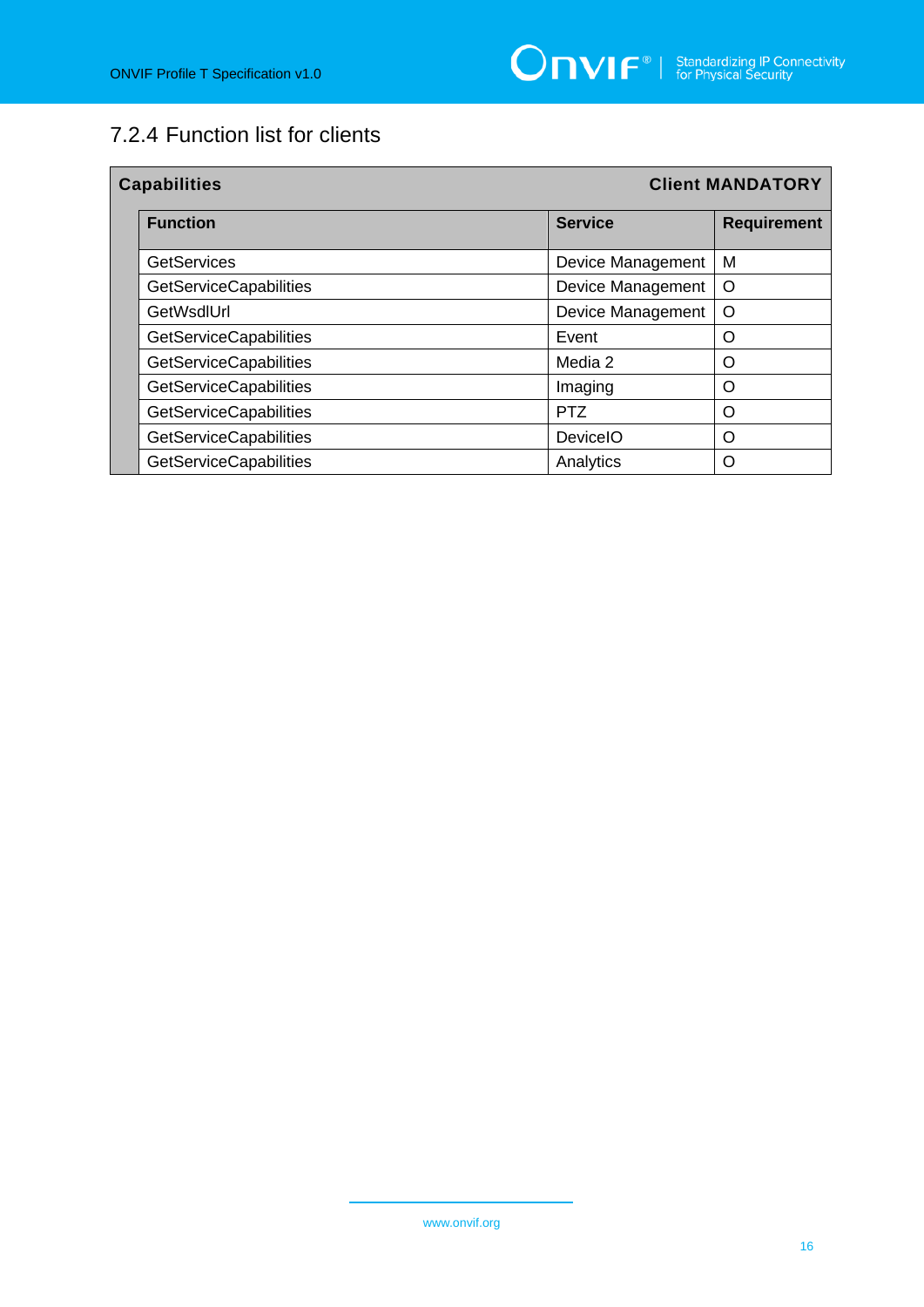#### <span id="page-16-0"></span>7.3 Discovery

This section describes the operations related to device discovery.

#### 7.3.1 Device requirements

- Device shall support **WS-Discovery** as specified in the **Core Specification**.
- Device shall support discovery mode using the operations **GetDiscoveryMode** and **SetDiscoveryMode**.
- Device shall support listing, adding, modifying and removing discovery scopes using the operations **GetScopes**, **AddScopes**, **SetScopes** and **RemoveScopes**
- Device shall support the Profile T-specific scope parameter presented in 7.3.5 **Scope Parameters**.

#### 7.3.2 Client requirements

• Client shall be able to discover a device using **WS-Discovery** as specified in the **Core Specification**.

#### 7.3.3 Function list for devices

| <b>Discovery</b> |                     |                   | <b>Device MANDATORY</b> |  |  |
|------------------|---------------------|-------------------|-------------------------|--|--|
|                  | <b>Function</b>     | <b>Service</b>    | <b>Requirement</b>      |  |  |
|                  | <b>WS-Discovery</b> | Core              | M                       |  |  |
|                  | GetDiscoveryMode    | Device Management | M                       |  |  |
|                  | SetDiscoveryMode    | Device Management | M                       |  |  |
|                  | <b>GetScopes</b>    | Device Management | M                       |  |  |
|                  | <b>SetScopes</b>    | Device Management | M                       |  |  |
|                  | AddScopes           | Device Management | M                       |  |  |
|                  | <b>RemoveScopes</b> | Device Management | M                       |  |  |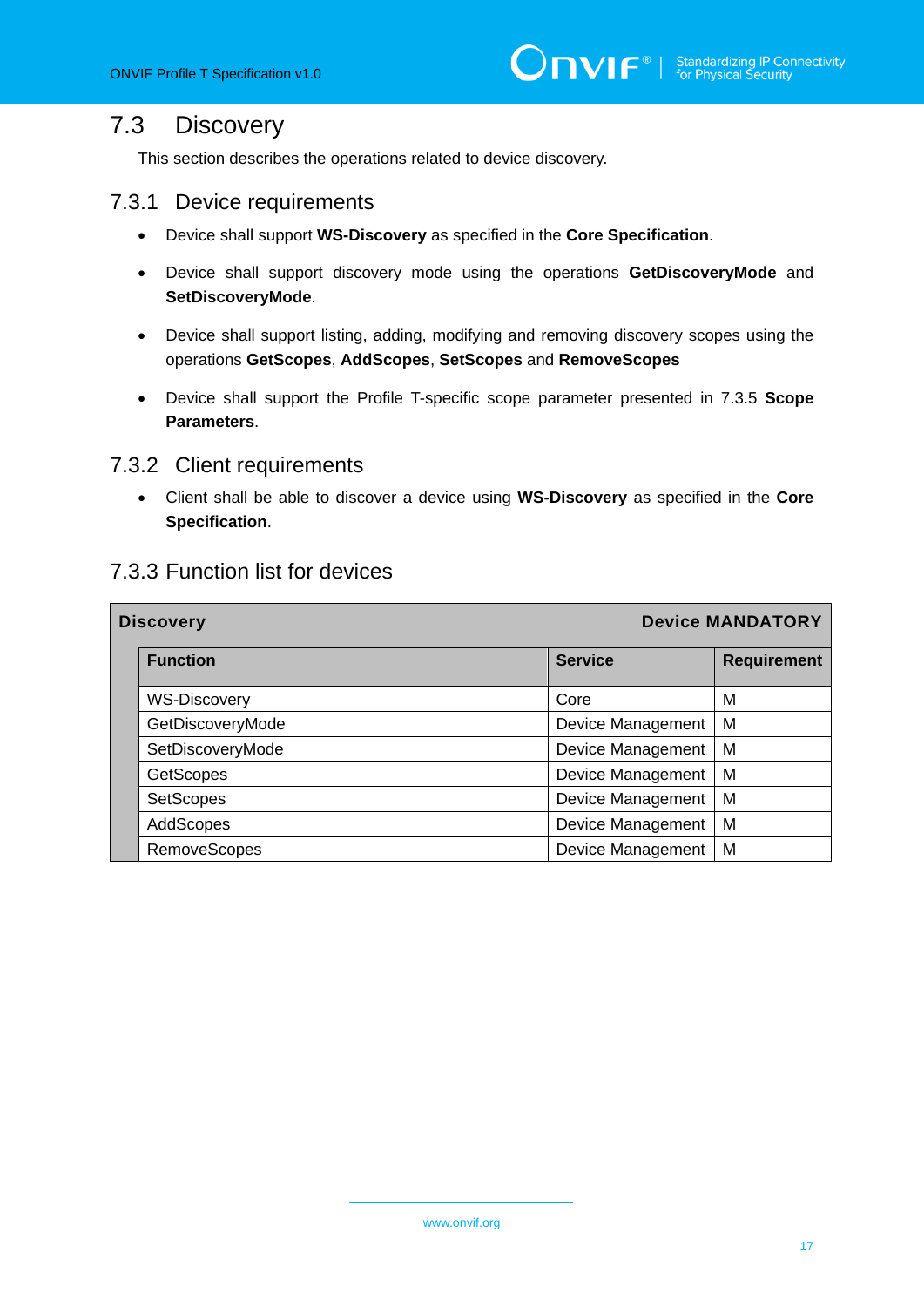# 7.3.4 Function list for clients

| <b>Discovery</b>    | <b>Client MANDATORY</b> |                    |  |
|---------------------|-------------------------|--------------------|--|
| <b>Function</b>     | <b>Service</b>          | <b>Requirement</b> |  |
| <b>WS-Discovery</b> | Core                    | M                  |  |
| GetDiscoveryMode    | Device Management       | O                  |  |
| SetDiscoveryMode    | Device Management       | O                  |  |
| <b>GetScopes</b>    | Device Management       | $\circ$            |  |
| <b>SetScopes</b>    | Device Management       | O                  |  |
| AddScopes           | Device Management       | $\Omega$           |  |
| <b>RemoveScopes</b> | Device Management       | O                  |  |

# 7.3.5 Scope parameters

| <b>Discovery</b> |          |                       |                                                          |
|------------------|----------|-----------------------|----------------------------------------------------------|
|                  | Category | <b>Defined Values</b> | <b>Description</b>                                       |
|                  |          |                       | The scope indicates if the device is conformant with     |
|                  | Profile  |                       | Profile T. A device conformant with Profile T shall      |
|                  |          |                       | include a scope entry with this value in its scope list. |

www.onvif.org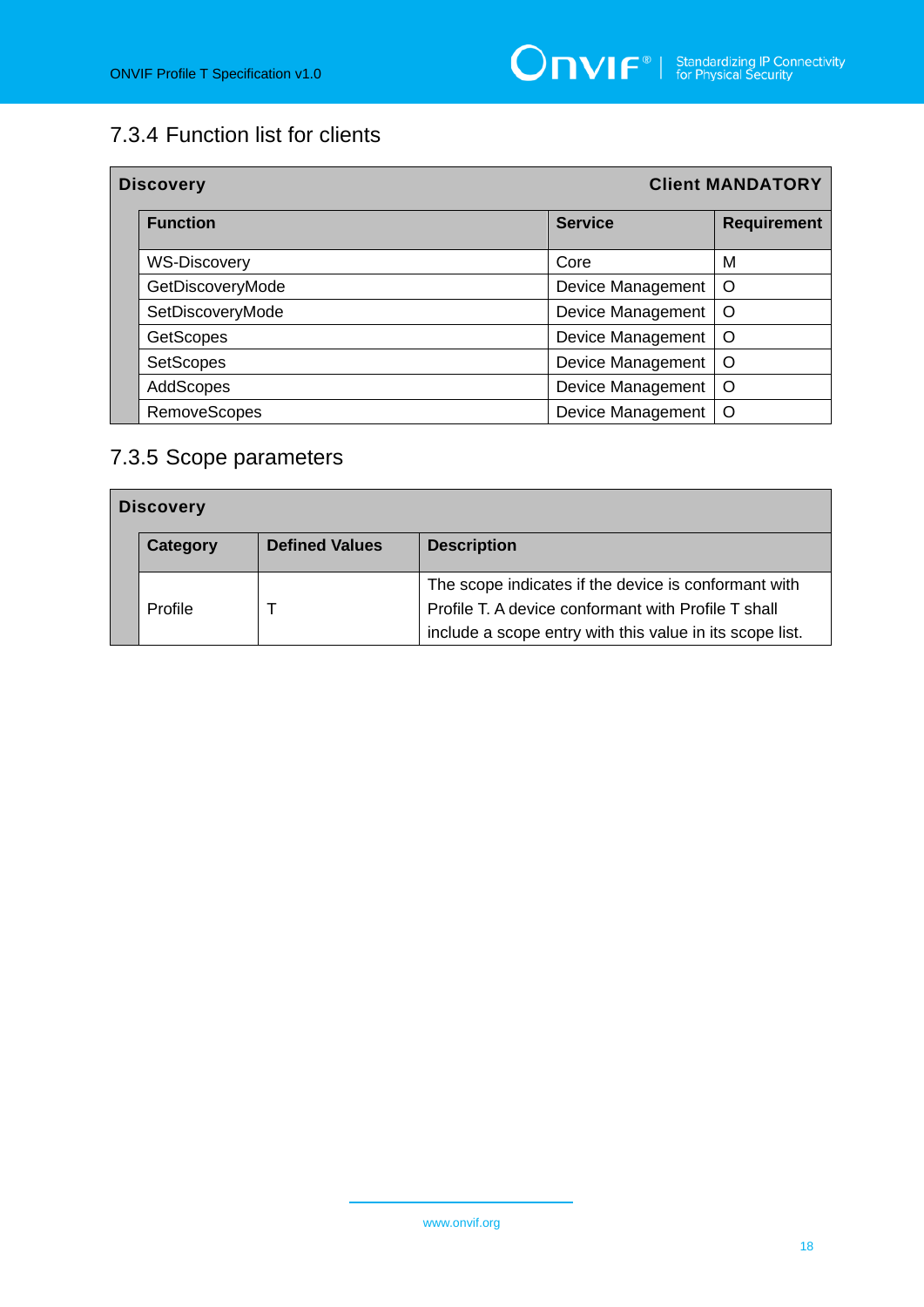# <span id="page-18-0"></span>7.4 Network configuration

This section describes the operations related to the configuration of network settings on the device.

#### 7.4.1 Device requirements

- Device shall support listing and configuring the device hostname using the **GetHostName** and **SetHostName** operations.
- Device shall support listing and configuring the DNS values using the **GetDNS** and **SetDNS** operations.
- Device shall support listing and configuring supported network interfaces on the device using the **GetNetworkInterfaces** and **SetNetworkInterfaces** operations.
- Device shall support listing and configuring supported network protocols on the device using the **GetNetworkProtocols** and **SetNetworkProtocols** operations.
- Device shall support listing and configuring the default gateway of the device using the **GetNetworkDefaultGateway** and **SetNetworkDefaultGateway** operations.

#### 7.4.2 Client requirements

- Client shall be able to list and configure supported network interfaces on the device using the **GetNetworkInterfaces** and **SetNetworkInterfaces** operations.
- Client shall be able to list and set the default gateway of the device using the **GetNetworkDefaultGateway** and **SetNetworkDefaultGateway** operations.

|                            | <b>Device MANDATORY</b><br><b>Network Configuration</b> |                   |                    |  |  |
|----------------------------|---------------------------------------------------------|-------------------|--------------------|--|--|
|                            | <b>Function</b>                                         | <b>Service</b>    | <b>Requirement</b> |  |  |
|                            | GetHostName                                             | Device Management | M                  |  |  |
|                            | SetHostName                                             | Device Management | M                  |  |  |
|                            | <b>GetDNS</b>                                           | Device Management | M                  |  |  |
|                            | <b>SetDNS</b>                                           | Device Management | M                  |  |  |
|                            | GetNetworkInterfaces                                    | Device Management |                    |  |  |
|                            | SetNetworkInterfaces                                    | Device Management | M                  |  |  |
|                            | <b>GetNetworkProtocols</b>                              | Device Management | M                  |  |  |
| <b>SetNetworkProtocols</b> |                                                         | Device Management | M                  |  |  |
|                            | GetNetworkDefaultGateway                                | Device Management | M                  |  |  |
|                            | SetNetworkDefaultGateway                                | Device Management | M                  |  |  |

#### 7.4.3 Function list for devices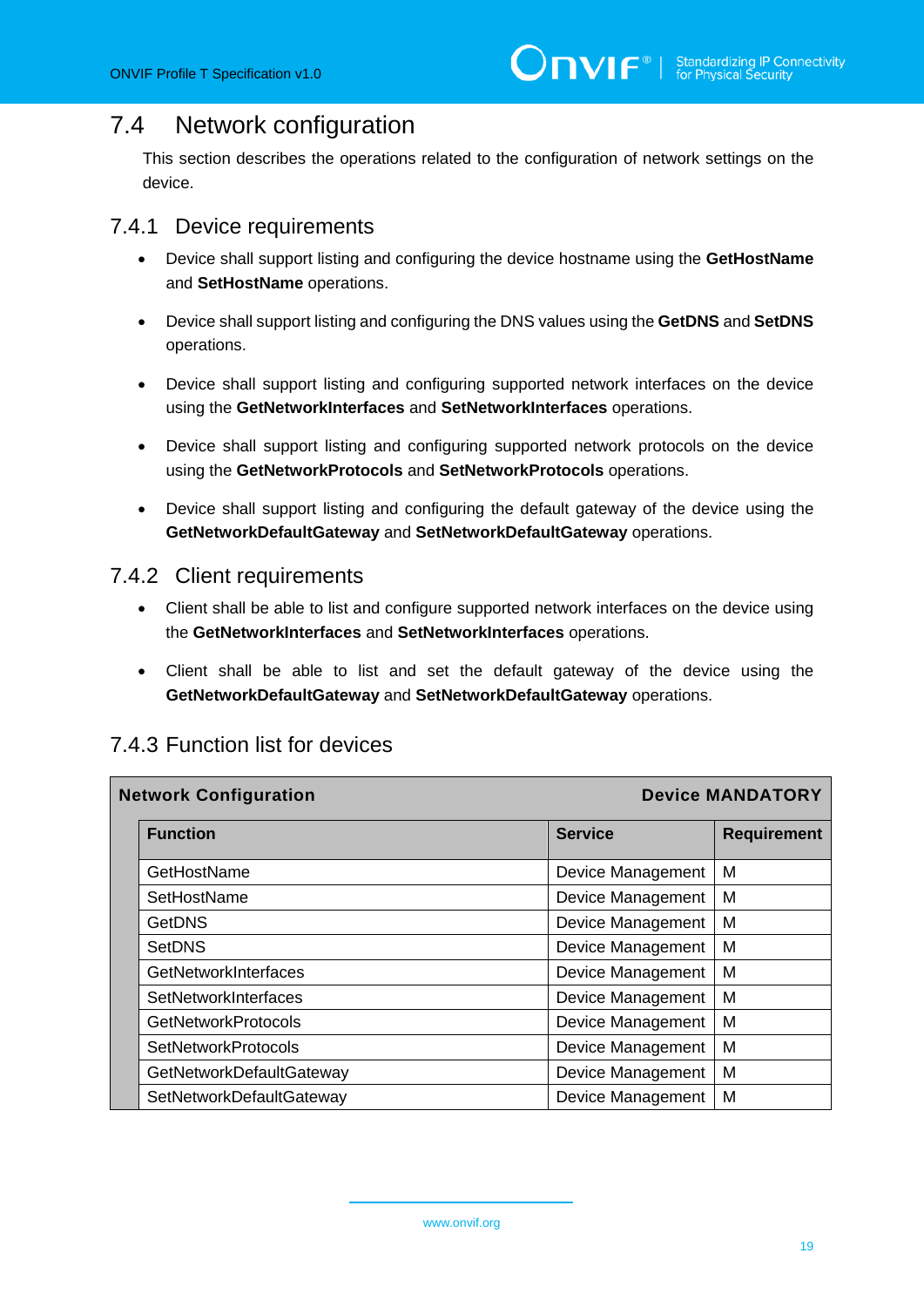# 7.4.4 Function list for clients

| <b>Network Configuration</b> |                                   |                          | <b>Client MANDATORY</b> |  |
|------------------------------|-----------------------------------|--------------------------|-------------------------|--|
|                              | <b>Function</b><br><b>Service</b> |                          | <b>Requirement</b>      |  |
|                              | GetHostName                       | Device Management        | O                       |  |
|                              | SetHostName                       | Device Management        | O                       |  |
|                              | <b>GetDNS</b>                     | Device Management        | O                       |  |
|                              | <b>SetDNS</b>                     | Device Management        | O                       |  |
|                              | GetNetworkInterfaces              | Device Management        | M                       |  |
|                              | SetNetworkInterfaces              | Device Management        | M                       |  |
|                              | <b>GetNetworkProtocols</b>        | <b>Device Management</b> | $\circ$                 |  |
|                              | <b>SetNetworkProtocols</b>        | Device Management        | O                       |  |
|                              | GetNetworkDefaultGateway          | Device Management        | M                       |  |
|                              | SetNetworkDefaultGateway          | Device Management        | M                       |  |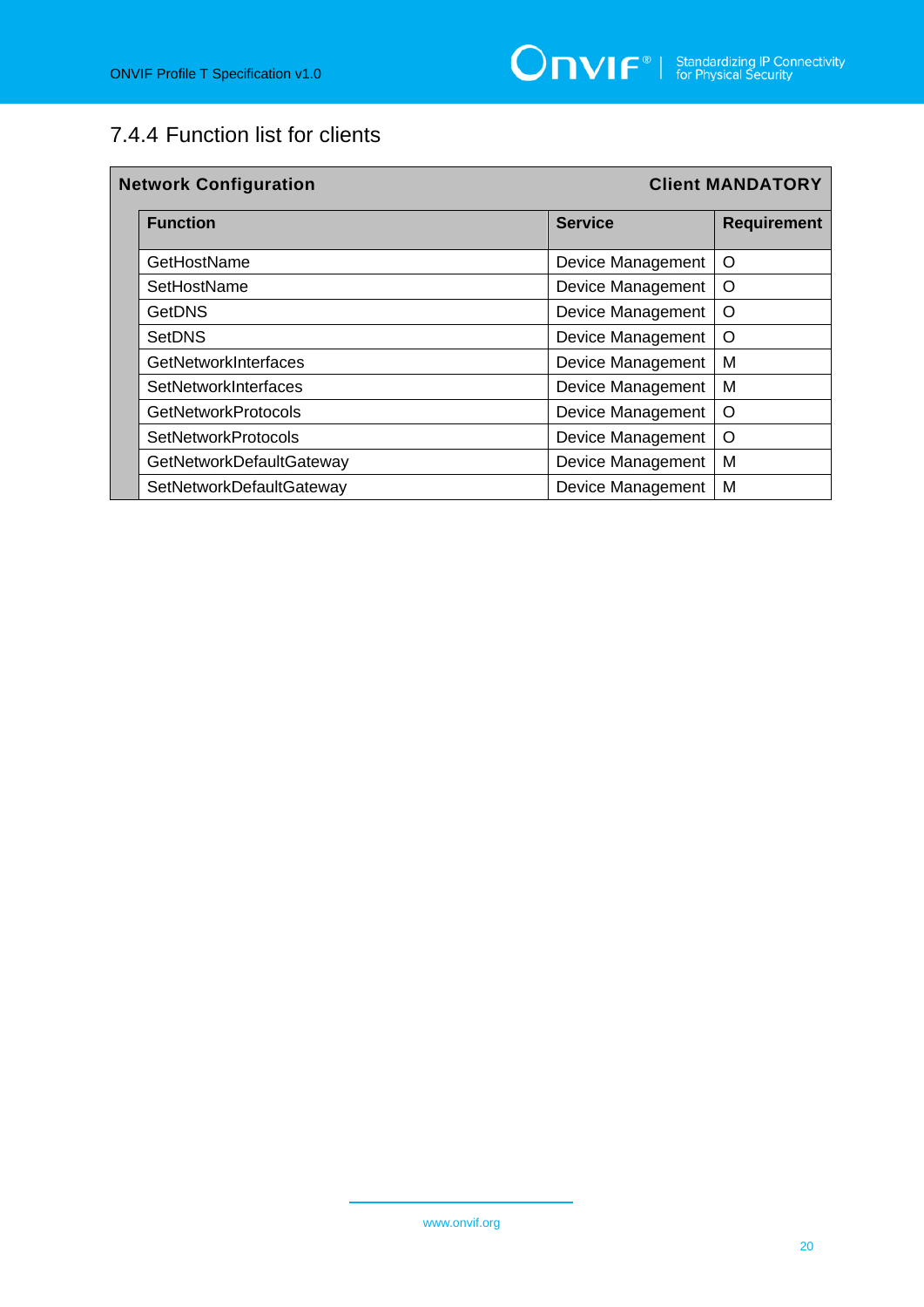## <span id="page-20-0"></span>7.5 System

This section describes the operations related to obtaining device information and the configuration of device settings.

#### 7.5.1 Device requirements

- Device shall support the listing of device information such as manufacturer, model and firmware version using the **GetDeviceInformation** operation.
- Device shall support listing and configuring the date and time on the device using the **GetSystemDateAndTime** and **SetSystemDateAndTime** operations.
- Device shall support the ability to return to factory settings using the **SetSystemFactoryDefault** operation.
- Device shall support rebooting using the **SystemReboot** operation.

#### 7.5.2 Client requirements (if supported)

• Client shall be able to get device information such as manufacturer, model and firmware version using the **GetDeviceInformation** operation.

#### 7.5.3 Function list for devices

| <b>Device MANDATORY</b><br><b>System</b> |                         |                   |                    |
|------------------------------------------|-------------------------|-------------------|--------------------|
|                                          | <b>Function</b>         | <b>Service</b>    | <b>Requirement</b> |
|                                          | GetDeviceInformation    | Device Management | M                  |
|                                          | GetSystemDateAndTime    | Device Management | M                  |
|                                          | SetSystemDateAndTime    | Device Management | M                  |
|                                          | SetSystemFactoryDefault | Device Management | M                  |
|                                          | SystemReboot            | Device Management | M                  |

#### 7.5.4 Function list for clients

|                                              | <b>System</b>           | <b>Client CONDITIONAL</b> |                    |  |
|----------------------------------------------|-------------------------|---------------------------|--------------------|--|
|                                              | <b>Function</b>         | <b>Service</b>            | <b>Requirement</b> |  |
|                                              | GetDeviceInformation    | Device Management         | M                  |  |
| GetSystemDateAndTime<br>SetSystemDateAndTime |                         | Device Management         | $\circ$            |  |
|                                              |                         | Device Management         | $\circ$            |  |
|                                              | SetSystemFactoryDefault | Device Management         | $\circ$            |  |
|                                              | SystemReboot            | Device Management         | $\circ$            |  |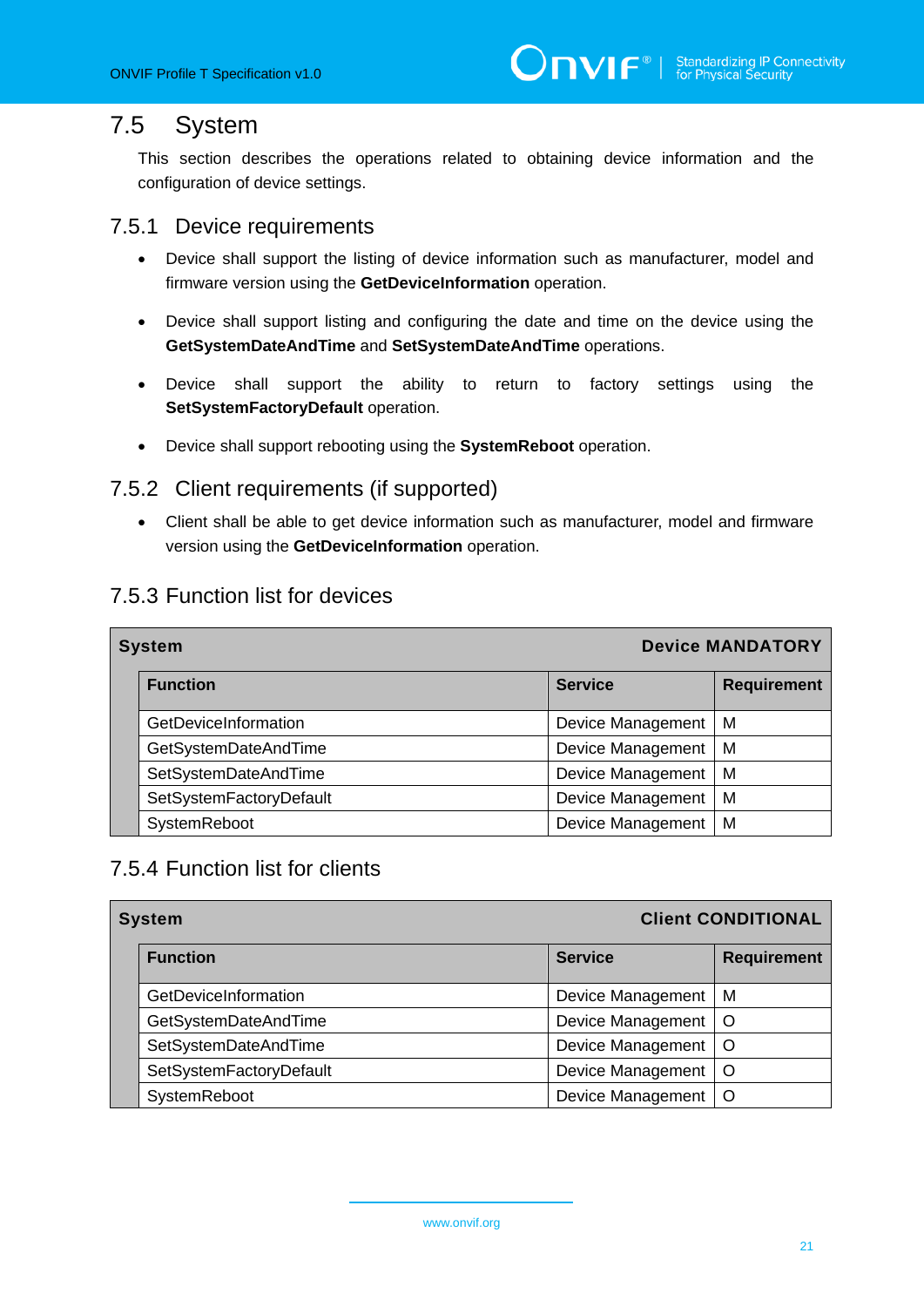### <span id="page-21-0"></span>7.6 User handling

This section describes the operations related to managing users on the device.

#### 7.6.1 Device requirements

• Device shall support creating, listing, modifying and deleting users from the device using the **CreateUsers**, **GetUsers**, **SetUser** and **DeleteUsers** operations.

#### 7.6.2 Client requirements (if supported)

• Client shall be able to create, list, modify and delete users from the device using the **CreateUsers**, **GetUsers**, **SetUser** and **DeleteUsers** operations.

#### 7.6.3 Function list for devices

| <b>Device MANDATORY</b><br><b>User Handling</b> |                          |                    |
|-------------------------------------------------|--------------------------|--------------------|
| <b>Function</b>                                 | <b>Service</b>           | <b>Requirement</b> |
| <b>GetUsers</b>                                 | Device Management        | M                  |
| CreateUsers                                     | Device Management        | M                  |
| <b>DeleteUsers</b>                              | Device Management        | M                  |
| SetUser                                         | <b>Device Management</b> | M                  |

#### 7.6.4 Function list for clients

| <b>Client CONDITIONAL</b><br><b>User Handling</b> |                    |                       |                    |
|---------------------------------------------------|--------------------|-----------------------|--------------------|
|                                                   | <b>Function</b>    | <b>Service</b>        | <b>Requirement</b> |
|                                                   | <b>GetUsers</b>    | Device Management   M |                    |
|                                                   | CreateUsers        | Device Management   M |                    |
|                                                   | <b>DeleteUsers</b> | Device Management   M |                    |
|                                                   | SetUser            | Device Management     | M                  |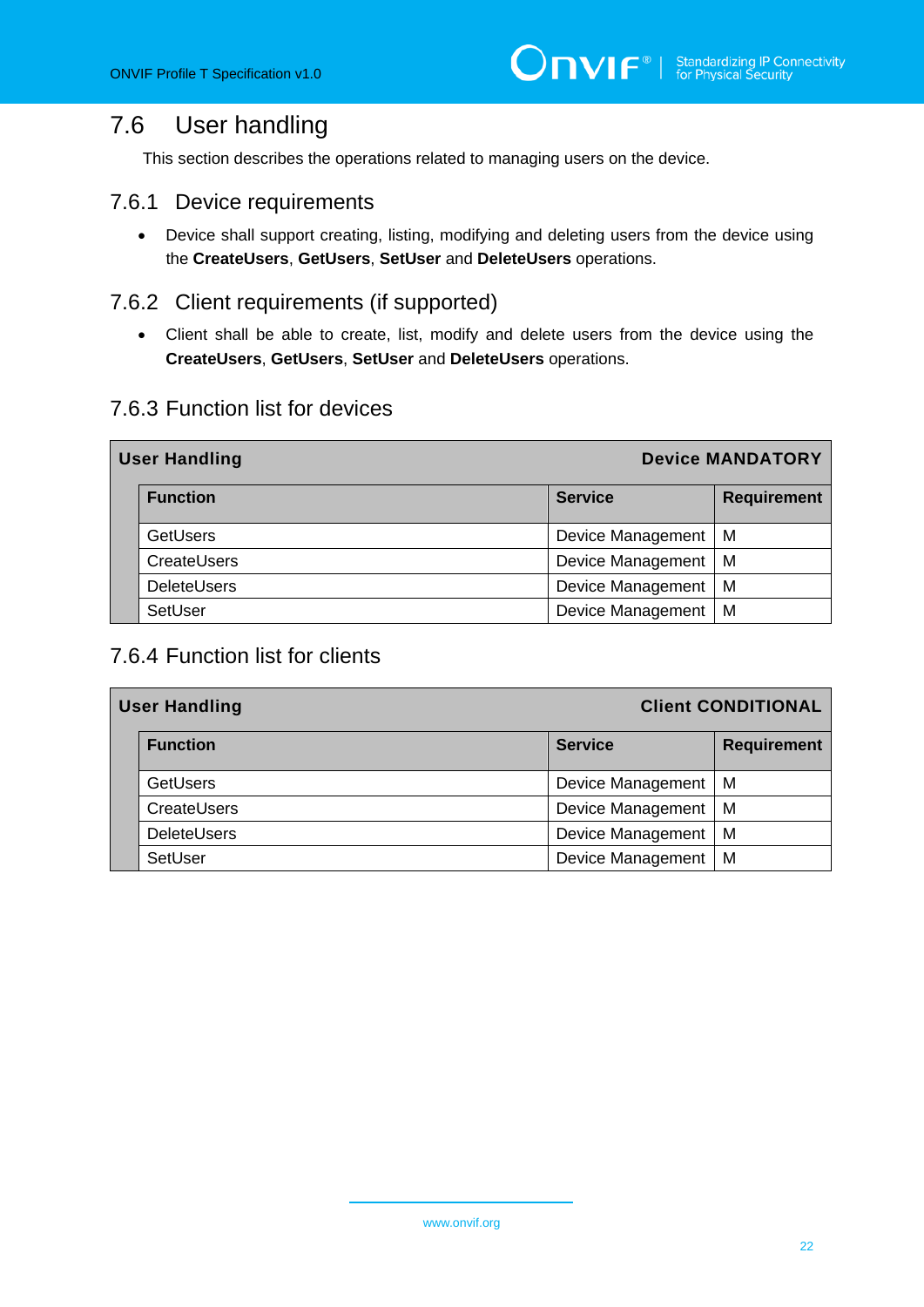# <span id="page-22-0"></span>7.7 Event handling

This section describes the operations related to retrieving and filtering events. The Real-time Pull-Point Notification Interface as covered by the **Core Specification** is Mandatory for Profile T conformance.

#### 7.7.1 Device requirements

- Device shall support event handling with a pull point using the **SetSynchronizationPoint**, **CreatePullPointSubscription** and **PullMessage** operations.
- Device shall support retrieval of supported filter dialects and topics using the **GetEventProperties** operation.
- Device shall support event filtering using **Message Content Filter** and **Topic Filter** as described in the **Core Specification**.
- Device shall return the following **MessageContentFilterDialect** in response to **GetEventProperties**:
	- o http://www.onvif.org/ver10/tev/messageContentFilter/ItemFilter
- Device shall support subscription management using the **Unsubscribe** operation.
- Device shall support at least two concurrent pull point subscriptions.

#### 7.7.2 Client requirements

• Client shall implement event handling with a pull point using the **SetSynchronizationPoint**, **CreatePullPointSubscription** and **PullMessage** operations.

#### 7.7.3 Function list for devices

| <b>Event Handling</b>                                                                         |                | <b>Device MANDATORY</b> |  |
|-----------------------------------------------------------------------------------------------|----------------|-------------------------|--|
| <b>Function</b>                                                                               | <b>Service</b> | <b>Requirement</b>      |  |
| SetSynchronizationPoint                                                                       | Event          | M                       |  |
| CreatePullPointSubscription                                                                   | Event          | M                       |  |
| PullMessages                                                                                  | Event          | М                       |  |
| <b>GetEventProperties</b>                                                                     | Event          | м                       |  |
| Unsubscribe                                                                                   | Event          | М                       |  |
| Filter parameter of CreatePullPointSubscriptionRequest                                        | Event          | M                       |  |
| MessageContentFilterDialect<br>http://www.onvif.org/ver10/tev/messageContentFilter/ItemFilter | Event          | М                       |  |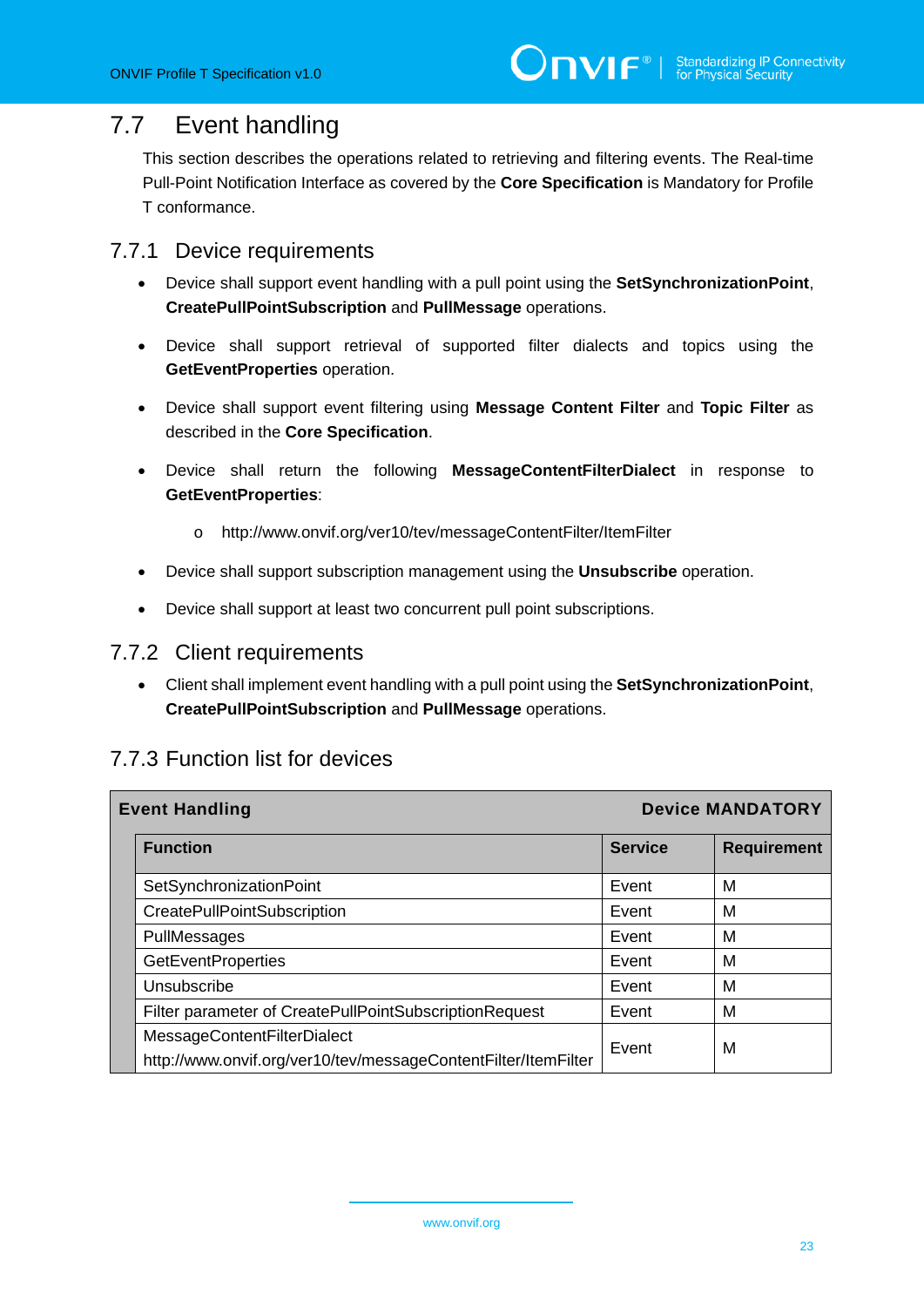# 7.7.4 Function list for clients

| <b>Event Handling</b>                                                                         |                | <b>Client MANDATORY</b> |  |
|-----------------------------------------------------------------------------------------------|----------------|-------------------------|--|
| <b>Function</b>                                                                               | <b>Service</b> | <b>Requirement</b>      |  |
| SetSynchronizationPoint                                                                       | Event          | М                       |  |
| <b>CreatePullPointSubscription</b>                                                            | Event          | м                       |  |
| PullMessages                                                                                  | Event          | м                       |  |
| <b>GetEventProperties</b>                                                                     | Event          | Ω                       |  |
| Unsubscribe                                                                                   | Event          | O                       |  |
| Filter parameter of CreatePullPointSubscriptionRequest                                        | Event          | Ω                       |  |
| MessageContentFilterDialect<br>http://www.onvif.org/ver10/tev/messageContentFilter/ItemFilter | Event          | $C^*$                   |  |

\*Client shall support this dialect if Message Content Filter is supported.

www.onvif.org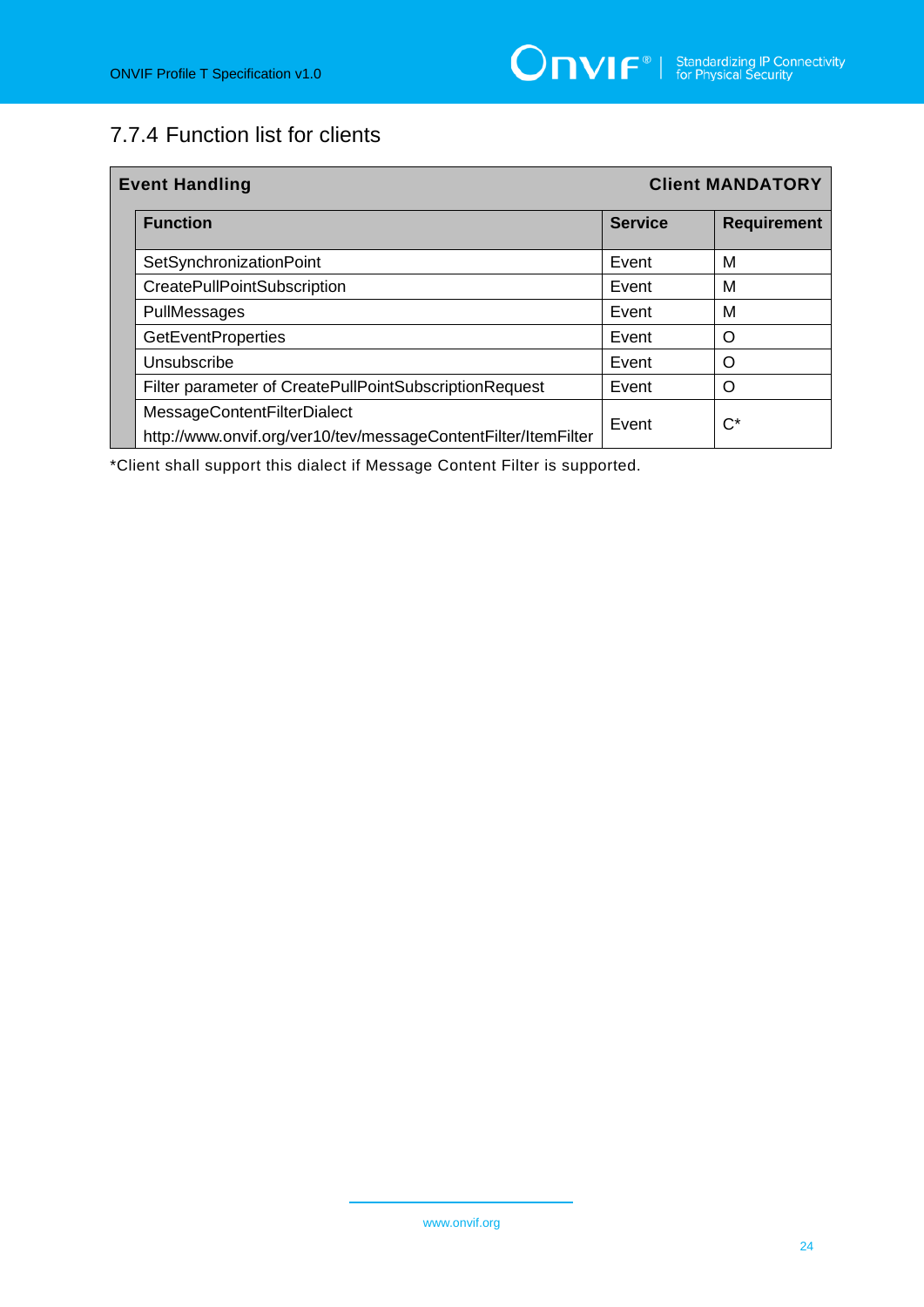## <span id="page-24-0"></span>7.8 Media profile management

This section describes the operations related to the creation and deletion of **Media Profiles**.

#### 7.8.1 Device requirements

- Device shall support creation of **Media Profiles** using the **CreateProfile** operation, containing at least one of the configuration types **Video Source Configuration**, **Audio Source Configuration** or **Audio Output Configuration**.
- Device shall support deletion of **Media Profiles** using the **DeleteProfile** operation.
- Device shall return its capabilities for the maximum number of concurrent streams in the **GetVideoEncoderInstances** response.
- For each **Video Source Configuration** returned by **GetVideoSourceConfigurations** the device shall support creation of a minimum of as many **Media Profiles** as instances returned by **GetVideoEncoderInstances** for that video source configuration token.
- Device shall deliver event notifications when a **Media Profile** is created or deleted.

#### 7.8.2 Client requirements (if supported)

- Client shall be able to create **Media Profiles** using the **CreateProfile** operation, containing at least one of the configuration types **Video Source Configuration**, **Audio Source Configuration** or **Audio Output Configuration**.
- Client shall be able to query the maximum number of concurrent streams using the **GetVideoSourceConfigurations** and **GetVideoEncoderInstances** operations.

#### 7.8.3 Function list for devices

| <b>Media Profile Management</b> |                | <b>Device MANDATORY</b> |  |
|---------------------------------|----------------|-------------------------|--|
| <b>Function</b>                 | <b>Service</b> | <b>Requirement</b>      |  |
| CreateProfile                   | Media 2        | M                       |  |
| <b>DeleteProfile</b>            | Media 2        | M                       |  |
| GetVideoSourceConfigurations    | Media 2        | М                       |  |
| GetVideoEncoderInstances        | Media 2        | M                       |  |
| tns1:Media/ProfileChanged       | Event          | M                       |  |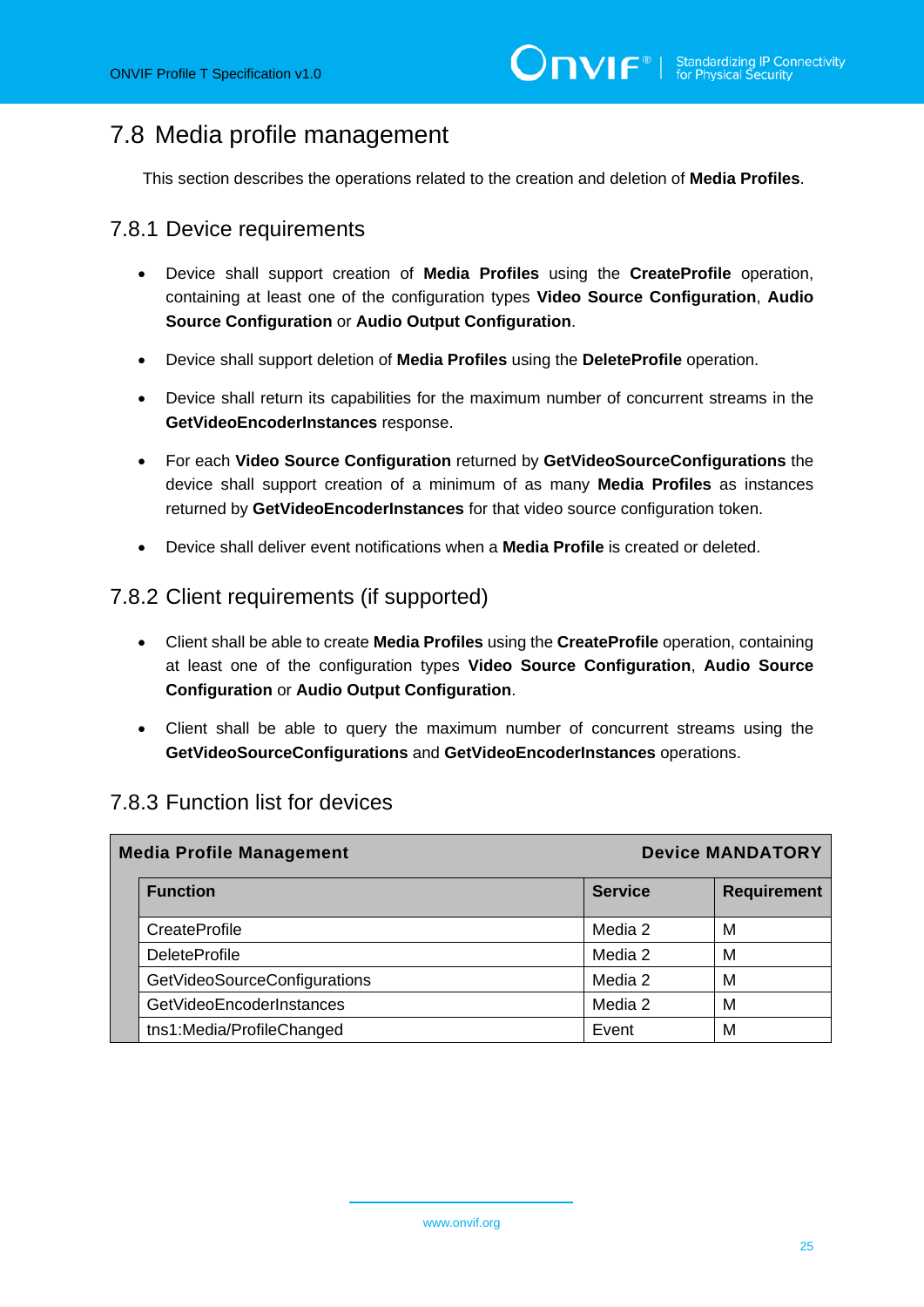# 7.8.4 Function list for clients

| <b>Media Profile Management</b> |                              | <b>Client CONDITIONAL</b> |                    |
|---------------------------------|------------------------------|---------------------------|--------------------|
|                                 | <b>Function</b>              | <b>Service</b>            | <b>Requirement</b> |
|                                 | CreateProfile                | Media 2                   | M                  |
|                                 | <b>DeleteProfile</b>         | Media 2                   | Ω                  |
|                                 | GetVideoSourceConfigurations | Media 2                   | М                  |
|                                 | GetVideoEncoderInstances     | Media 2                   | M                  |
|                                 | tns1:Media/ProfileChanged    | Event                     |                    |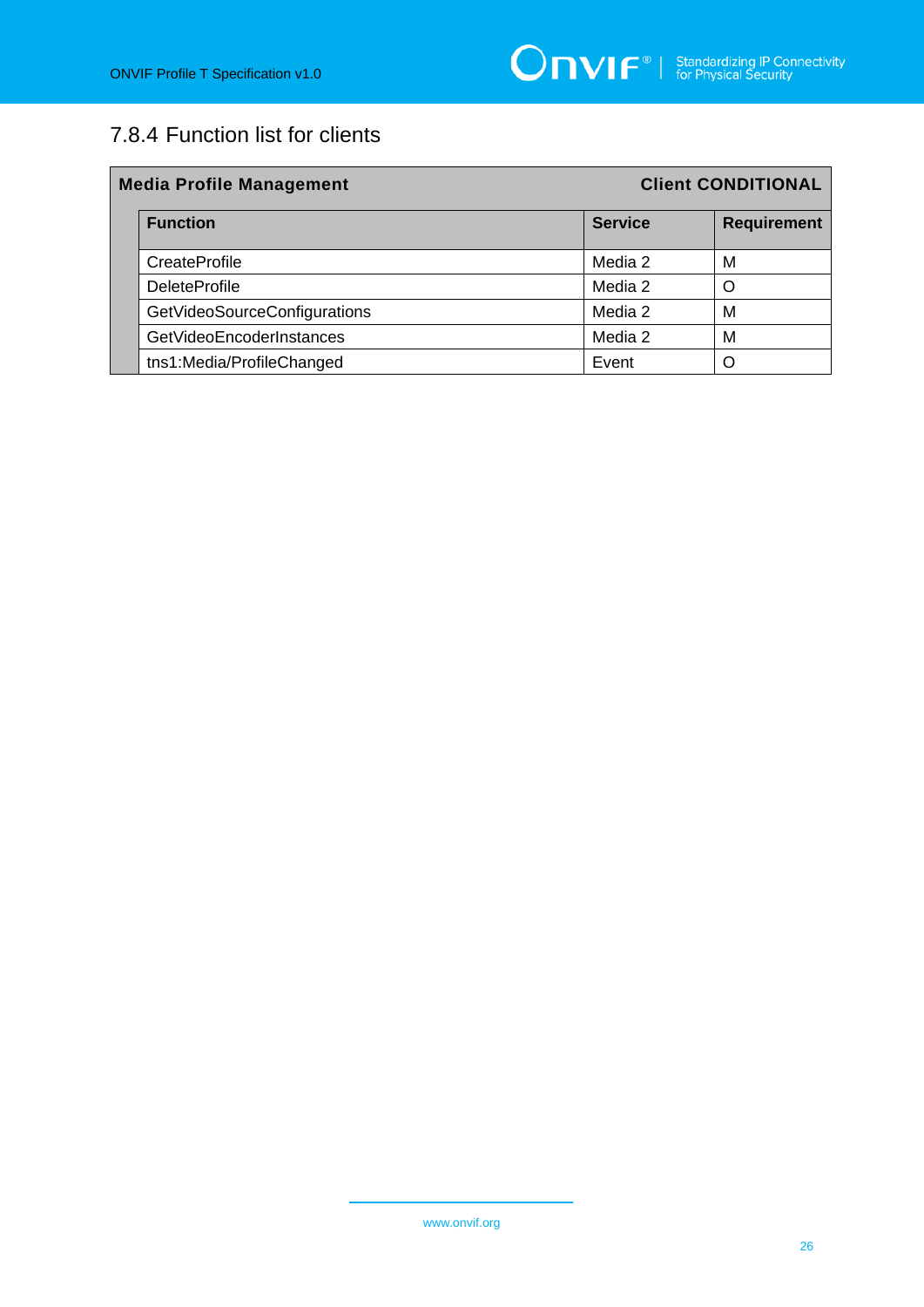# <span id="page-26-0"></span>7.9 Video streaming

This section describes the operations related to the setup and control of video streaming.

#### 7.9.1 Device requirements

- Device shall provide at least one ready-to-use **Media Profile** for streaming H.264 or H.265 video per video source.
- Device shall support listing of **Media Profiles** in response to the **GetProfiles** operation.
- Device shall return the stream URI in response to the **GetStreamUri** operation.
- Device shall support streaming of at least one of the H.264 and H.265 encoding formats**.**
- Device shall support initiation of streaming sessions using RTSP according to the **Streaming Service Specification**.
- Device shall be able to stream video over RTP/UDP using the selected **Media Profile**.
- Device shall be able to stream video over RTP/RTSP/HTTP/TCP using the selected **Media Profile**.
- If supported, device shall be able to stream video over RTP/RTSP/HTTPS/TCP using the selected **Media Profile**.
- Device shall be able to stream video over RTP/UDP multicast using the selected **Media Profile**.
- If supported, device shall be able to stream video over RTP/RTSP/TCP/WebSocket using the selected **Media Profile**.
- Device shall send a key frame on-demand upon reception of the **SetSynchronizationPoint** operation when streaming H.264 or H.265.

#### 7.9.2 Client requirements

- Client shall be able to request the stream URI for the selected **Media Profile** using the **GetProfiles** and **GetStreamURI** operations.
- Client shall be able to initiate streaming sessions using RTSP according to the **Streaming Service Specification**.
- Client shall be able to receive a stream and decode H.264 video using the selected **Media Profile**.
- Client shall be able to receive a stream and decode H.265 video using the selected **Media Profile**.

www.onvif.org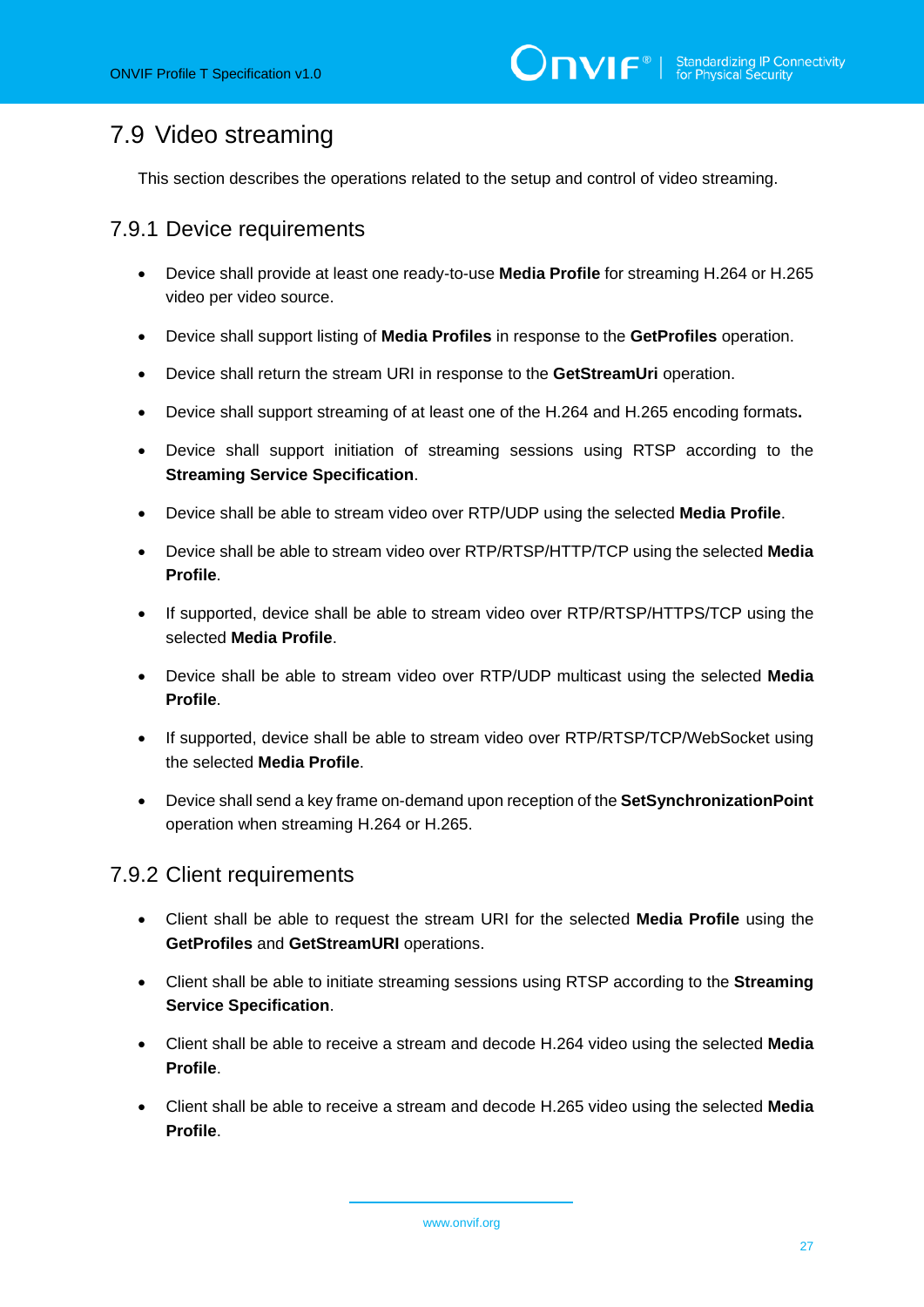- Client shall be able to receive a video stream over RTP/UDP or RTP/RTSP/HTTP/TCP using the selected **Media Profile**.
- If supported, client shall be able to receive a video stream over RTP/RTSP/HTTPS/TCP using the selected **Media Profile**.
- If supported, client shall be able to receive a video stream over RTP/UDP multicast using the selected **Media Profile**.

#### 7.9.3 Function list for devices

| <b>Video Streaming</b>                | <b>Device MANDATORY</b> |                    |
|---------------------------------------|-------------------------|--------------------|
| <b>Function</b>                       | <b>Service</b>          | <b>Requirement</b> |
| <b>GetProfiles</b>                    | Media 2                 | М                  |
| GetStreamUri                          | Media 2                 | М                  |
| Video Streaming using RTSP            | Streaming               | м                  |
| H.264 Encoding                        | Media 2                 | M*                 |
| H.265 Encoding                        | Media 2                 |                    |
| Streaming over RTP/UDP                | Streaming               | М                  |
| Streaming over RTP/RTSP/HTTP/TCP      | Streaming               | М                  |
| Streaming over RTP/RTSP/HTTPS/TCP     | Streaming               | С                  |
| Streaming over RTP/UDP Multicast      | Streaming               | м                  |
| Streaming over RTP/RTSP/TCP/WebSocket | Streaming               | C                  |
| SetSynchronizationPoint               | Media 2                 | м                  |

\* Device shall support at least one of the listed encoding formats. H.264 and H.265 are conditionally required.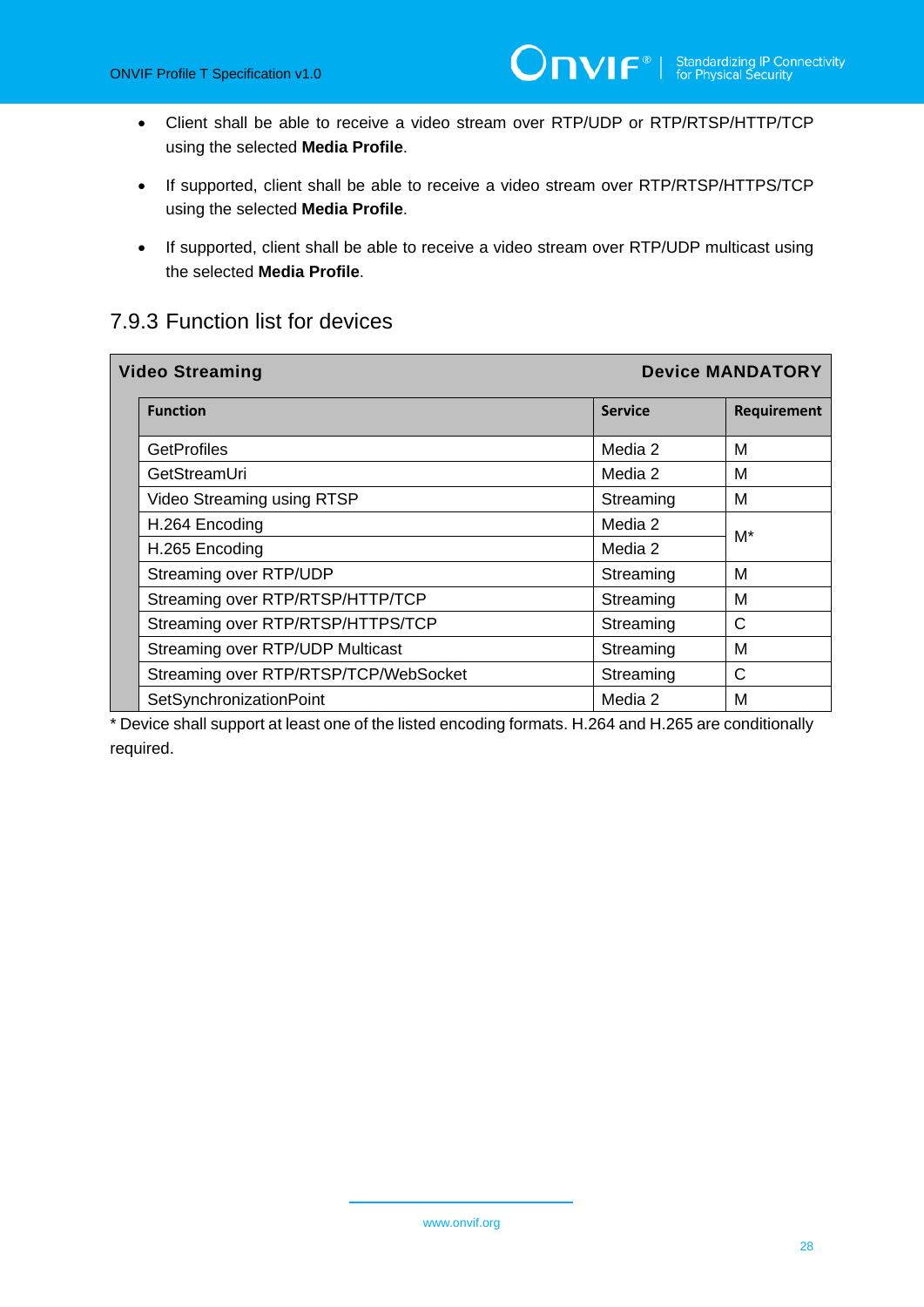## 7.9.4 Function list for clients

| <b>Client MANDATORY</b><br><b>Video Streaming</b> |                                       |                |                    |
|---------------------------------------------------|---------------------------------------|----------------|--------------------|
|                                                   | <b>Function</b>                       | <b>Service</b> | <b>Requirement</b> |
|                                                   | <b>GetProfiles</b>                    | Media 2        | м                  |
|                                                   | GetStreamUri                          | Media 2        | М                  |
|                                                   | Video Streaming using RTSP            | Streaming      | М                  |
|                                                   | H.264 Decoding                        | Media 2        | м                  |
|                                                   | H.265 Decoding                        | Media 2        | M                  |
|                                                   | Streaming over RTP/UDP                | Streaming      | M*                 |
|                                                   | Streaming over RTP/RTSP/HTTP/TCP      | Streaming      |                    |
|                                                   | Streaming over RTP/RTSP/HTTPS/TCP     | Streaming      | $\mathsf{C}$       |
|                                                   | Streaming over RTP/UDP Multicast      | Streaming      | C                  |
|                                                   | Streaming over RTP/RTSP/TCP/WebSocket | Streaming      | $\Omega$           |
|                                                   | SetSynchronizationPoint               | Media 2        | O                  |

\* Client shall support at least one of the listed transport methods.

www.onvif.org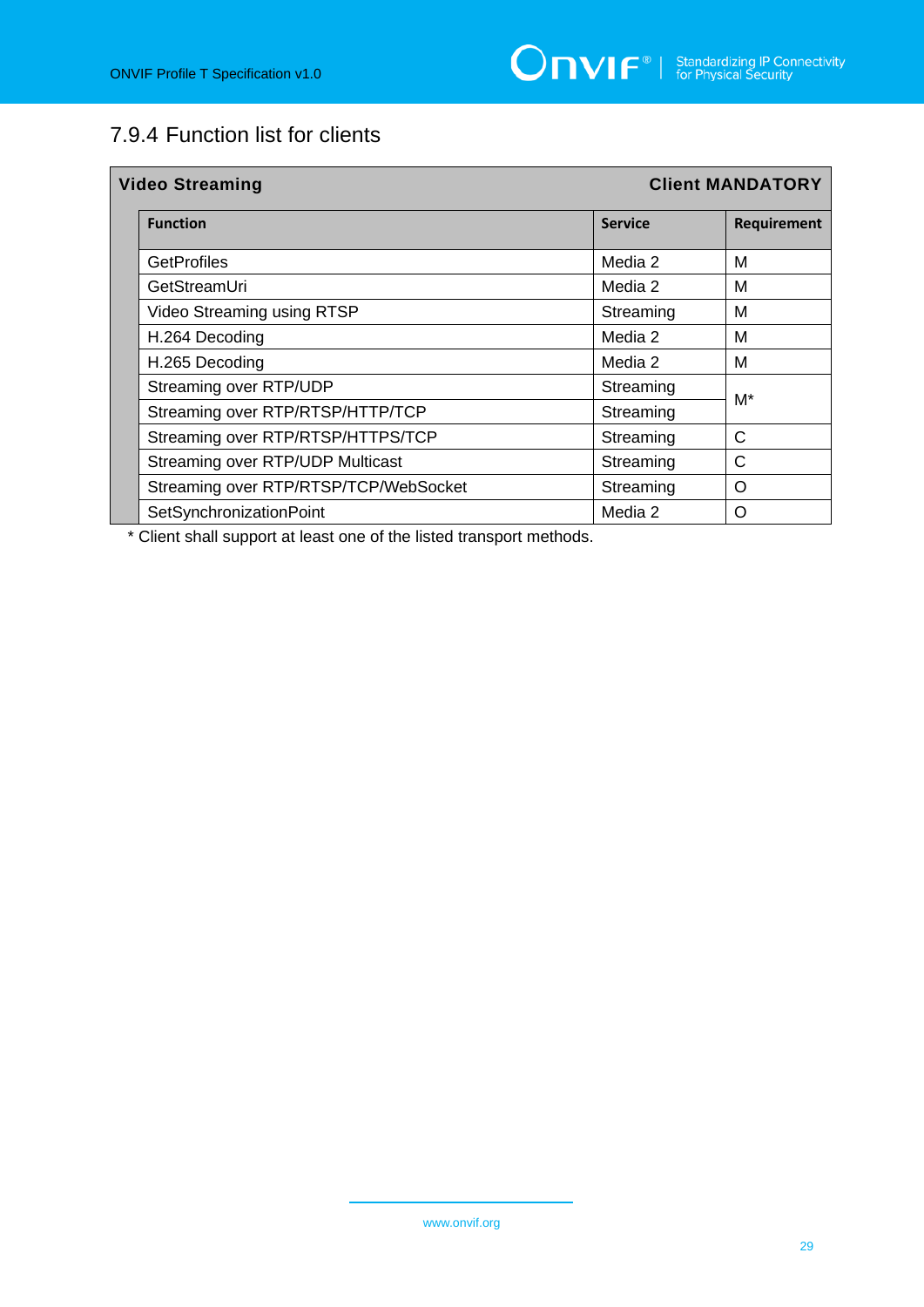# <span id="page-29-0"></span>7.10 Configuration of video profile

This section describes the operations related to the configuration of **Media Profiles** for video streaming.

#### 7.10.1 Device requirements

- Device shall support listing of **Media Profiles** in response to the **GetProfiles** operation.
- Device shall support listing of video sources in response to the **GetVideoSources** operation.
- Device shall support adding a **Video Source Configuration** to a **Media Profile** using the **GetVideoSourceConfigurations** and **AddConfiguration** operations.
- Device shall support adding a **Video Encoder Configuration** to a **Media Profile** using the **GetVideoEncoderConfigurations** and **AddConfiguration** operations.
- Device shall support removing a **Video Source Configuration** or a **Video Encoder Configuration** from a profile using the **RemoveConfiguration** operation.
- Device shall deliver event notifications when a **Video Source Configuration** or **Video Encoder Configuration** is added or removed from a **Media Profile**.

#### 7.10.2 Client requirements (if supported)

- Client shall be able to retrieve available **Media Profiles** using the **GetProfiles** operation.
- Client shall be able to add a **Video Encoder Configuration** to a **Media Profile** using the **GetVideoEncoderConfigurations** and **AddConfiguration** operations.

#### 7.10.3 Function list for devices

| <b>Configuration of Video Profile</b> |                               |                | <b>Device MANDATORY</b> |  |
|---------------------------------------|-------------------------------|----------------|-------------------------|--|
|                                       | <b>Function</b>               | <b>Service</b> | <b>Requirement</b>      |  |
|                                       | <b>GetProfiles</b>            | Media 2        | M                       |  |
|                                       | <b>GetVideoSources</b>        | DeviceIO       | M                       |  |
|                                       | GetVideoSourceConfigurations  | Media 2        | M                       |  |
|                                       | AddConfiguration              | Media 2        | M                       |  |
|                                       | GetVideoEncoderConfigurations | Media 2        | M                       |  |
|                                       | RemoveConfiguration           | Media 2        | M                       |  |
|                                       | tns1:Media/ProfileChanged     | Event          | M                       |  |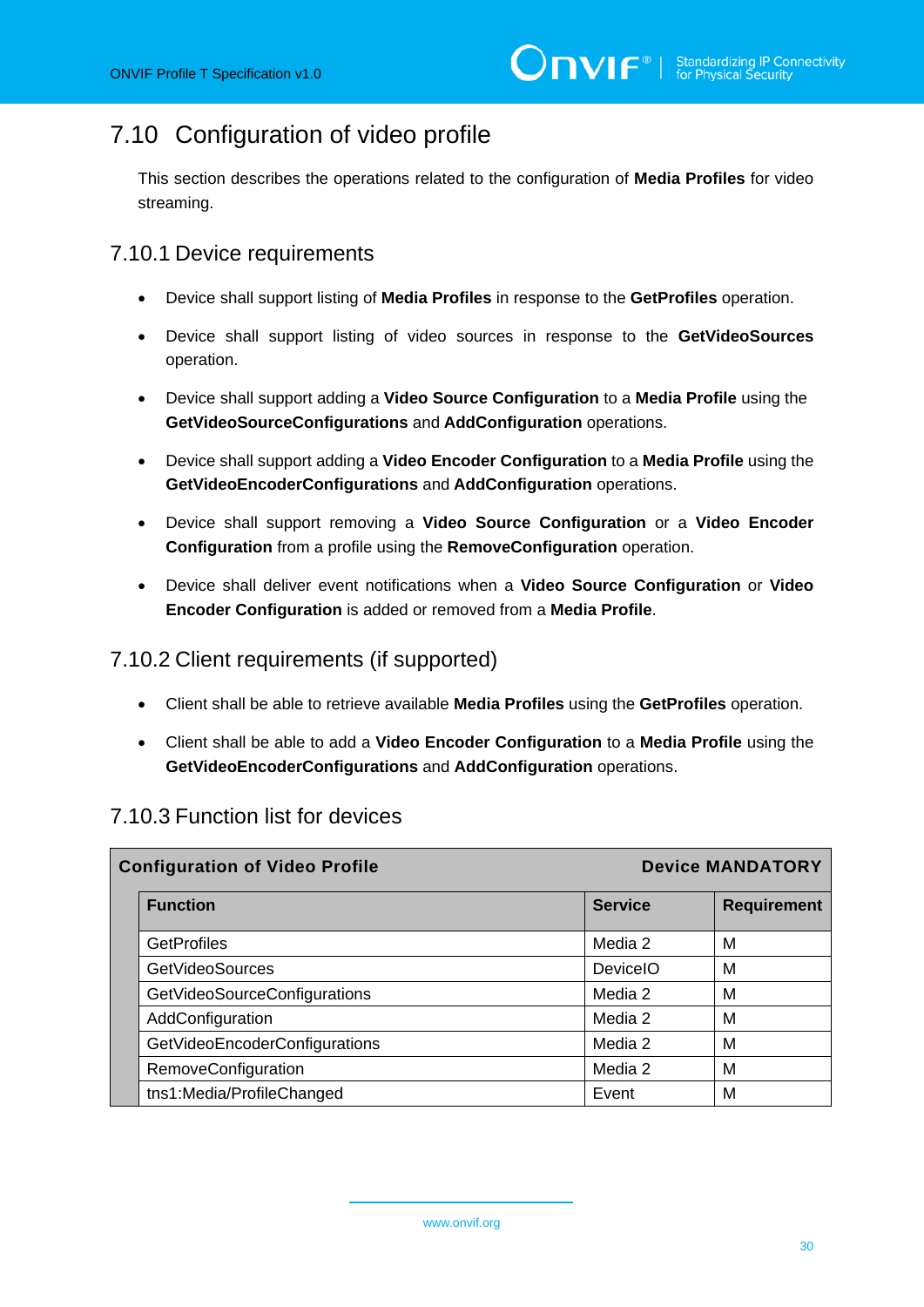# 7.10.4 Function list for clients

| <b>Configuration of Video Profile</b> |                | <b>Client CONDITIONAL</b> |  |
|---------------------------------------|----------------|---------------------------|--|
| <b>Function</b>                       | <b>Service</b> | <b>Requirement</b>        |  |
| <b>GetProfiles</b>                    | Media 2        | M                         |  |
| <b>GetVideoSources</b>                | DeviceIO       | Ω                         |  |
| GetVideoSourceConfigurations          | Media 2        | Ω                         |  |
| AddConfiguration                      | Media 2        | M                         |  |
| GetVideoEncoderConfigurations         | Media 2        | М                         |  |
| RemoveConfiguration                   | Media 2        | Ω                         |  |
| tns1:Media/ProfileChanged             | Event          | Ω                         |  |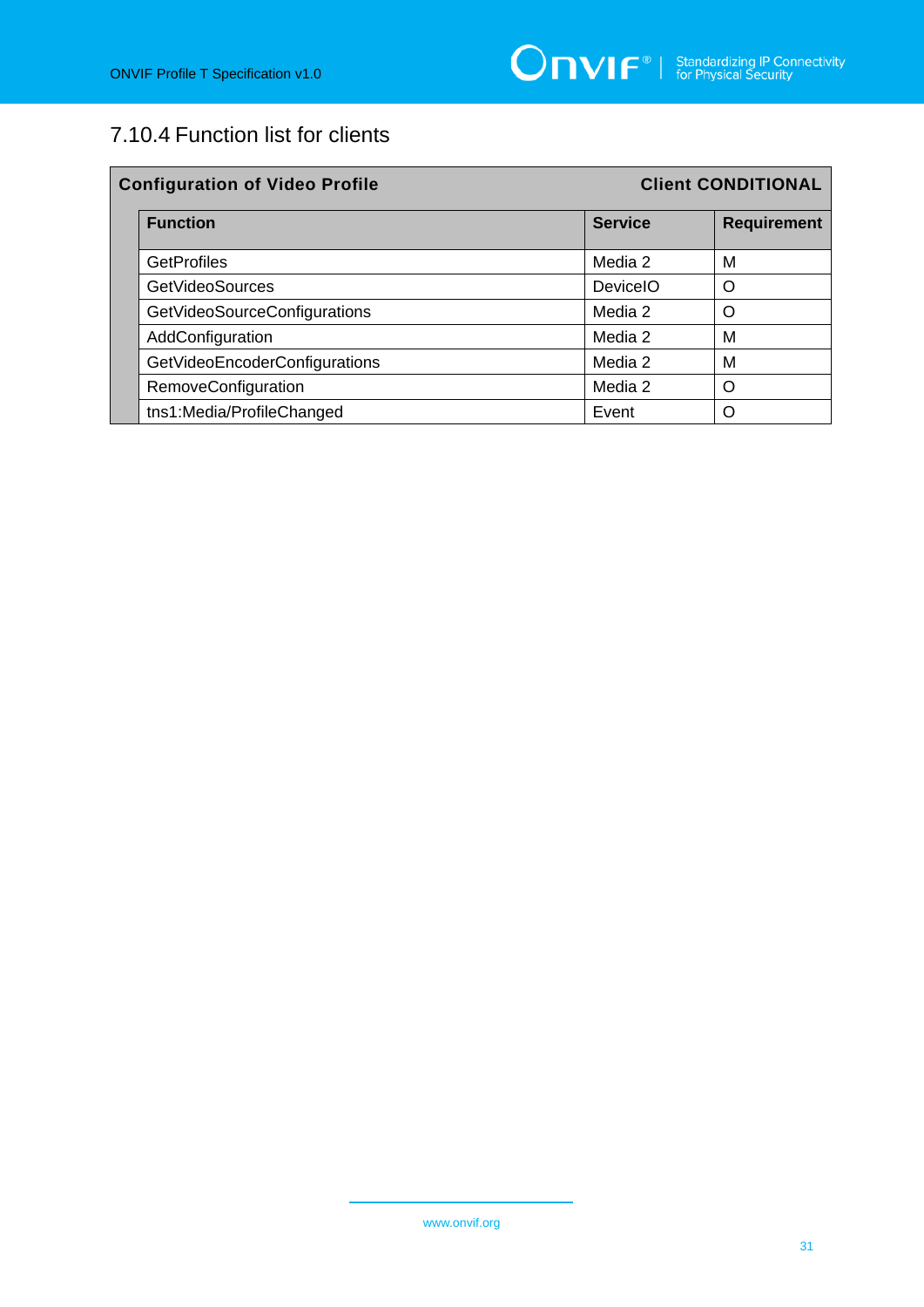### <span id="page-31-0"></span>7.11 Video source configuration

This section describes the operations related to the listing and modification of video source configurations on the device.

#### 7.11.1 Device requirements

- Device shall support listing of **Video Source Configurations** using the **GetVideoSourceConfigurations** operation.
- For each **Video Source Configuration**, device shall return the list of options in response to the **GetVideoSourceConfigurationOptions** operation.
- Device shall support setting the current **Video Source Configuration** using the **SetVideoSourceConfiguration** operation.
- Device shall deliver event notifications when a **Video Source Configuration** is changed.

#### 7.11.2 Client requirements (if supported)

- Client shall be able to retrieve the current **Video Source Configurations** using the **GetVideoSourceConfigurations** operation.
- Client shall be able to modify a **Video Source Configuration** using the **GetVideoSourceConfigurationOptions** and **SetVideoSourceConfiguration** operations.

# **Video Source Configuration Device MANDATORY Function Requirement** GetVideoSourceConfigurations Media 2 Media 2 Media 2 GetVideoSourceConfigurationOptions | Media 2 Media 2 SetVideoSourceConfiguration Media 2 Media 2 Media 2 tns1:Media/ConfigurationChanged **Event** Revent M

#### 7.11.3 Function list for devices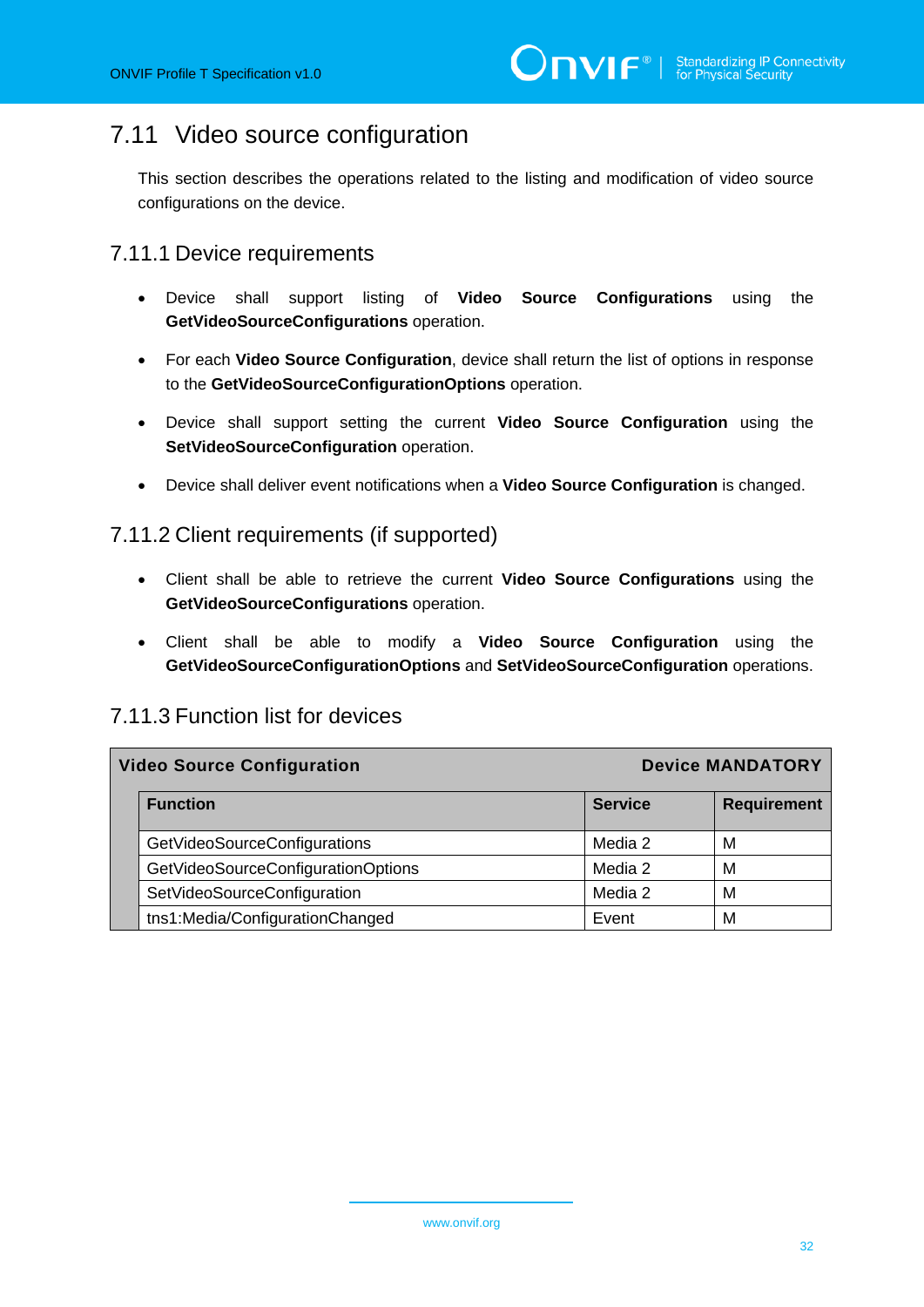# 7.11.4 Function list for clients

| <b>Client CONDITIONAL</b><br><b>Video Source Configuration</b> |                                    |                |                    |
|----------------------------------------------------------------|------------------------------------|----------------|--------------------|
|                                                                | <b>Function</b>                    | <b>Service</b> | <b>Requirement</b> |
|                                                                | GetVideoSourceConfigurations       | Media 2        | M                  |
|                                                                | GetVideoSourceConfigurationOptions | Media 2        | м                  |
|                                                                | SetVideoSourceConfiguration        | Media 2        | M                  |
|                                                                | tns1:Media/ConfigurationChanged    | Event          |                    |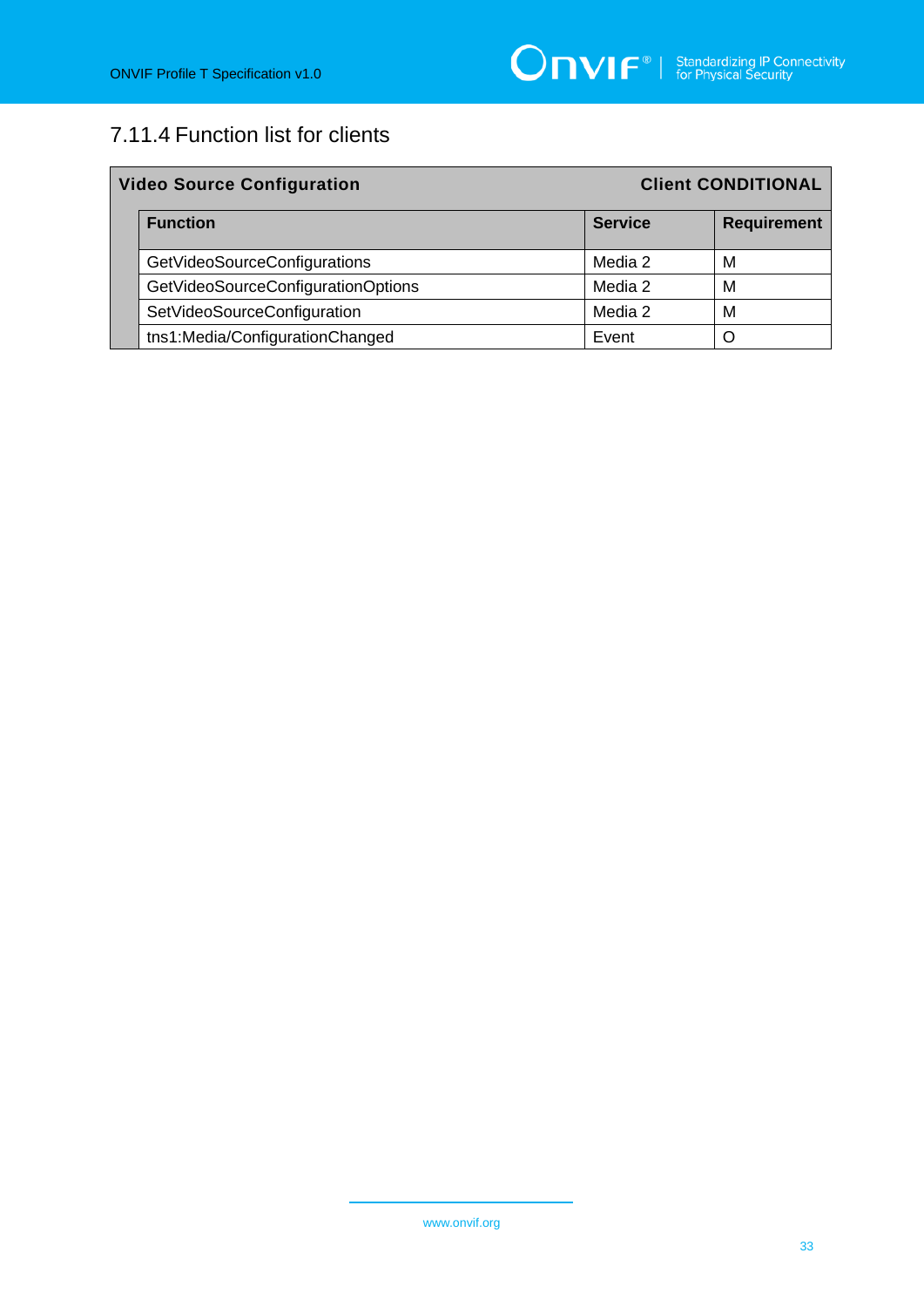# <span id="page-33-0"></span>7.12 Video encoder configuration

This section describes the operations related to the listing and modification of video encoder configurations on the device.

#### 7.12.1 Device requirements

- Device shall support listing of **Video Encoder Configurations** using the **GetVideoEncoderConfigurations** operation.
- For each **Video Encoder Configuration**, device shall return the list of options in response to the **GetVideoEncoderConfigurationOptions** operation.
- Device shall support setting the current **Video Encoder Configuration** using the **SetVideoEncoderConfiguration** operation.
- Device shall deliver event notifications when a **Video Encoder Configuration** is changed.

#### 7.12.2 Client requirements

• Client shall be able to modify a **Video Encoder Configuration** using the **GetVideoEncoderConfigurationOptions** and **SetVideoEncoderConfiguration** operations.

#### 7.12.3 Function list for devices

| <b>Device MANDATORY</b><br><b>Video Encoder Configuration</b> |                                     |                |                    |
|---------------------------------------------------------------|-------------------------------------|----------------|--------------------|
|                                                               | <b>Function</b>                     | <b>Service</b> | <b>Requirement</b> |
|                                                               | GetVideoEncoderConfigurations       | Media 2        | м                  |
|                                                               | GetVideoEncoderConfigurationOptions | Media 2        | м                  |
|                                                               | SetVideoEncoderConfiguration        | Media 2        | M                  |
|                                                               | tns1:Media/ConfigurationChanged     | Event          | M                  |

#### 7.12.4 Function list for clients

| <b>Client MANDATORY</b><br><b>Video Encoder Configuration</b> |                                     |                |                    |
|---------------------------------------------------------------|-------------------------------------|----------------|--------------------|
|                                                               | <b>Function</b>                     | <b>Service</b> | <b>Requirement</b> |
|                                                               | GetVideoEncoderConfigurations       | Media 2        |                    |
|                                                               | GetVideoEncoderConfigurationOptions | Media 2        | M                  |
|                                                               | SetVideoEncoderConfiguration        | Media 2        | M                  |
|                                                               | tns1:Media/ConfigurationChanged     | Event          |                    |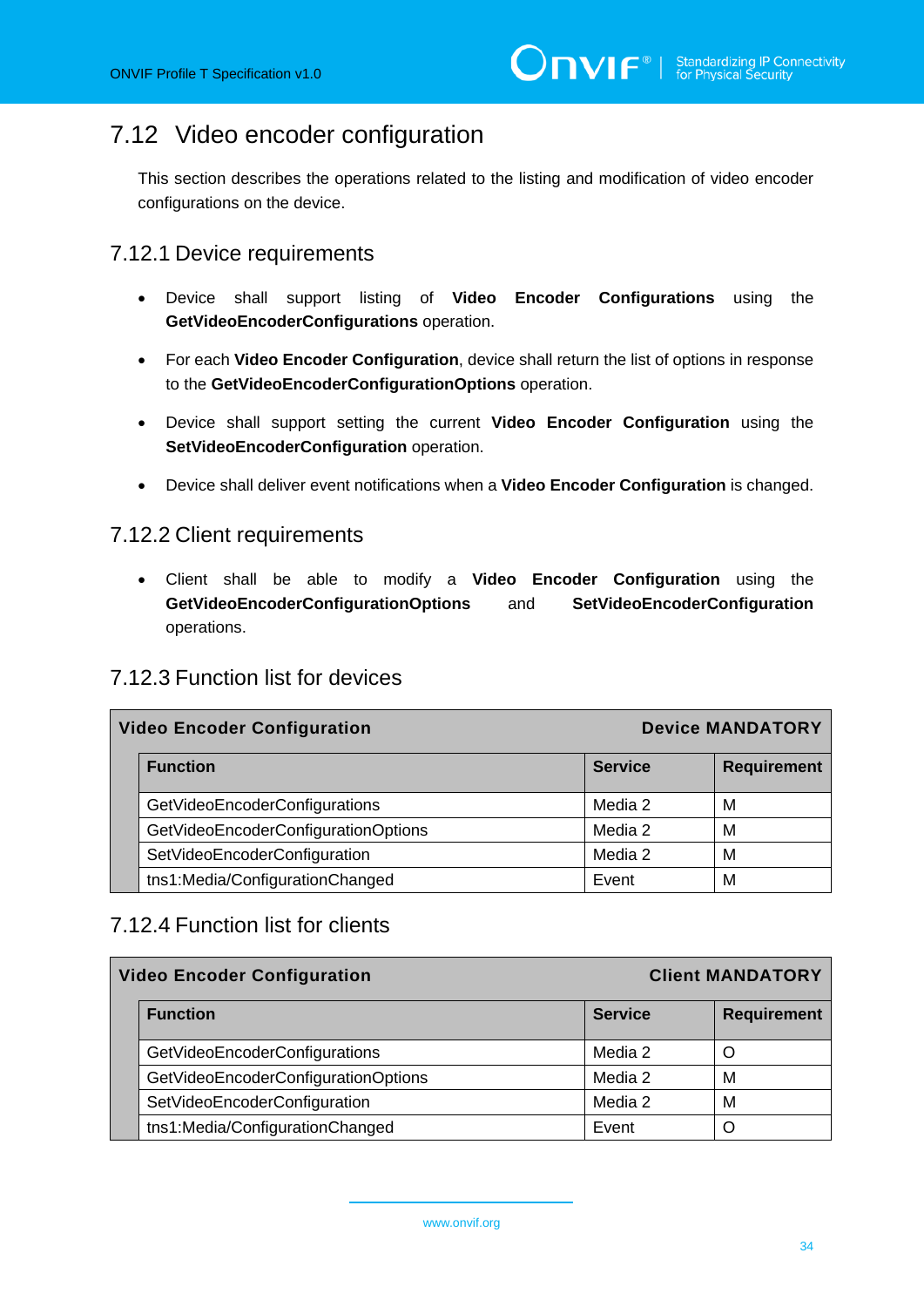# <span id="page-34-0"></span>7.13 Metadata streaming

This section describes the operations related to metadata streaming.

#### 7.13.1 Device requirements

- Device shall support listing of **Media Profiles** in response to the **GetProfiles** operation.
- Device shall return the stream URI in response to the **GetStreamUri** operation.
- Device shall support initiation of streaming sessions using RTSP according to the **Streaming Service Specification**.
- Device shall be able to stream metadata over RTP/UDP using the selected **Media Profile**.
- Device shall be able to stream metadata over RTP/RTSP/HTTP/TCP using the selected **Media Profile**.
- If supported, device shall be able to stream metadata over RTP/RTSP/HTTPS/TCP using the selected **Media Profile**.
- If supported, device shall be able to stream metadata over RTP/RTSP/TCP/WebSocket using the selected **Media Profile**.
- Device shall be able to stream metadata over RTP/UDP multicast using the selected **Media Profile**.
- Device shall send a key frame on-demand upon reception of the **SetSynchronizationPoint** operation when streaming metadata. The content of the key frame for the metadata stream depends on the filters configured/enabled in MetadataConfiguration such as PTZ Status and Property Events.

#### 7.13.2 Client requirements (if supported)

- Client shall be able to get the stream URI for the selected profile using the **GetProfiles** and **GetStreamURI** operations.
- Client shall initiate streaming sessions using RTSP according to the **Streaming Service Specification**.
- Client shall be able to receive a metadata stream over RTP/UDP or RTP/RTSP/HTTP/TCP using the selected **Media Profile**.
- If supported, client shall be able to receive a metadata stream over RTP/RTSP/HTTPS/TCP using the selected **Media Profile**.
- If supported, client shall be able to receive a metadata stream over RTP/UDP multicast using the selected **Media Profile**.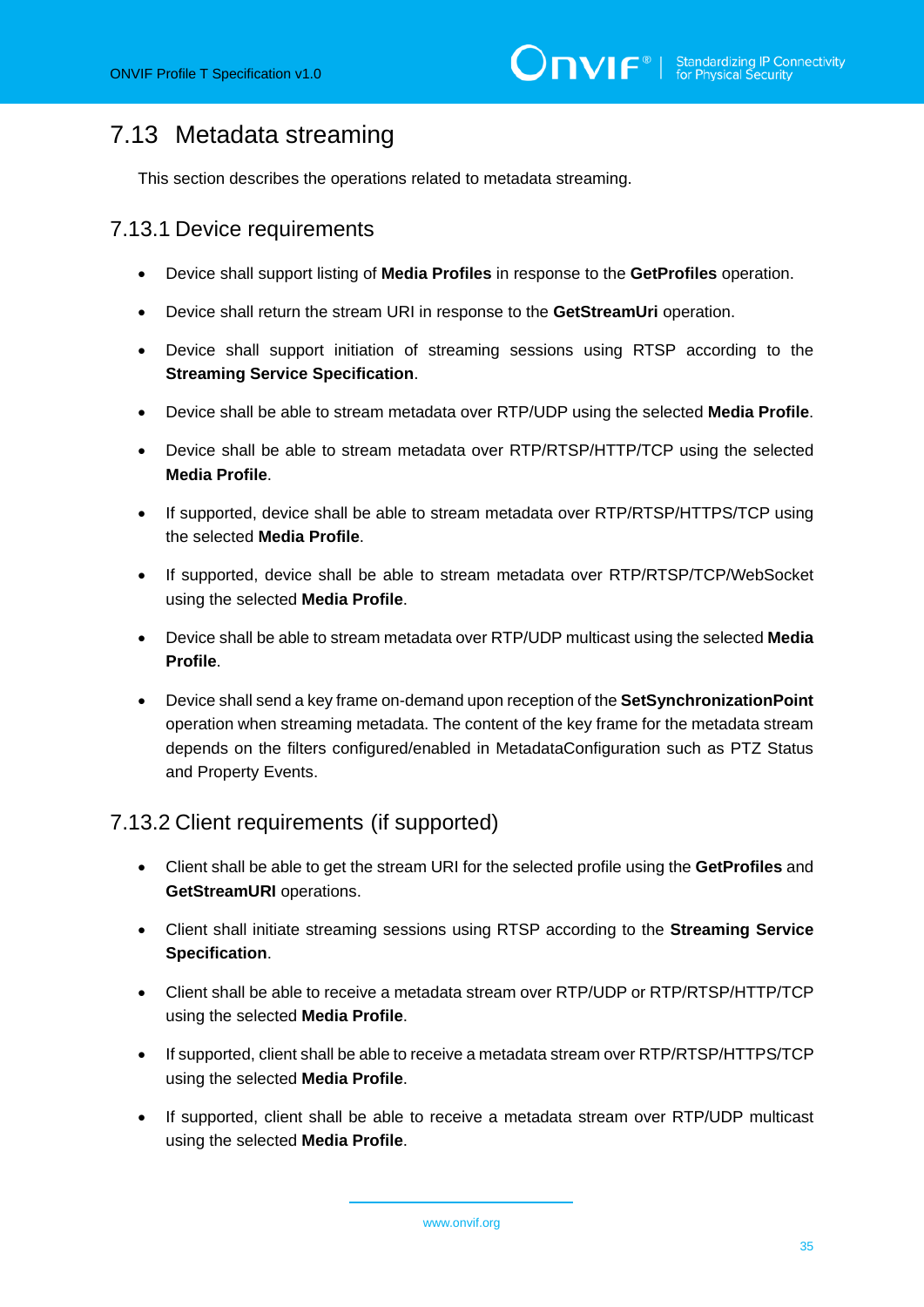## 7.13.3 Function list for devices

| <b>Metadata Streaming</b>             |                | <b>Device MANDATORY</b> |
|---------------------------------------|----------------|-------------------------|
| <b>Function</b>                       | <b>Service</b> | <b>Requirement</b>      |
| <b>GetProfiles</b>                    | Media 2        | M                       |
| GetStreamUri                          | Media 2        | M                       |
| Metadata Streaming using RTSP         | Streaming      | M                       |
| Streaming over RTP/UDP                | Streaming      | M                       |
| Streaming over RTP/RTSP/HTTP/TCP      | Streaming      | M                       |
| Streaming over RTP/RTSP/HTTPS/TCP     | Streaming      | C                       |
| Streaming over RTP/RTSP/TCP/Websocket | Streaming      | C                       |
| Streaming over RTP/UDP Multicast      | Streaming      | M                       |
| SetSynchronizationPoint               | Media 2        | M                       |

### 7.13.4 Function list for clients

| <b>Metadata Streaming</b> |                                       |                | <b>Client CONDITIONAL</b> |  |
|---------------------------|---------------------------------------|----------------|---------------------------|--|
|                           | <b>Function</b>                       | <b>Service</b> | <b>Requirement</b>        |  |
|                           | <b>GetProfiles</b>                    | Media 2        | М                         |  |
|                           | GetStreamUri                          | Media 2        | М                         |  |
|                           | Metadata Streaming using RTSP         | Streaming      | м                         |  |
|                           | Streaming over RTP/UDP                | Streaming      | M*                        |  |
|                           | Streaming over RTP/RTSP/HTTP/TCP      | Streaming      |                           |  |
|                           | Streaming over RTP/RTSP/HTTPS/TCP     | Streaming      | C                         |  |
|                           | Streaming over RTP/RTSP/TCP/Websocket | Streaming      | O                         |  |
|                           | Streaming over RTP/UDP Multicast      | Streaming      | C                         |  |
|                           | SetSynchronizationPoint               | Media 2        | ∩                         |  |

\* Client shall support at least one of the listed transport methods.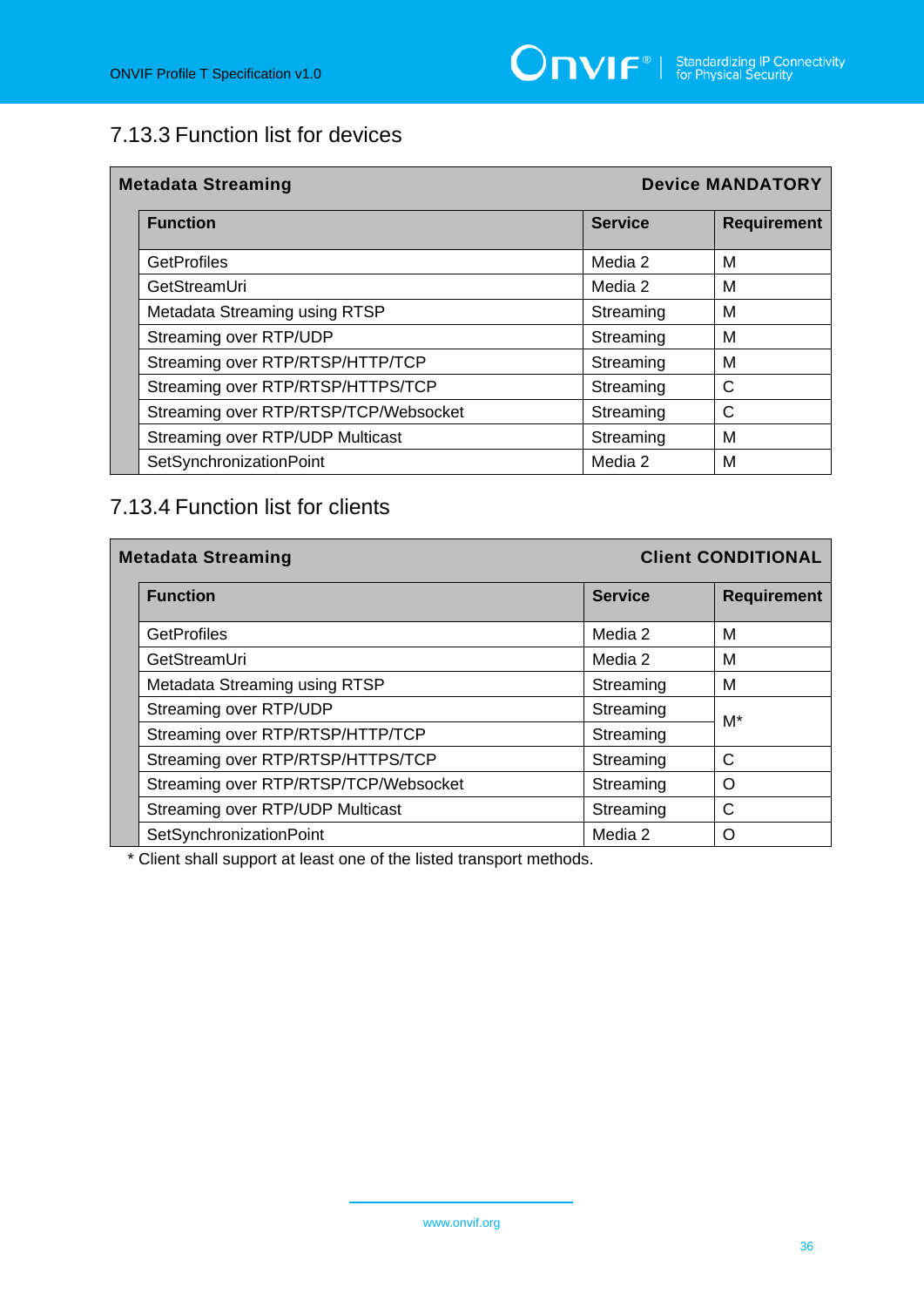# 7.14 Configuration of metadata profile

This section describes the operations related to the configuration of **Media Profiles** for metadata streaming.

### 7.14.1 Device requirements

- Device shall return available **Media Profiles** in response to the **GetProfiles** operation.
- Device shall support adding a **Metadata Configuration** to a **Media Profile** using the **GetMetadataConfigurations** and **AddConfiguration** operations.
- Device shall support removing a **Metadata Configuration** from a profile using the **RemoveConfiguration** operation.
- Device shall deliver event notifications when a **Metadata Configuration** is added or removed from a **Media Profile**.

#### 7.14.2 Client requirements (if supported)

- Client shall be able to retrieve available **Media Profiles** using the **GetProfiles** operation.
- Client shall be able to add a **Metadata Configuration** to a **Media Profile** using the **GetMetadataConfigurations** and **AddConfiguration** operations.

### 7.14.3 Function list for devices

| <b>Configuration of Metadata Profile</b> |                | <b>Device MANDATORY</b> |  |
|------------------------------------------|----------------|-------------------------|--|
| <b>Function</b>                          | <b>Service</b> | <b>Requirement</b>      |  |
| <b>GetProfiles</b>                       | Media 2        | м                       |  |
| GetMetadataConfigurations                | Media 2        | м                       |  |
| AddConfiguration                         | Media 2        | м                       |  |
| RemoveConfiguration                      | Media 2        | М                       |  |
| tns1:Media/ProfileChanged                | Event          | М                       |  |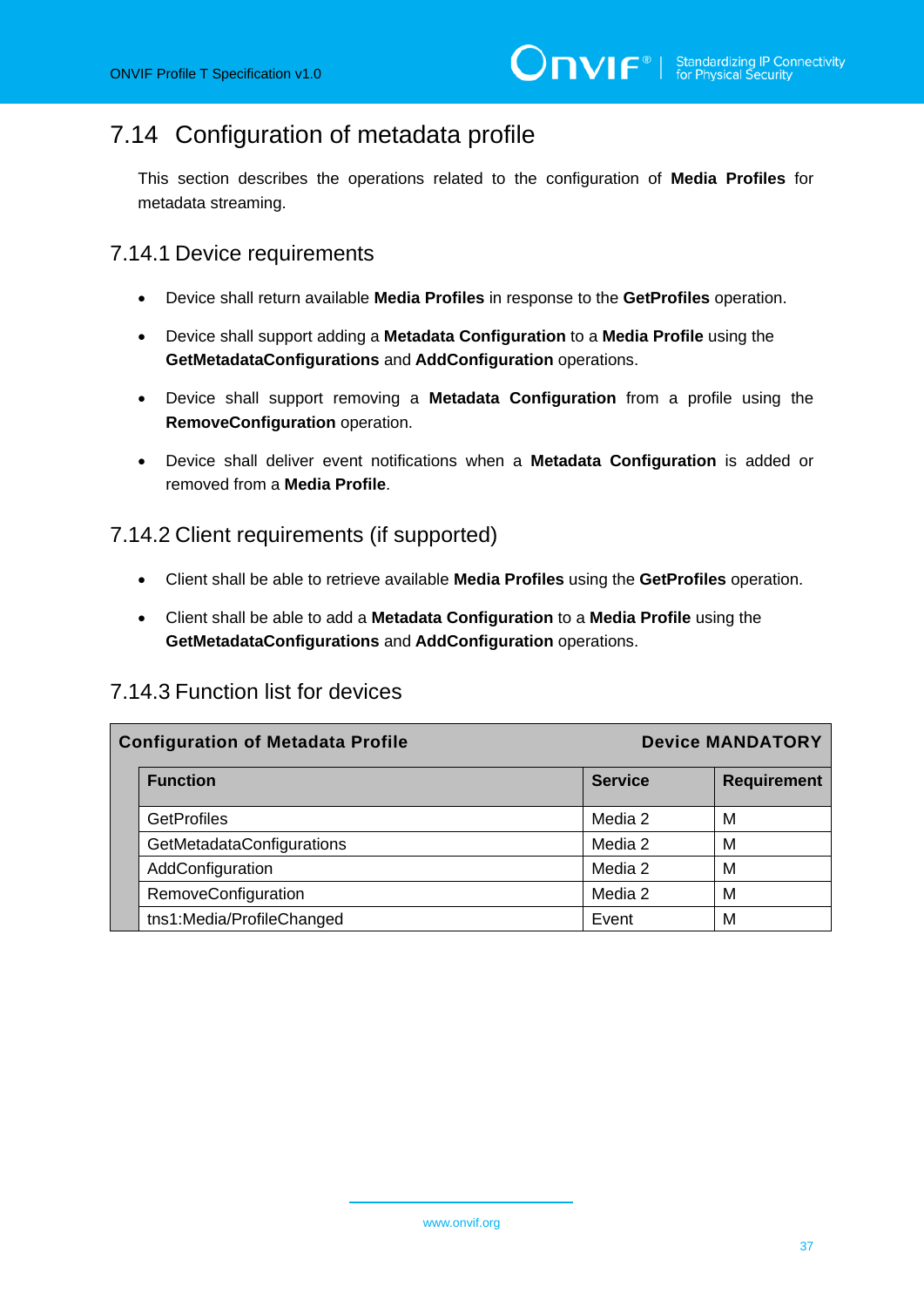# 7.14.4 Function list for clients

| <b>Configuration of Metadata Profile</b> |                | <b>Client CONDITIONAL</b> |  |  |
|------------------------------------------|----------------|---------------------------|--|--|
| <b>Function</b>                          | <b>Service</b> | <b>Requirement</b>        |  |  |
| <b>GetProfiles</b>                       | Media 2        | М                         |  |  |
| GetMetadataConfigurations                | Media 2        | М                         |  |  |
| AddConfiguration                         | Media 2        | М                         |  |  |
| RemoveConfiguration                      | Media 2        | ∩                         |  |  |
| tns1:Media/ProfileChanged                | Event          |                           |  |  |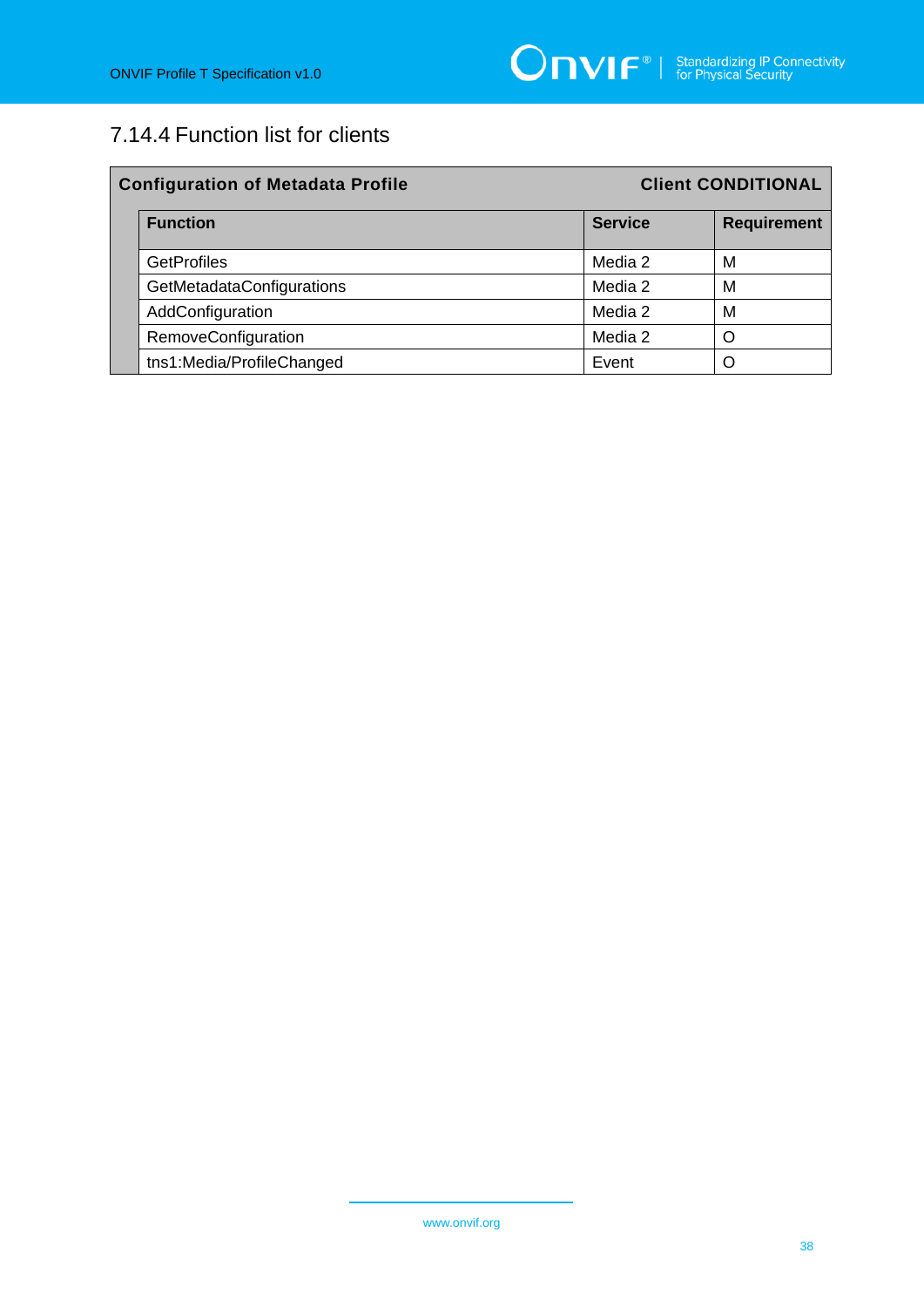# 7.15 Metadata configuration

This section describes the operations related to metadata configuration.

### 7.15.1 Device requirements

- Device shall provide the current **Metadata Configurations** in response to the **GetMetadataConfigurations** operation.
- Device shall support modifying a **Metadata Configuration** using the **GetMetadataConfigurationOptions** and **SetMetadataConfiguration** operations.
- Device shall deliver event notifications when a **Metadata Configuration** is changed.

#### 7.15.2 Client requirements (if supported)

- Client shall be able to retrieve the current **Metadata Configurations** using the **GetMetadataConfigurations** operation.
- Client shall be able to modify a **Metadata Configuration** using the **SetMetadataConfiguration** operations**.**

### 7.15.3 Function list for devices

| <b>Device MANDATORY</b><br><b>Metadata Configuration</b> |                |                    |
|----------------------------------------------------------|----------------|--------------------|
| <b>Function</b>                                          | <b>Service</b> | <b>Requirement</b> |
| GetMetadataConfigurations                                | Media 2        | м                  |
| GetMetadataConfigurationOptions                          | Media 2        | м                  |
| SetMetadataConfiguration                                 | Media 2        | M                  |
| tns1:Media/ConfigurationChanged                          | Event          | м                  |

### 7.15.4 Function list for clients

| <b>Metadata Configuration</b>    | <b>Client CONDITIONAL</b> |                    |
|----------------------------------|---------------------------|--------------------|
| <b>Function</b>                  | <b>Service</b>            | <b>Requirement</b> |
| <b>GetMetadataConfigurations</b> | Media 2                   | M                  |
| GetMetadataConfigurationOptions  | Media 2                   |                    |
| SetMetadataConfiguration         | Media 2                   | м                  |
| tns1:Media/ConfigurationChanged  | Event                     |                    |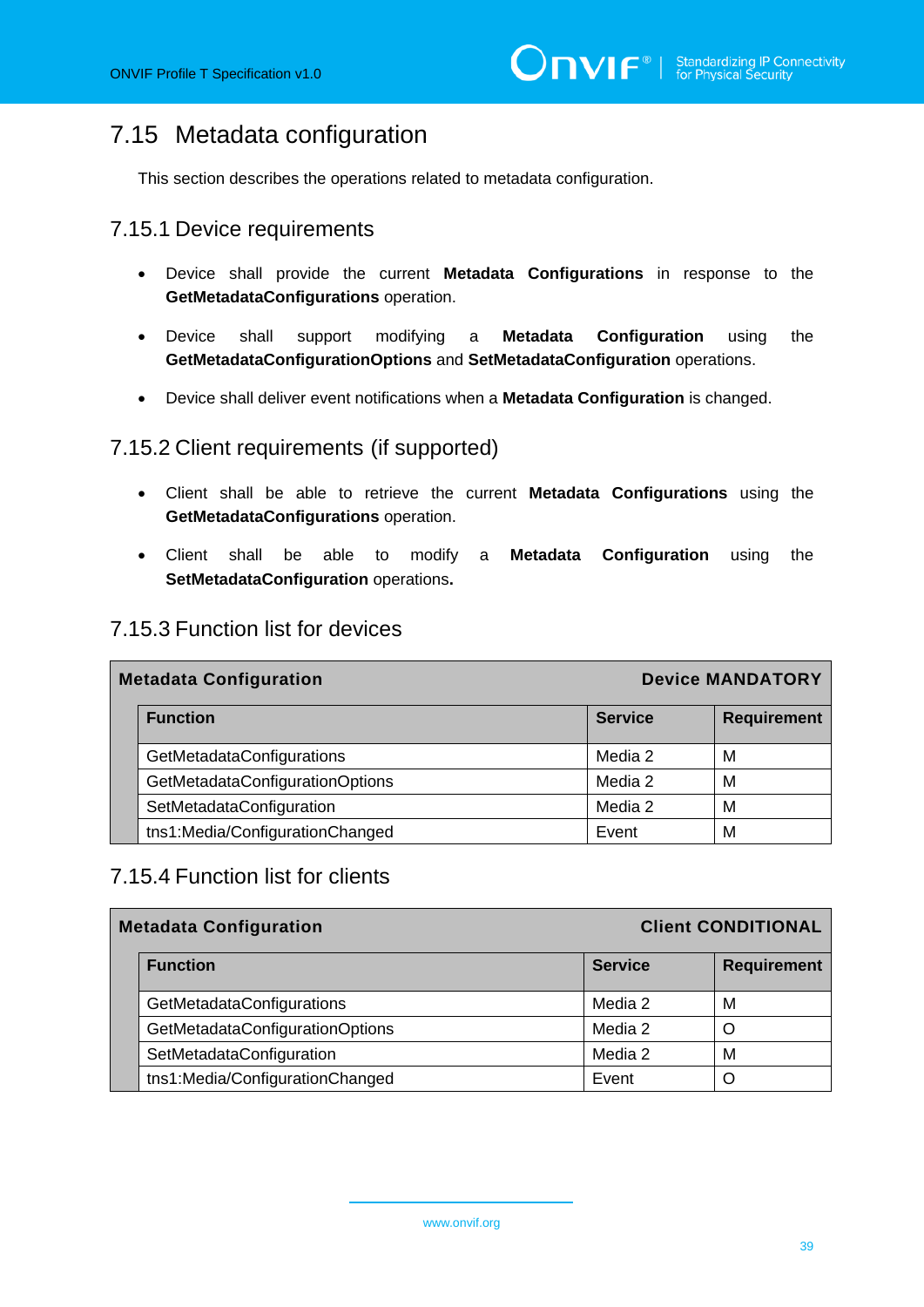# 7.16 Imaging settings

This section describes the operations related to the manipulation of imaging settings.

#### 7.16.1 Device requirements

- Device shall return available video sources in response to the **GetVideoSources** operation.
- Device shall support listing of imaging settings using the **GetImagingSettings** operation.
- Device shall be able to modify imaging settings using the **GetOptions** and **SetImagingSettings** operations.

#### 7.16.2 Client requirements

- Client shall be able to retrieve current imaging settings using the **GetImagingSettings** operation.
- Client shall be able to modify imaging settings using the **GetOptions** and **SetImagingSettings** operations.

### 7.16.3 Function list for devices

| <b>Imaging Settings</b> |                 | <b>Device MANDATORY</b> |  |
|-------------------------|-----------------|-------------------------|--|
| <b>Function</b>         | <b>Service</b>  | <b>Requirement</b>      |  |
| <b>GetVideoSources</b>  | <b>DeviceIO</b> | м                       |  |
| GetImagingSettings      | Imaging         | M                       |  |
| <b>GetOptions</b>       | Imaging         | M                       |  |
| SetImagingSettings      | Imaging         | M                       |  |

### 7.16.4 Function list for clients

| <b>Client MANDATORY</b><br><b>Imaging Settings</b> |                 |                    |
|----------------------------------------------------|-----------------|--------------------|
| <b>Function</b>                                    | <b>Service</b>  | <b>Requirement</b> |
| <b>GetVideoSources</b>                             | <b>DeviceIO</b> | Ő                  |
| GetImagingSettings                                 | Imaging         | м                  |
| <b>GetOptions</b>                                  | Imaging         | M                  |
| SetImagingSettings                                 | Imaging         | M                  |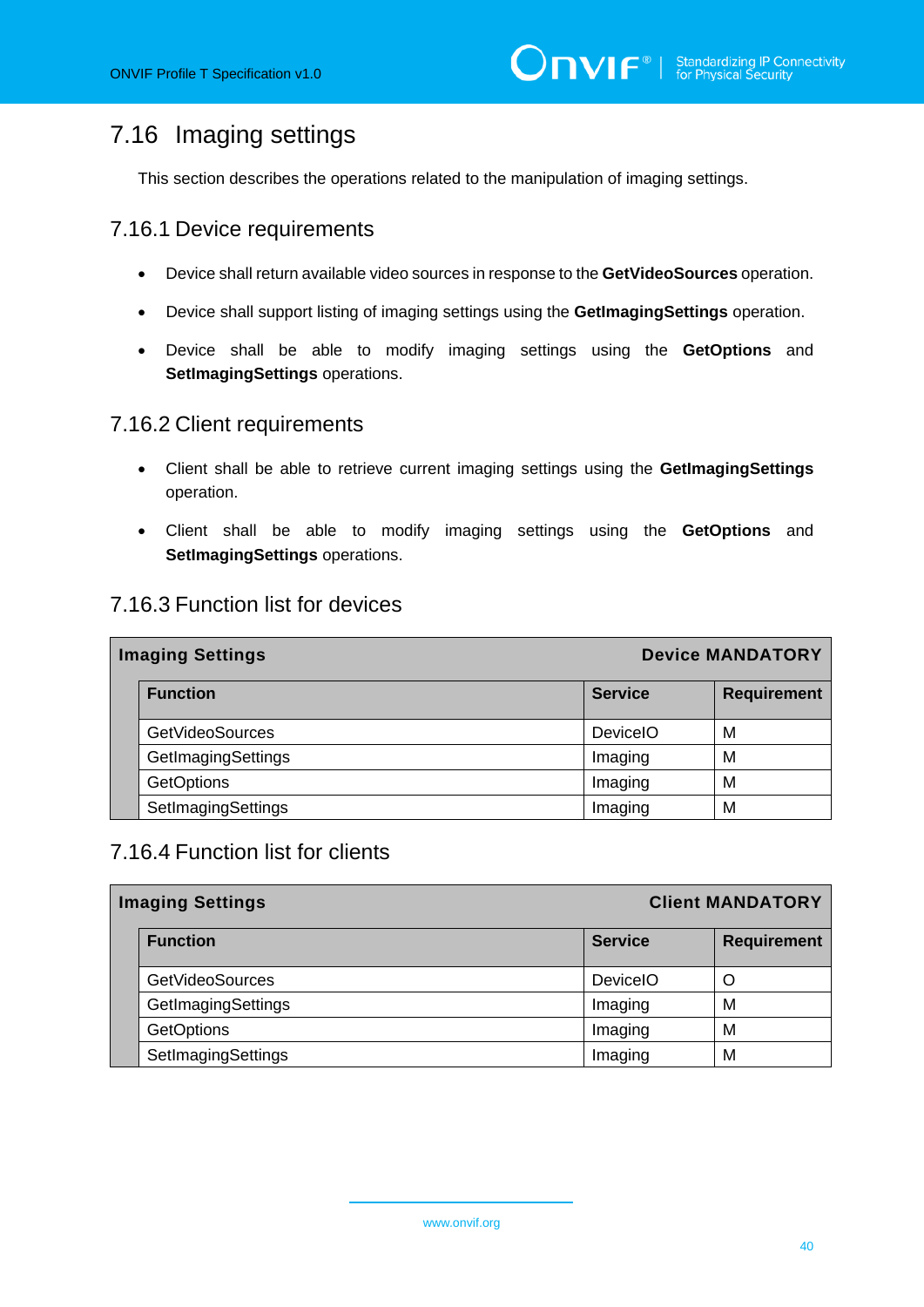# 7.17 Tampering

This section describes the operations related to tampering.

#### 7.17.1 Device requirements

• Device shall generate at least one type of Tampering event according to the **Imaging Service Specification**.

#### 7.17.2 Client requirements (if supported)

• Client shall be able to receive all types of Tampering events according to the **Imaging Service Specification**.

| <b>Device MANDATORY</b><br>Tampering                |                |                    |
|-----------------------------------------------------|----------------|--------------------|
| <b>Function</b>                                     | <b>Service</b> | <b>Requirement</b> |
| tns1:VideoSource/ImageTooBlurry/ImagingService      | Event          |                    |
| tns1:VideoSource/ImageTooBlurry/AnalyticsService    | Event          |                    |
| tns1:VideoSource/ImageTooDark/ImagingService        | Event          |                    |
| tns1:VideoSource/ImageTooDark/AnalyticsService      | Event          | M*                 |
| tns1:VideoSource/ImageTooBright/ImagingService      | Event          |                    |
| tns1:VideoSource/ImageTooBright/AnalyticsService    | Event          |                    |
| tns1:VideoSource/GlobalSceneChange/ImagingService   | Event          |                    |
| tns1:VideoSource/GlobalSceneChange/AnalyticsService | Event          |                    |

### 7.17.3 Function list for devices

\* Device shall support at least one of the listed event topics.

### 7.17.4 Function list for clients

| <b>Tampering</b> |                                                     |                | <b>Client CONDITIONAL</b> |
|------------------|-----------------------------------------------------|----------------|---------------------------|
|                  | <b>Function</b>                                     | <b>Service</b> | <b>Requirement</b>        |
|                  | tns1:VideoSource/ImageTooBlurry/ImagingService      | Event          | M                         |
|                  | tns1:VideoSource/ImageTooBlurry/AnalyticsService    | Event          | M                         |
|                  | tns1:VideoSource/ImageTooDark/ImagingService        | Event          | M                         |
|                  | tns1:VideoSource/ImageTooDark/AnalyticsService      | Event          | M                         |
|                  | tns1:VideoSource/ImageTooBright/ImagingService      | Event          | M                         |
|                  | tns1:VideoSource/ImageTooBright/AnalyticsService    | Event          | M                         |
|                  | tns1:VideoSource/GlobalSceneChange/ImagingService   | Event          | M                         |
|                  | tns1:VideoSource/GlobalSceneChange/AnalyticsService | Event          | M                         |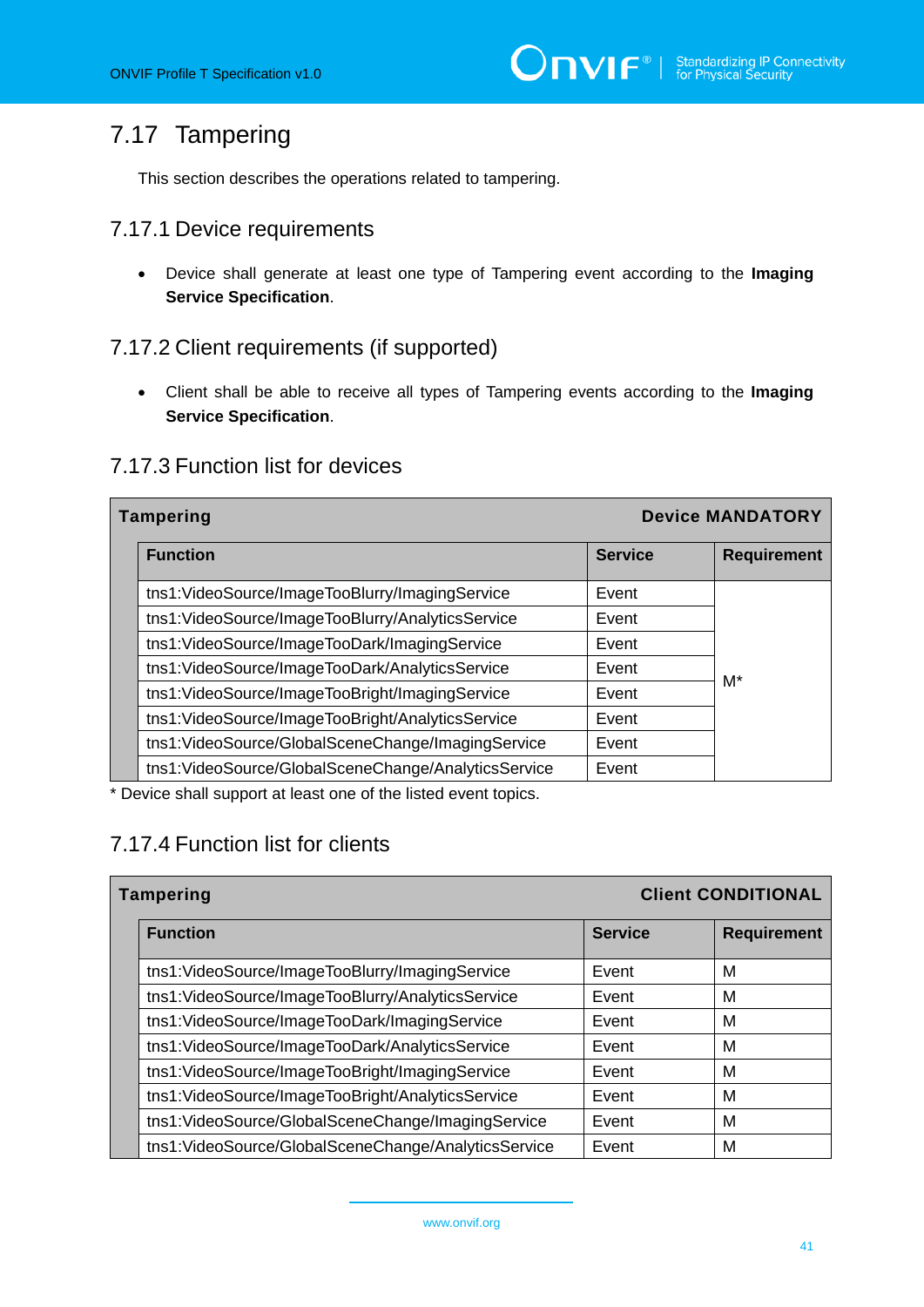# 7.18 Configuration of On-Screen Display (OSD)

This section describes the operations related to the configuration of the On-Screen Display (OSD). It also covers adding and removing OSDs in **Media Profiles**.

### 7.18.1 Device requirements

- Device shall support listing of **Video Source Configurations** using the **GetVideoSourceConfigurations** operation.
- Device shall be able to create OSD text configurations using the **CreateOSD** operation.
- If supported, device shall be able to create OSD image configurations using the **CreateOSD** operation.
- Device shall support deletion of OSDs using the **DeleteOSD** operation.
- Device shall support listing of OSDs using the **GetOSDs** operation.
- Device shall support modification of an OSD using the **GetOSDOptions** and **SetOSD** operations.

### 7.18.2 Client requirements (if supported)

- Client shall be able to create OSD text configurations using the **CreateOSD** operation.
- If supported, client shall be able to create OSD image configurations using the **CreateOSD** operation.
- Client shall be able to retrieve OSDs using the **GetVideoSourceConfigurations**, **GetOSDs** operation.
- Client shall be able to modify an OSD using the **GetOSDOptions** and **SetOSD** operations.

#### 7.18.3 Function list for devices

| <b>Configuration of On-Screen Display</b> |                              | <b>Device MANDATORY</b> |                    |
|-------------------------------------------|------------------------------|-------------------------|--------------------|
|                                           | <b>Function</b>              | <b>Service</b>          | <b>Requirement</b> |
|                                           | CreateOSD, text              | Media 2                 | М                  |
|                                           | CreateOSD, image             | Media 2                 | $\mathsf{C}$       |
|                                           | <b>DeleteOSD</b>             | Media 2                 | M                  |
|                                           | GetVideoSourceConfigurations | Media 2                 | M                  |
|                                           | <b>GetOSDs</b>               | Media 2                 | M                  |
|                                           | <b>GetOSDOptions</b>         | Media 2                 | M                  |
|                                           | <b>SetOSD</b>                | Media 2                 | М                  |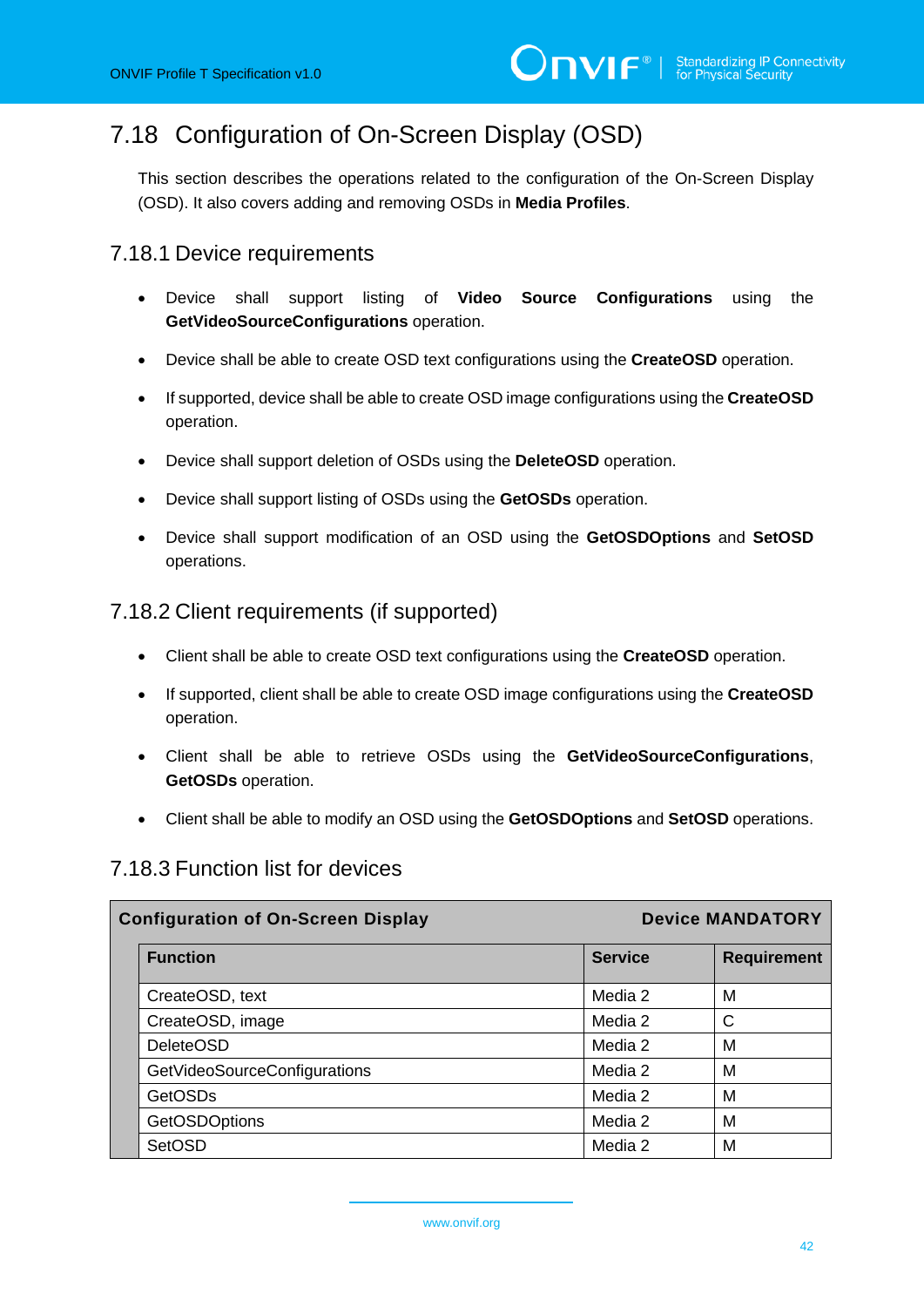# 7.18.4 Function list for clients

| <b>Configuration of On-Screen Display</b> |                | <b>Client CONDITIONAL</b> |  |
|-------------------------------------------|----------------|---------------------------|--|
| <b>Function</b>                           | <b>Service</b> | <b>Requirement</b>        |  |
| CreateOSD, text                           | Media 2        | M                         |  |
| CreateOSD, image                          | Media 2        | C                         |  |
| <b>DeleteOSD</b>                          | Media 2        | O                         |  |
| GetVideoSourceConfigurations              | Media 2        | M                         |  |
| <b>GetOSDs</b>                            | Media 2        | M                         |  |
| <b>GetOSDOptions</b>                      | Media 2        | M                         |  |
| <b>SetOSD</b>                             | Media 2        | M                         |  |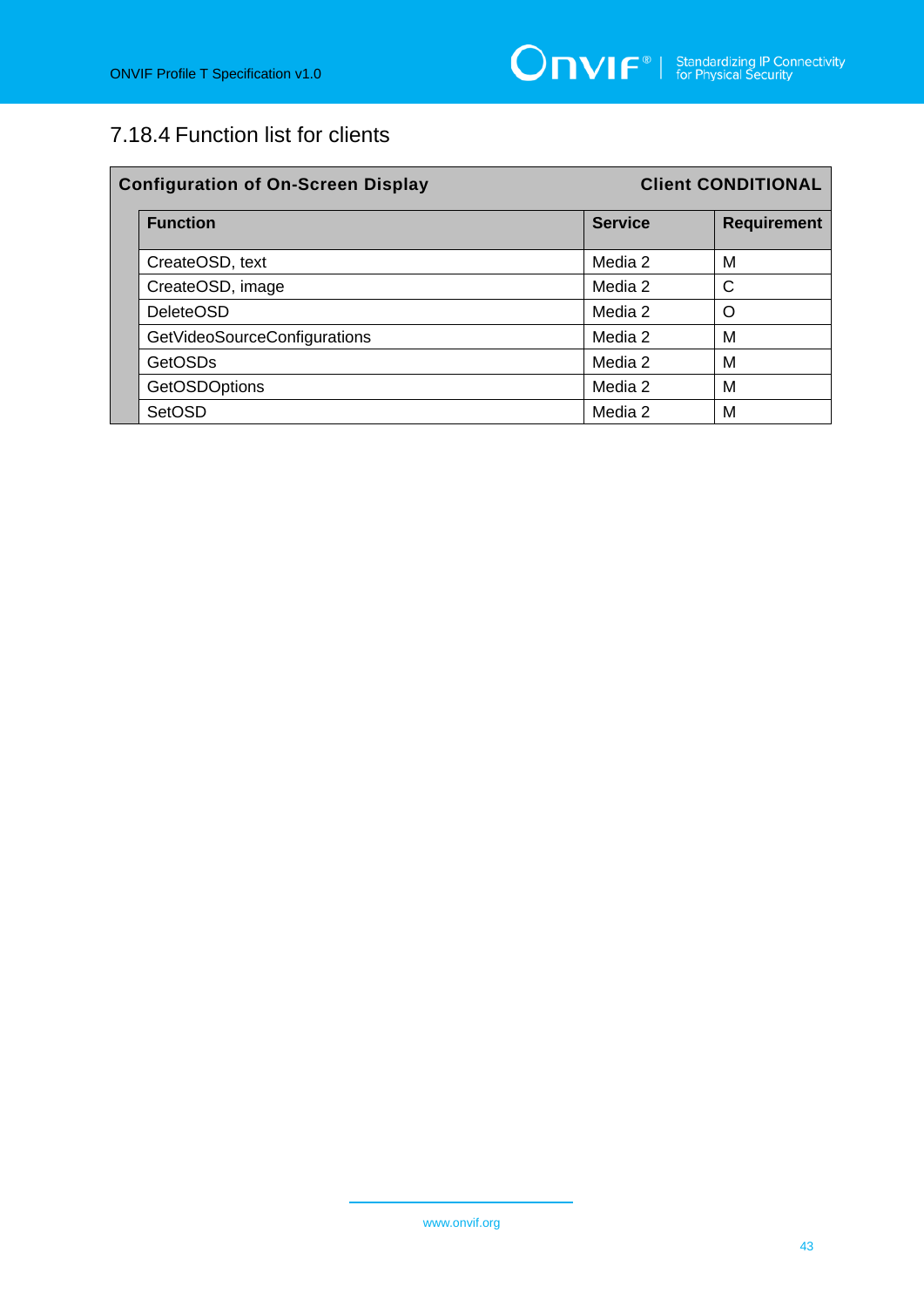# 7.19 JPEG snapshot

This section describes the operations related to the providing of a JPEG image snapshot by a device.

### 7.19.1 Device requirements

• Device shall provide a JPEG snapshot URI in response to the **GetSnapshotUri** operation.

### 7.19.2 Function list for devices

| <b>JPEG Snapshot</b> | <b>Device MANDATORY</b> |                    |
|----------------------|-------------------------|--------------------|
| <b>Function</b>      | <b>Service</b>          | <b>Requirement</b> |
| GetSnapshotUri       | Media 2                 | M                  |

### 7.19.3 Function list for clients

| <b>JPEG Snapshot</b> |                 |                | <b>Client OPTIONAL</b> |
|----------------------|-----------------|----------------|------------------------|
|                      | <b>Function</b> | <b>Service</b> | <b>Requirement</b>     |
|                      | GetSnapshotUri  | Media 2        |                        |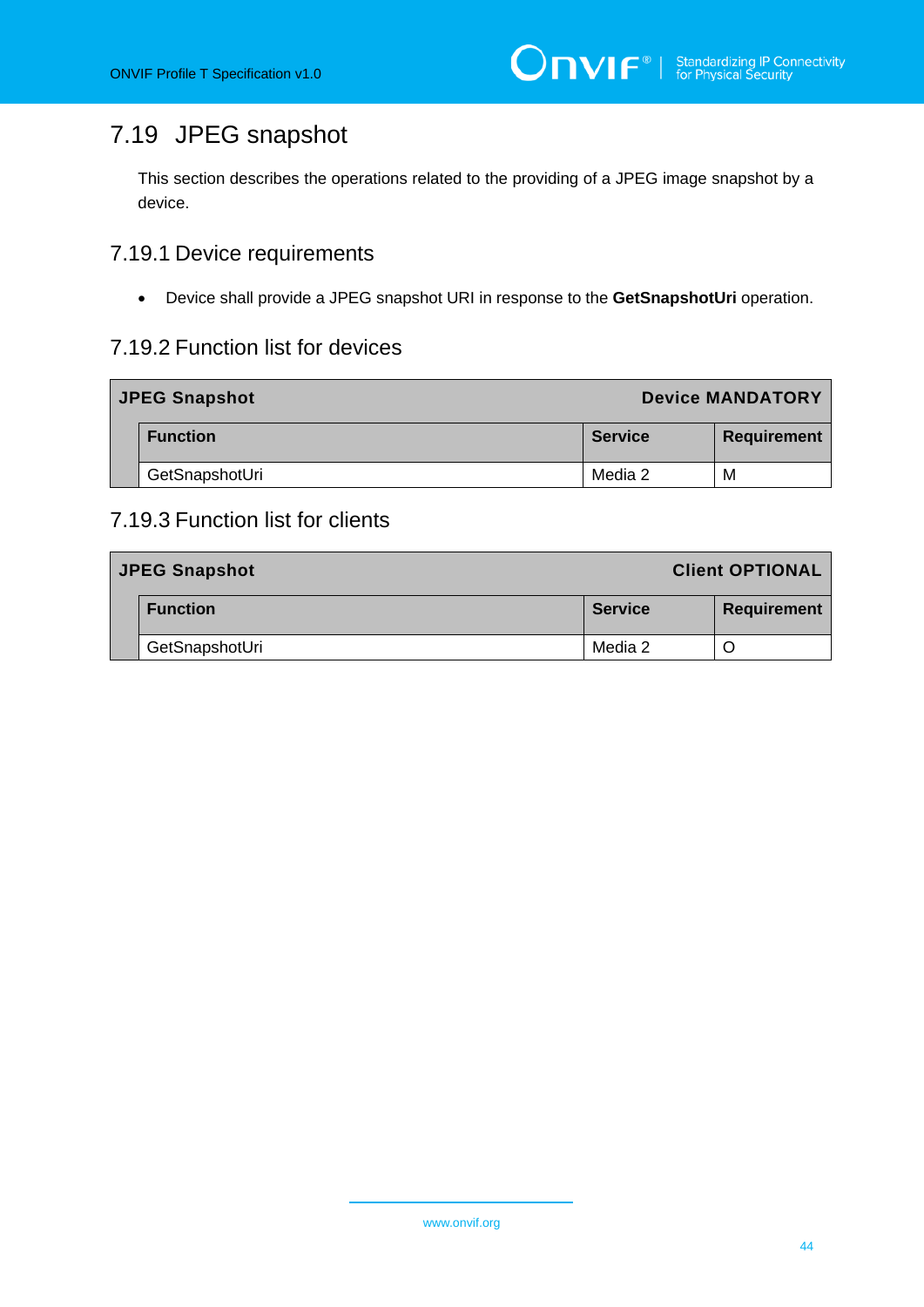# 7.20 Motion alarm events

This section describes the operations related to the **Motion Alarm** event.

#### 7.20.1 Device requirements

• Device shall generate **Motion Alarm** events according to the **Imaging Service Specification**.

#### 7.20.2 Client requirements

• Clients shall receive notifications of **Motion Alarm** events according to the **Imaging Service Specification**.

#### 7.20.3 Function list for devices

| <b>Motion Alarm Events</b>   | <b>Device MANDATORY</b> |                    |
|------------------------------|-------------------------|--------------------|
| <b>Function</b>              | <b>Service</b>          | <b>Requirement</b> |
| tns1:VideoSource/MotionAlarm | Event                   | м                  |

### 7.20.4 Function list for clients

| <b>Motion Alarm Events</b>   |                | <b>Client MANDATORY</b> |
|------------------------------|----------------|-------------------------|
| <b>Function</b>              | <b>Service</b> | <b>Requirement</b>      |
| tns1:VideoSource/MotionAlarm | Event          | м                       |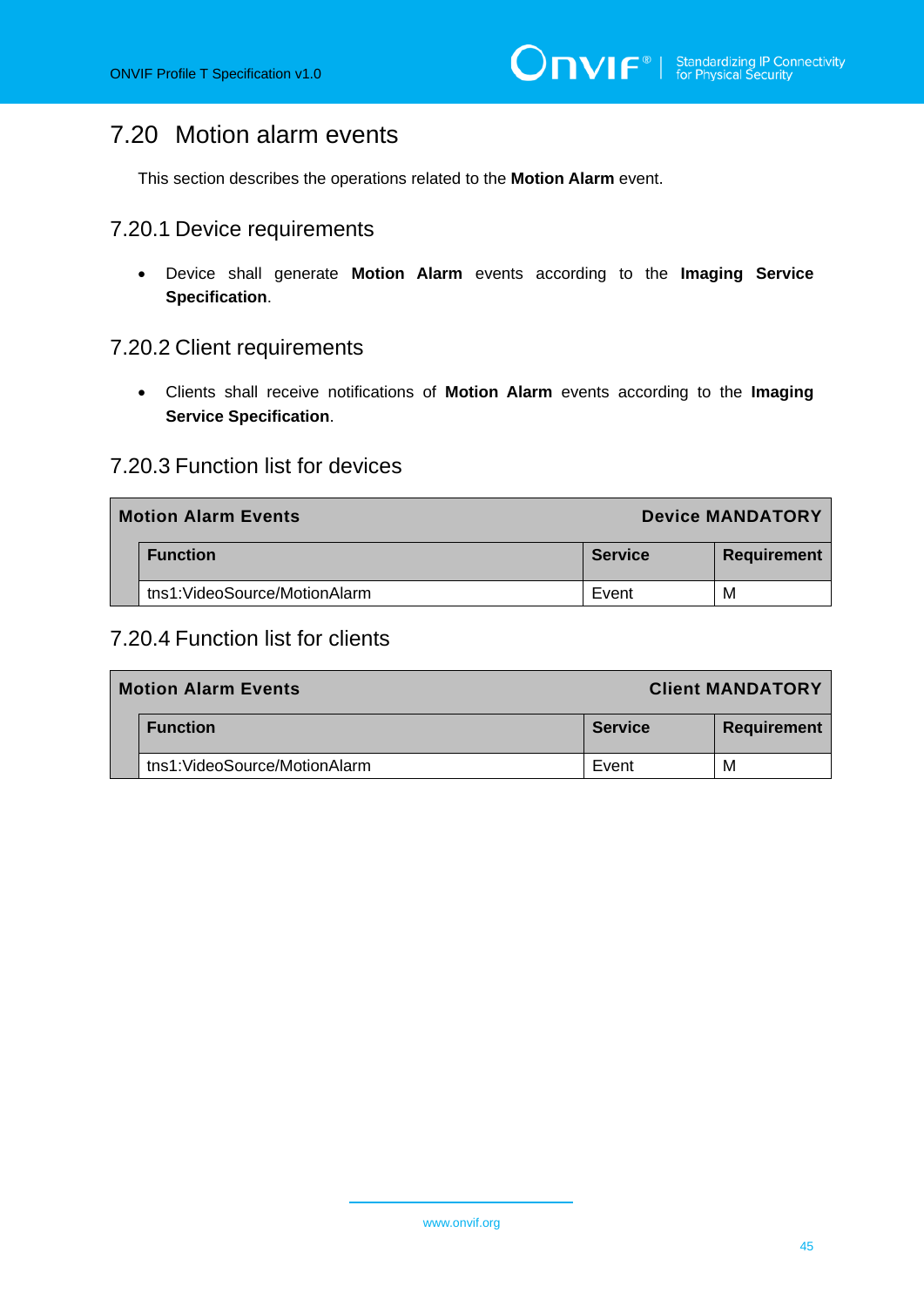# 7.21 Absolute PTZ move

This section describes the requirements for moving a PTZ device to an absolute position. This section covers devices with motors (mechanical PTZ), devices without motors (digital PTZ), and clients that communicate with each category of device.

Some devices only support Pan/Tilt and not Zoom (or vice versa). For this reason, Pan/Tilt operations are listed separately from Zoom operations. To accommodate non-zoom devices, device zoom operations are listed as Conditional.

### 7.21.1 Device requirements (if supported)

- Device shall provide at least one ready-to-use **Media Profile** for PTZ control per PTZ node.
- Device shall return true for the capability **MoveStatus** and **StatusPosition** in the response to the **GetServiceCapabilities** operation.
- Device shall support providing PTZ status through the **GetStatus** operation.
- Device shall support the **AbsoluteMove** operation.
- A device that supports motorized pan/tilt shall have a PTZ node that lists the following pan/tilt PTZ spaces in the **SupportedPTZSpaces** capability:
	- o http://www.onvif.org/ver10/tptz/PanTiltSpaces/SphericalPositionSpaceDegrees
- A device that supports pan/tilt shall have a PTZ node that lists the following pan/tilt PTZ spaces in the **SupportedPTZSpaces** capability:
	- o http://www.onvif.org/ver10/tptz/PanTiltSpaces/PositionGenericSpace
- A device that supports zoom shall have a PTZ node that lists the following zoom PTZ spaces in the **SupportedPTZSpaces** capability:
	- o http://www.onvif.org/ver10/tptz/ZoomSpaces/PositionGenericSpace

#### 7.21.2 Client requirements

- Client shall be able to move a PTZ device using the **AbsoluteMove** operation using the following PTZ spaces:
	- o http://www.onvif.org/ver10/tptz/PanTiltSpaces/SphericalPositionSpaceDegrees
	- o http://www.onvif.org/ver10/tptz/PanTiltSpaces/PositionGenericSpace
	- o http://www.onvif.org/ver10/tptz/ZoomSpaces/PositionGenericSpace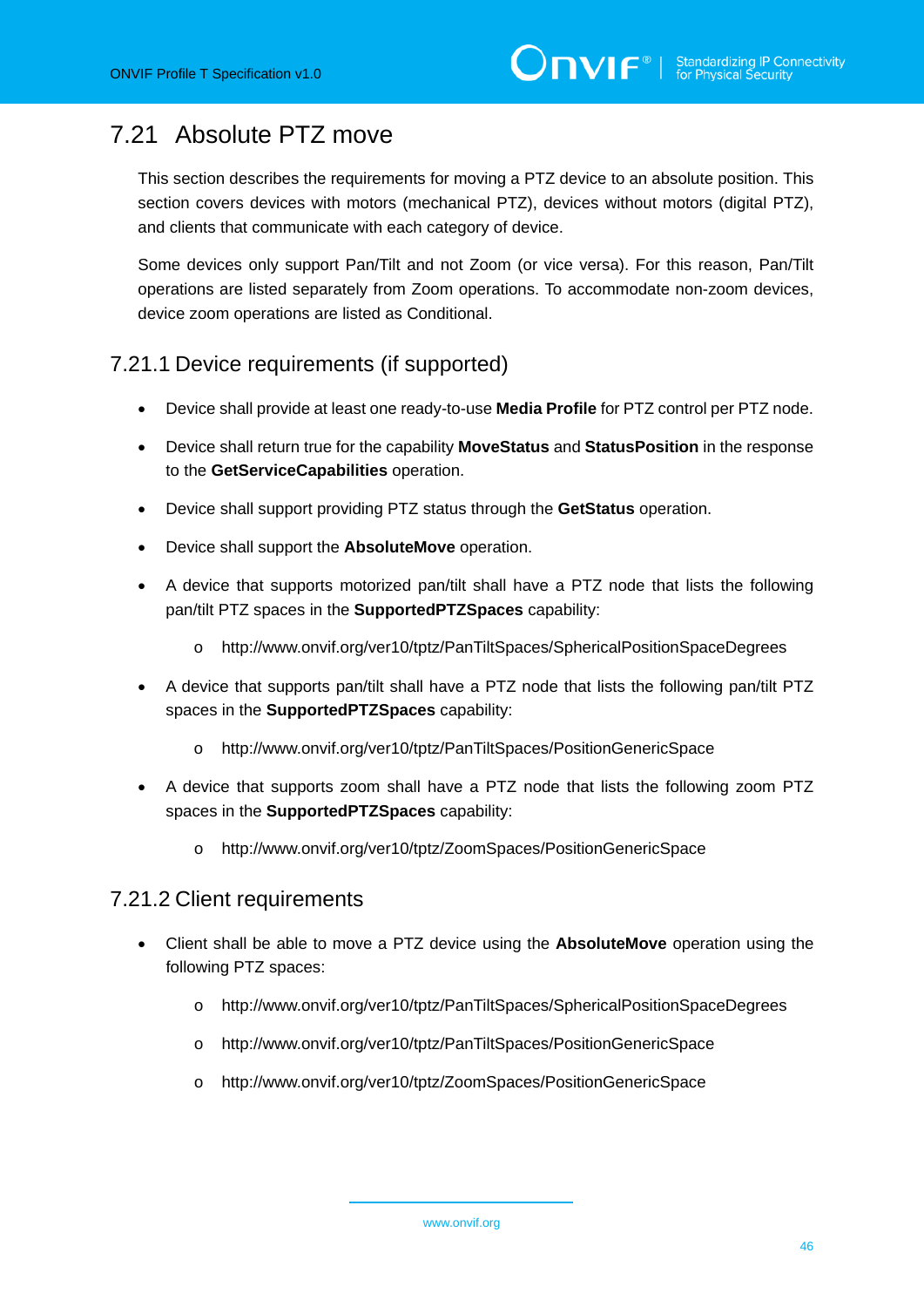# 7.21.3 Function list for devices

| <b>Absolute PTZ Move</b>                                                    |                | <b>Device CONDITIONAL</b> |  |
|-----------------------------------------------------------------------------|----------------|---------------------------|--|
| <b>Function</b>                                                             | <b>Service</b> | <b>Requirement</b>        |  |
| AbsoluteMove                                                                | <b>PTZ</b>     | M                         |  |
| GetStatus                                                                   | <b>PTZ</b>     | м                         |  |
| http://www.onvif.org/ver10/tptz/PanTiltSpaces/SphericalPositionSpaceDegrees | <b>PTZ</b>     | C                         |  |
| http://www.onvif.org/ver10/tptz/PanTiltSpaces/PositionGenericSpace          | <b>PTZ</b>     | С                         |  |
| http://www.onvif.org/ver10/tptz/ZoomSpaces/PositionGenericSpace             | PT7            |                           |  |

# 7.21.4 Function list for clients

| <b>Absolute PTZ Move</b>                                                    |                | <b>Client MANDATORY</b> |  |
|-----------------------------------------------------------------------------|----------------|-------------------------|--|
| <b>Function</b>                                                             | <b>Service</b> | <b>Requirement</b>      |  |
| AbsoluteMove                                                                | <b>PTZ</b>     | м                       |  |
| <b>GetStatus</b>                                                            | <b>PTZ</b>     | $\Omega$                |  |
| http://www.onvif.org/ver10/tptz/PanTiltSpaces/SphericalPositionSpaceDegrees | <b>PTZ</b>     | M                       |  |
| http://www.onvif.org/ver10/tptz/PanTiltSpaces/PositionGenericSpace          | <b>PTZ</b>     | M                       |  |
| http://www.onvif.org/ver10/tptz/ZoomSpaces/PositionGenericSpace             | <b>PTZ</b>     | M                       |  |

www.onvif.org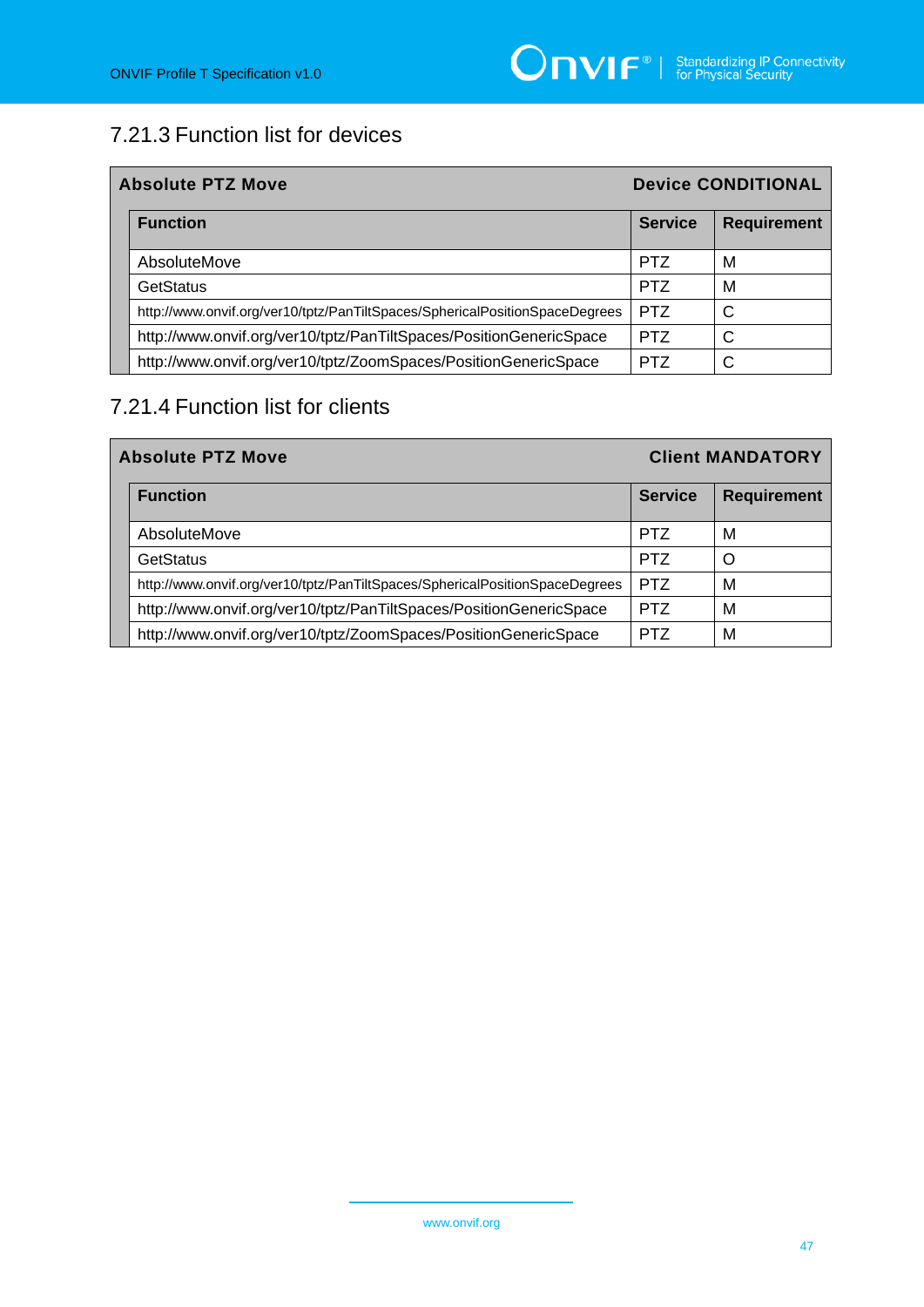# 7.22 Continuous PTZ move

This section details the requirements for performing a continuous move operation on a PTZ device, and stopping that move operation. Unlike the Absolute Move section, this section does not distinguish between devices with and without motors since the namespaces and functions are the same for both categories.

Some devices only support Pan/Tilt and not Zoom (or vice versa). For this reason, Pan/Tilt operations are listed separately from Zoom operations. To accommodate non-zoom devices, device zoom operations are listed as Conditional.

### 7.22.1 Device requirements (if supported)

- Device shall provide at least one ready-to-use **Media Profile** for PTZ control per PTZ node.
- Device shall return true for the capability **MoveStatus** in the response to the **GetServiceCapabilities** operation.
- Device shall support providing PTZ status through the **GetStatus** operation.
- Device shall support the **ContinuousMove** and **Stop** operations.
- A device that supports pan/tilt shall have a PTZ node that lists the following pan/tilt PTZ space in the **SupportedPTZSpaces** capability:
	- o http://www.onvif.org/ver10/tptz/PanTiltSpaces/VelocityGenericSpace
- A device that supports zoom shall have a PTZ node that lists the following zoom PTZ space in the **SupportedPTZSpaces** capability:
	- o http://www.onvif.org/ver10/tptz/ZoomSpaces/VelocityGenericSpace

#### 7.22.2 Client requirements

- Client shall be able to move a PTZ device using the **ContinuousMove** operation using the following PTZ spaces
	- o http://www.onvif.org/ver10/tptz/PanTiltSpaces/VelocityGenericSpace
	- o http://www.onvif.org/ver10/tptz/ZoomSpaces/VelocityGenericSpace
- Client shall be able to stop a continuous move using the **Stop** operation.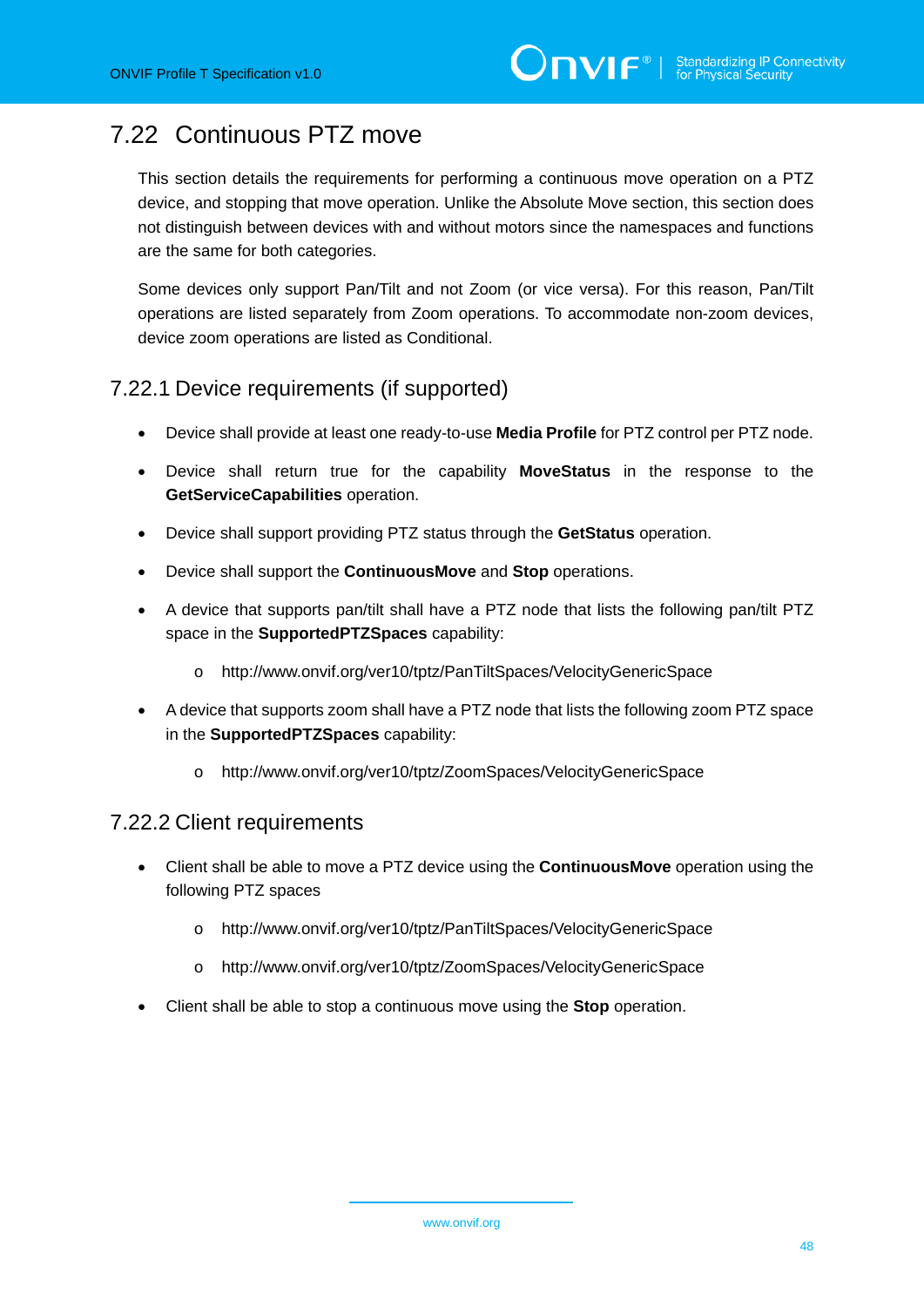# 7.22.3 Function list for devices

| <b>Continuous PTZ Move</b>                                         |                | <b>Device CONDITIONAL</b> |  |
|--------------------------------------------------------------------|----------------|---------------------------|--|
| <b>Function</b>                                                    | <b>Service</b> | <b>Requirement</b>        |  |
| ContinuousMove                                                     | <b>PTZ</b>     | М                         |  |
| Stop                                                               | <b>PTZ</b>     | М                         |  |
| <b>GetStatus</b>                                                   | <b>PTZ</b>     | М                         |  |
| http://www.onvif.org/ver10/tptz/PanTiltSpaces/VelocityGenericSpace | <b>PTZ</b>     | C                         |  |
| http://www.onvif.org/ver10/tptz/ZoomSpaces/VelocityGenericSpace    | <b>PTZ</b>     | C                         |  |

# 7.22.4 Function list for clients

| <b>Continuous PTZ Move</b>                                         |                | <b>Client MANDATORY</b> |  |
|--------------------------------------------------------------------|----------------|-------------------------|--|
| <b>Function</b>                                                    | <b>Service</b> | <b>Requirement</b>      |  |
| ContinuousMove                                                     | <b>PTZ</b>     | M                       |  |
| Stop                                                               | <b>PTZ</b>     | м                       |  |
| GetStatus                                                          | <b>PTZ</b>     | Ω                       |  |
| http://www.onvif.org/ver10/tptz/PanTiltSpaces/VelocityGenericSpace | <b>PTZ</b>     | M                       |  |
| http://www.onvif.org/ver10/tptz/ZoomSpaces/VelocityGenericSpace    | PTZ            | M                       |  |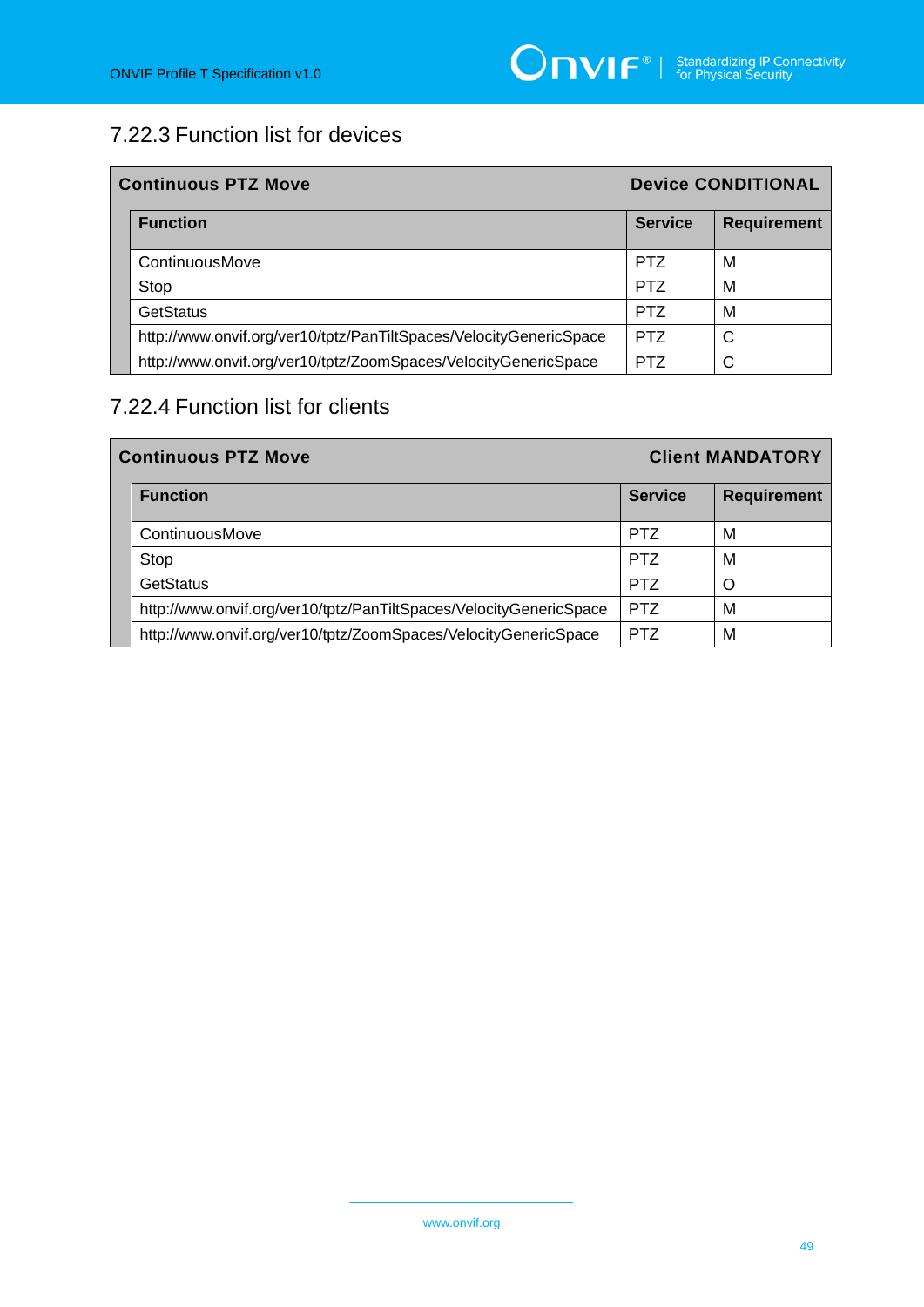# **8 Profile conditional features (normative)**

The Profile Conditional Features section lists the features that shall be implemented if the device or client supports the feature. The requirements represent the minimum functionality that must be implemented for conformance.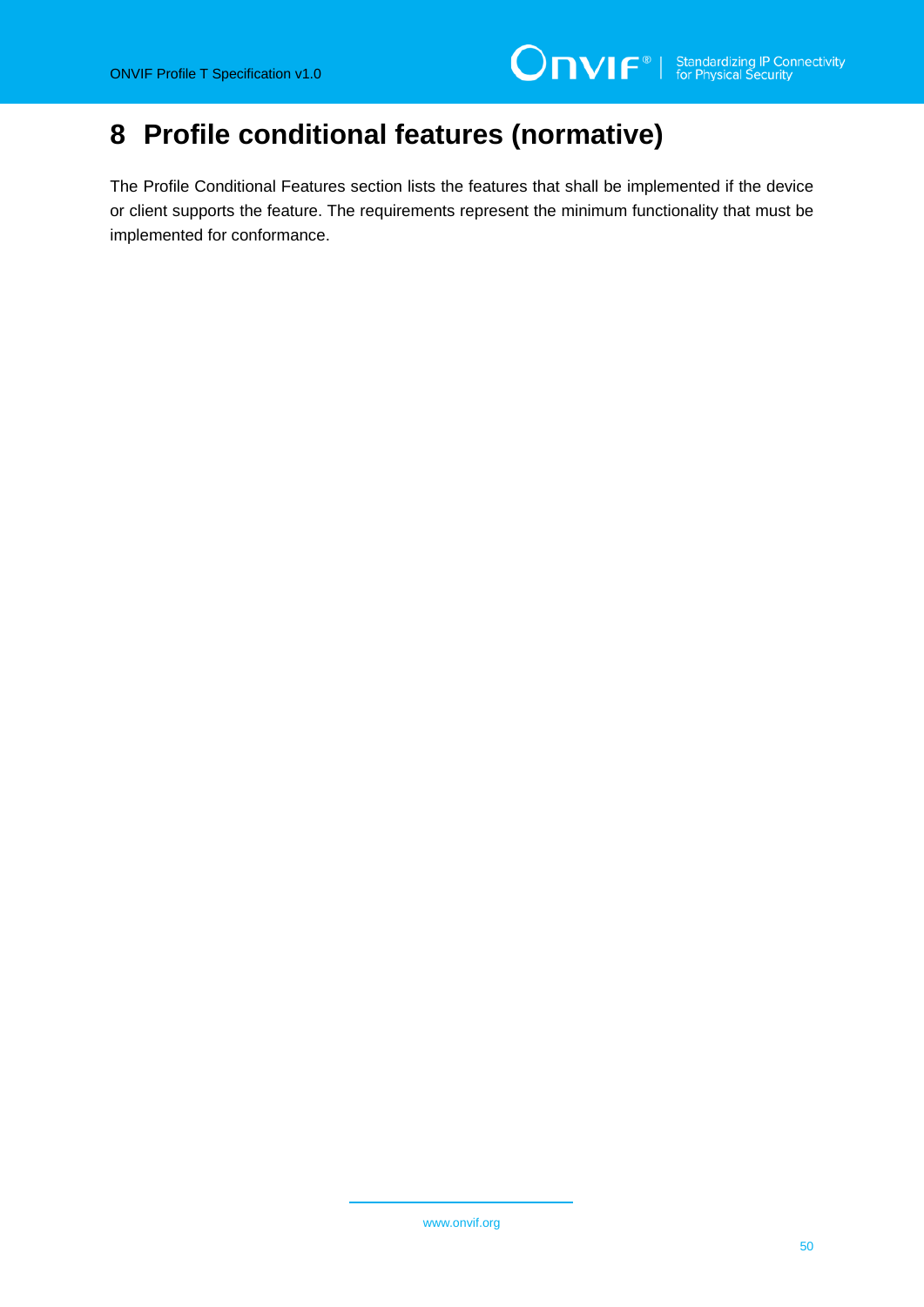# 8.1 Configuration of PTZ profile

This section describes the operations related to the configuration of **Media Profiles** for PTZ operations.

The reader should be familiar with the PTZ spaces defined in the **PTZ Service Specification**, and the functions defined in each PTZ namespace. For example, when using the PositionGenericSpace, some calculation may be required using the range of values for each axis, as returned by the GetConfigurationOptions command response from the PTZ service.

### 8.1.1 Device requirements (if supported)

- Device shall return the set of available **Media Profiles** in response to the **GetProfiles** operation.
- Device shall support adding a **PTZ Configuration** to a **Media Profile** using the **GetCompatibleConfigurations** (from the PTZ Service) and **AddConfiguration**  operations.
- Device shall support removing a **PTZ Configuration** from a profile using the **RemoveConfiguration** operation.
- Device shall deliver event notifications when a **PTZ Configuration** is added or removed from a **Media Profile**.

#### 8.1.2 Client requirements (if supported)

- Client shall be able to retrieve available **Media Profiles** using the **GetProfiles** operation.
- Client shall be able to add a **PTZ Configuration** to a **Media Profile** using the **GetCompatibleConfigurations** (from the PTZ Service) and **AddConfiguration**  operations.

#### 8.1.3 Function list for devices

| <b>Configuration of PTZ Profile</b> |                             |                | <b>Device CONDITIONAL</b> |
|-------------------------------------|-----------------------------|----------------|---------------------------|
|                                     | <b>Function</b>             | <b>Service</b> | <b>Requirement</b>        |
|                                     | <b>GetProfiles</b>          | Media 2        | м                         |
|                                     | GetCompatibleConfigurations | <b>PTZ</b>     | M                         |
|                                     | AddConfiguration            | Media 2        | м                         |
|                                     | RemoveConfiguration         | Media 2        | М                         |
|                                     | tns1:Media/ProfileChanged   | Event          | M                         |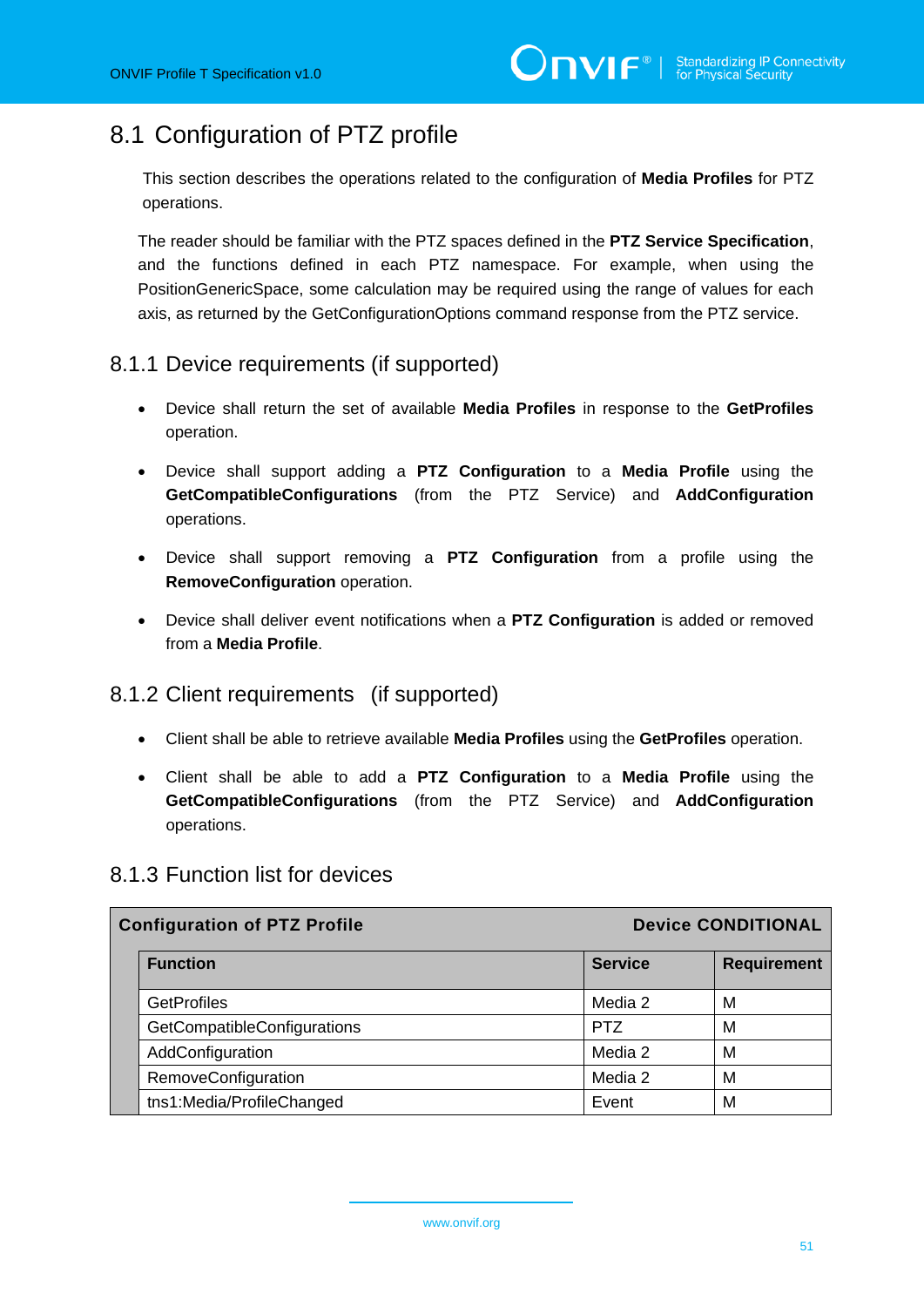# 8.1.4 Function list for clients

| <b>Configuration of PTZ Profile</b> | <b>Client CONDITIONAL</b> |                    |
|-------------------------------------|---------------------------|--------------------|
| <b>Function</b>                     | <b>Service</b>            | <b>Requirement</b> |
| <b>GetProfiles</b>                  | Media 2                   | М                  |
| GetCompatibleConfigurations         | <b>PTZ</b>                | М                  |
| AddConfiguration                    | Media 2                   | М                  |
| RemoveConfiguration                 | Media 2                   | ∩                  |
| tns1:Media/ProfileChanged           | Event                     |                    |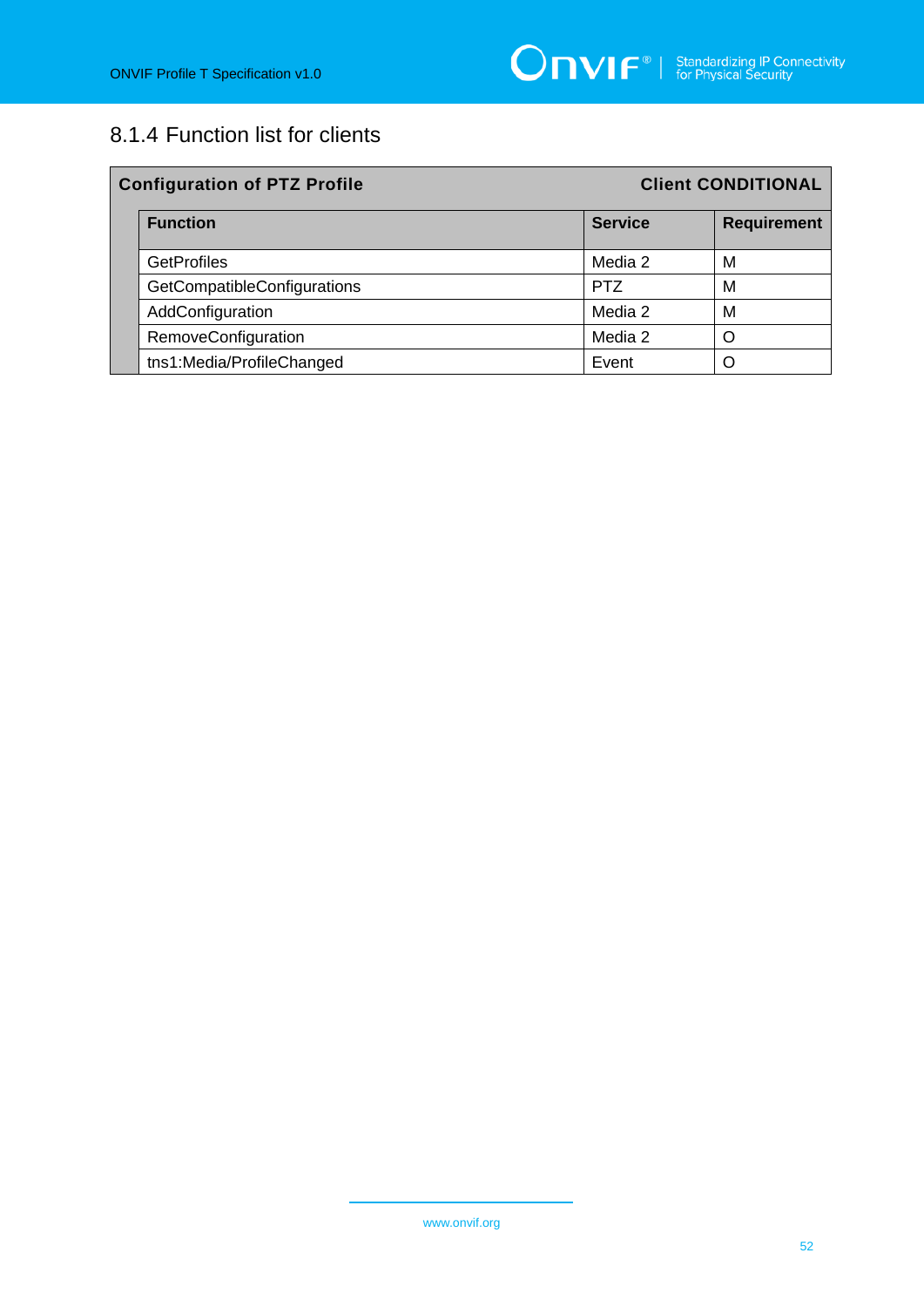### 8.2 PTZ configuration

This section describes the operations related to PTZ configuration.

#### 8.2.1 Device requirements (if supported)

- Device shall return its PTZ nodes in response to the **GetNode** and **GetNodes** operations.
- Device shall return available PTZ configuration options in response to the **GetConfigurationOptions** operation.
- Device shall support modifying a PTZ configuration in response to the **SetConfiguration** operation.
- Device shall deliver event notifications when a PTZ Configuration is changed.

#### 8.2.2 Client requirements (if supported)

- Client shall be able to retrieve PTZ nodes using at least one of the operations **GetNode** and **GetNodes**.
- Client shall be able to modify a PTZ configuration using the **SetConfiguration** operation.

#### 8.2.3 Function list for devices

| <b>PTZ Configuration</b>        |                | <b>Device CONDITIONAL</b> |  |
|---------------------------------|----------------|---------------------------|--|
| <b>Function</b>                 | <b>Service</b> | <b>Requirement</b>        |  |
| <b>GetNodes</b>                 | <b>PTZ</b>     | м                         |  |
| GetNode                         | <b>PTZ</b>     | M                         |  |
| <b>GetConfigurationOptions</b>  | <b>PTZ</b>     | М                         |  |
| SetConfiguration                | <b>PTZ</b>     | M                         |  |
| tns1:Media/ConfigurationChanged | Event          | M                         |  |

### 8.2.4 Function list for clients

| <b>PTZ Configuration</b>        | <b>Client CONDITIONAL</b> |                    |
|---------------------------------|---------------------------|--------------------|
| <b>Function</b>                 | <b>Service</b>            | <b>Requirement</b> |
| <b>GetNodes</b>                 | <b>PTZ</b>                | M*                 |
| GetNode                         | <b>PTZ</b>                |                    |
| <b>GetConfigurationOptions</b>  | <b>PTZ</b>                |                    |
| SetConfiguration                | <b>PTZ</b>                | M                  |
| tns1:Media/ConfigurationChanged | Event                     |                    |

\* Client shall support at least one of the listed operations.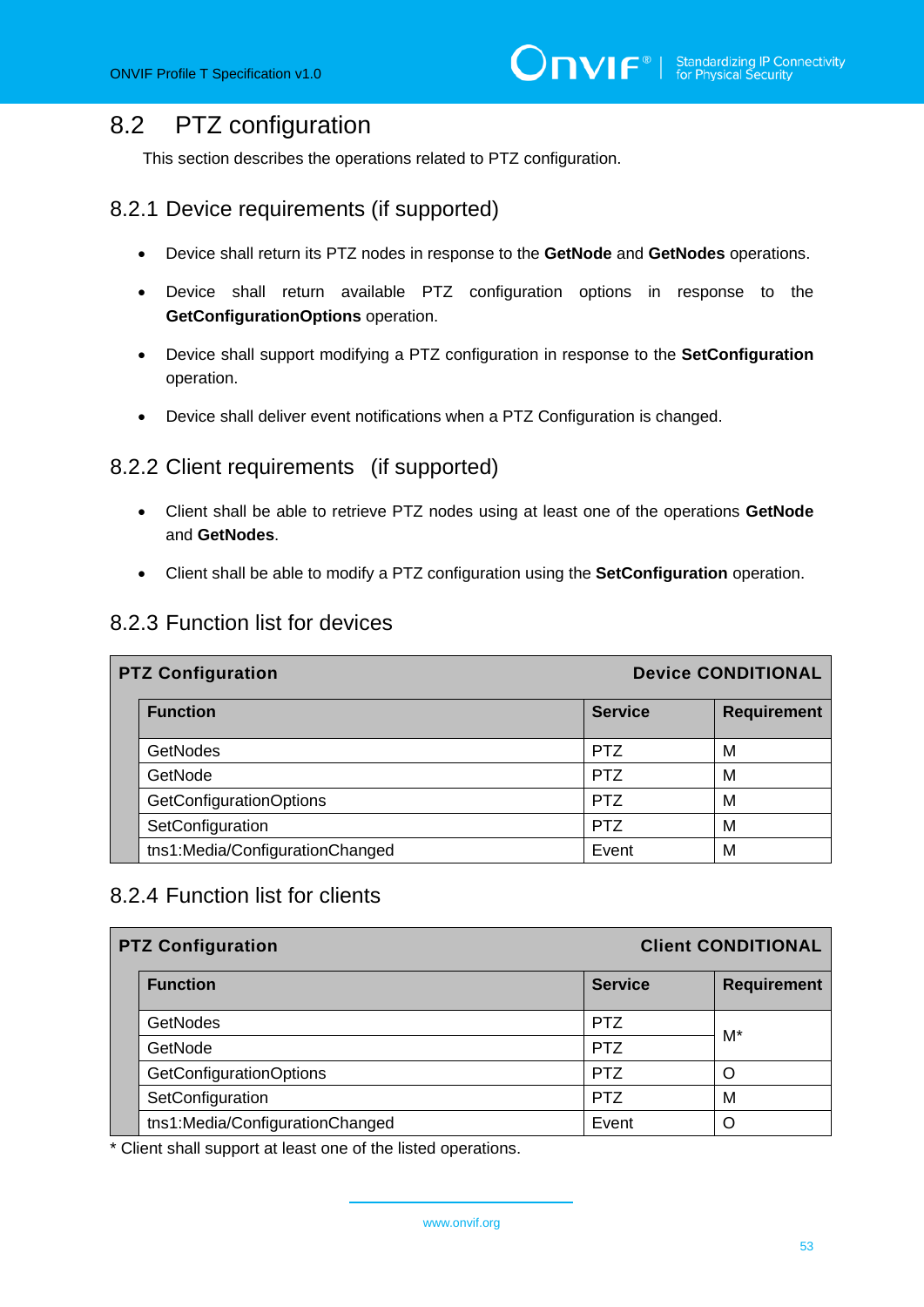# 8.3 PTZ presets

This section describes the operations related to moving a device to a PTZ preset, and listing, configuring and removing PTZ presets.

### 8.3.1 Device requirements (if supported)

- Device shall provide a PTZ node with the **MaximumNumberOfPresets** capability set to at least 1.
- Device shall return available presets in response to the **GetPresets** operation.
- Device shall move to a specific preset in response to the **GotoPreset** operation.
- Device shall support storing the current position to a preset in response to the **SetPreset** operation.
- Device shall support removing a stored preset in response to the **RemovePreset** operation.

#### 8.3.2 Client requirements (if supported)

- Client shall be able to retrieve available presets using the **GetPresets** operation.
- Client shall be able to move a PTZ device to a specific preset using the **GotoPreset** operation.
- Client shall be able to store a preset using the **SetPreset** operation**.**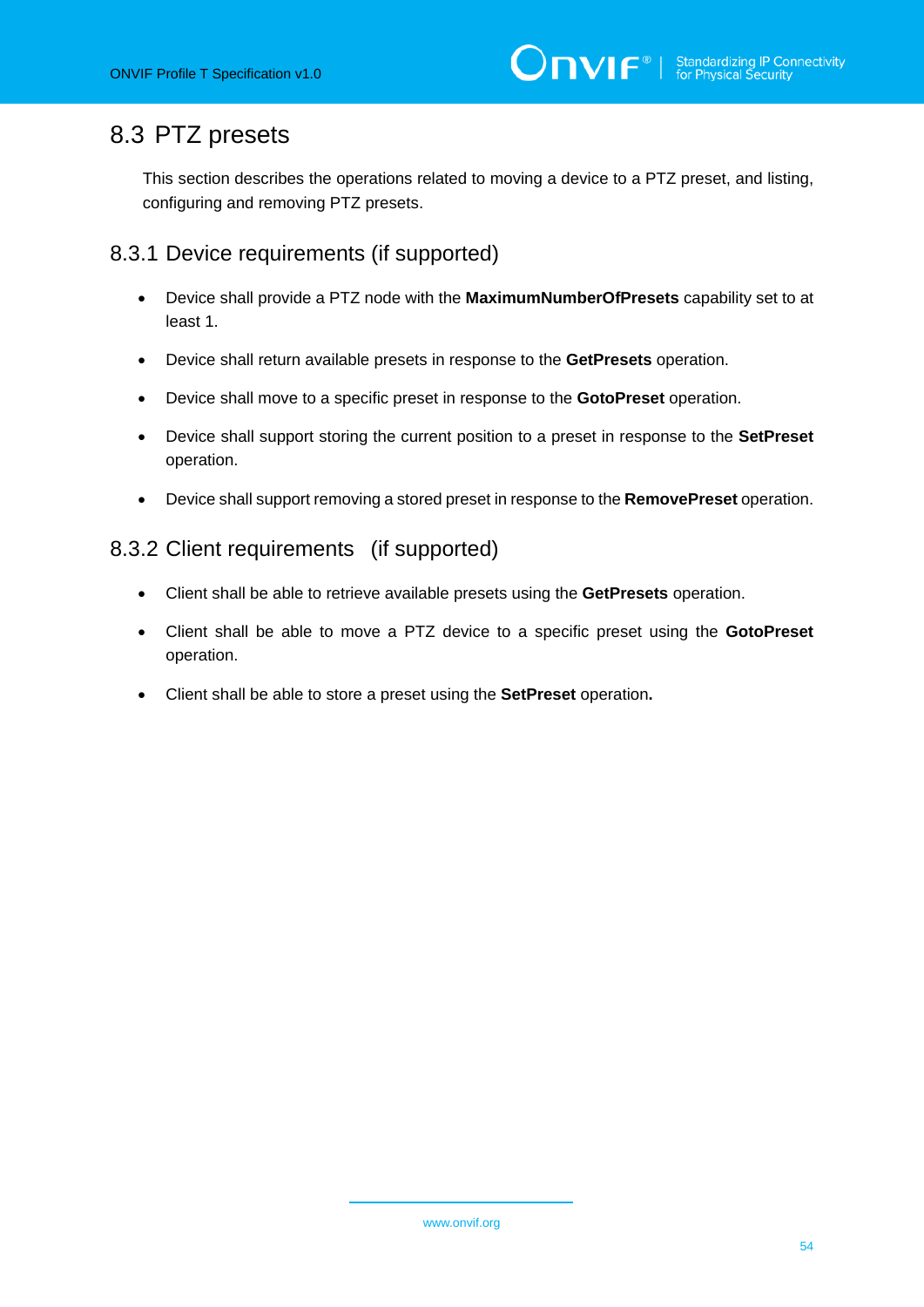# 8.3.3 Function list for devices

| <b>PTZ Presets</b>  | <b>Device CONDITIONAL</b> |                    |
|---------------------|---------------------------|--------------------|
| <b>Function</b>     | <b>Service</b>            | <b>Requirement</b> |
| <b>GetPresets</b>   | <b>PTZ</b>                | м                  |
| <b>SetPreset</b>    | <b>PTZ</b>                | м                  |
| <b>GotoPreset</b>   | <b>PTZ</b>                | M                  |
| <b>RemovePreset</b> | PT7                       | M                  |

### 8.3.4 Function list for clients

| <b>PTZ Presets</b>  | <b>Client CONDITIONAL</b> |                    |
|---------------------|---------------------------|--------------------|
| <b>Function</b>     | <b>Service</b>            | <b>Requirement</b> |
| <b>GetPresets</b>   | <b>PTZ</b>                | M                  |
| <b>SetPreset</b>    | <b>PTZ</b>                | M                  |
| GotoPreset          | <b>PTZ</b>                | M                  |
| <b>RemovePreset</b> | PT <sub>7</sub>           |                    |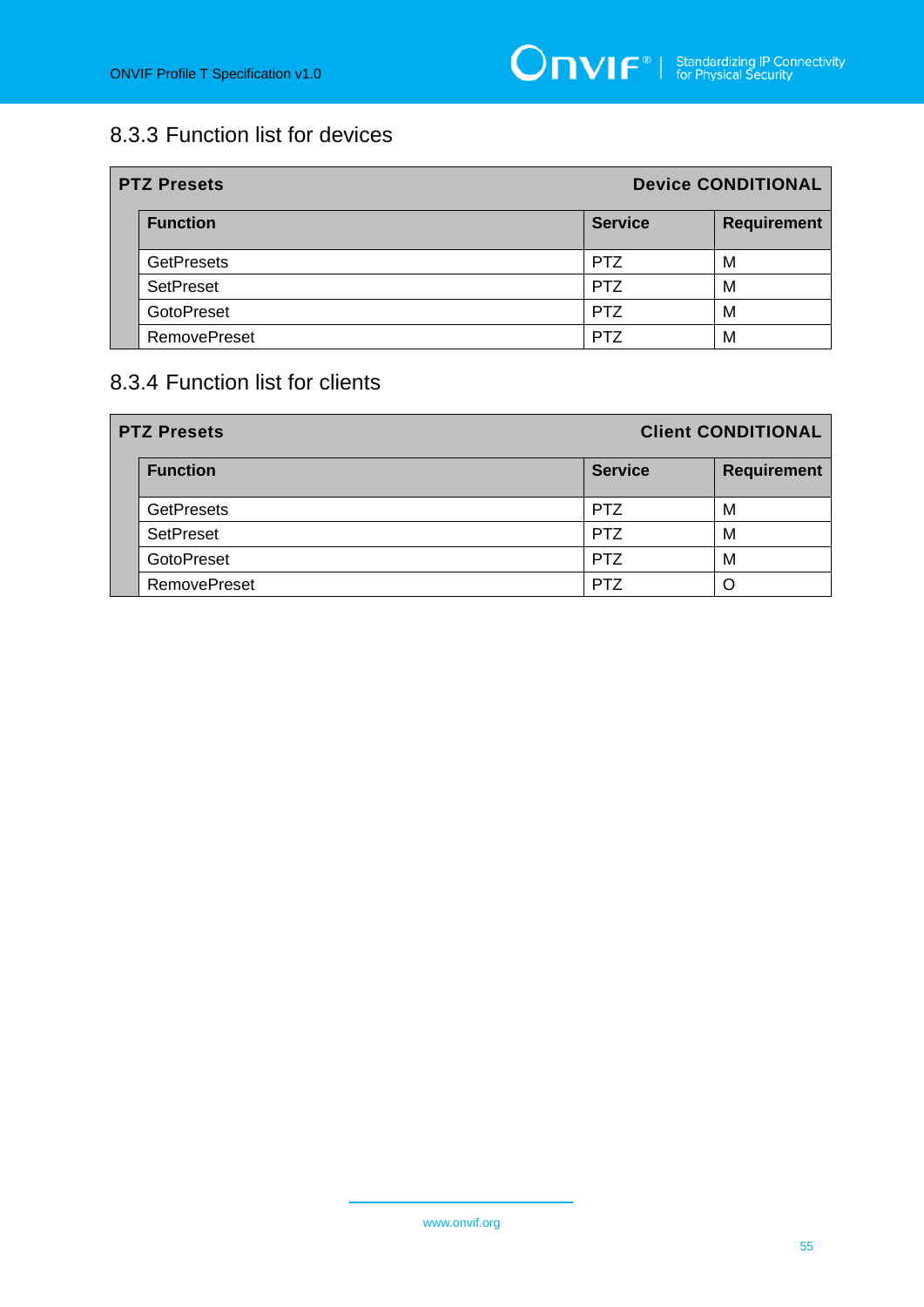# 8.4 PTZ home position

This section describes the operations related to PTZ home position.

#### 8.4.1 Device requirements (if supported)

- Device shall provide a PTZ node with the **HomeSupported** capability set to true.
- Device shall set its home position in response to the **SetHomePosition** operation.
- Device shall support moving to its home position in response to the **GotoHomePosition** operation.

#### 8.4.2 Client requirements (if supported)

• Client shall be able to move a PTZ device to its home position using the **GotoHomePosition** operation.

#### 8.4.3 Function list for devices

| <b>PTZ Home Position</b> |                         | <b>Device CONDITIONAL</b> |                    |
|--------------------------|-------------------------|---------------------------|--------------------|
|                          | <b>Function</b>         | <b>Service</b>            | <b>Requirement</b> |
|                          | <b>SetHomePosition</b>  | PT7                       | м                  |
|                          | <b>GotoHomePosition</b> | PT.                       | м                  |

#### 8.4.4 Function list for clients

| <b>PTZ Home Position</b> |                         | <b>Client CONDITIONAL</b> |                    |
|--------------------------|-------------------------|---------------------------|--------------------|
|                          | <b>Function</b>         | <b>Service</b>            | <b>Requirement</b> |
|                          | <b>SetHomePosition</b>  | PT7                       |                    |
|                          | <b>GotoHomePosition</b> | PT7                       | M                  |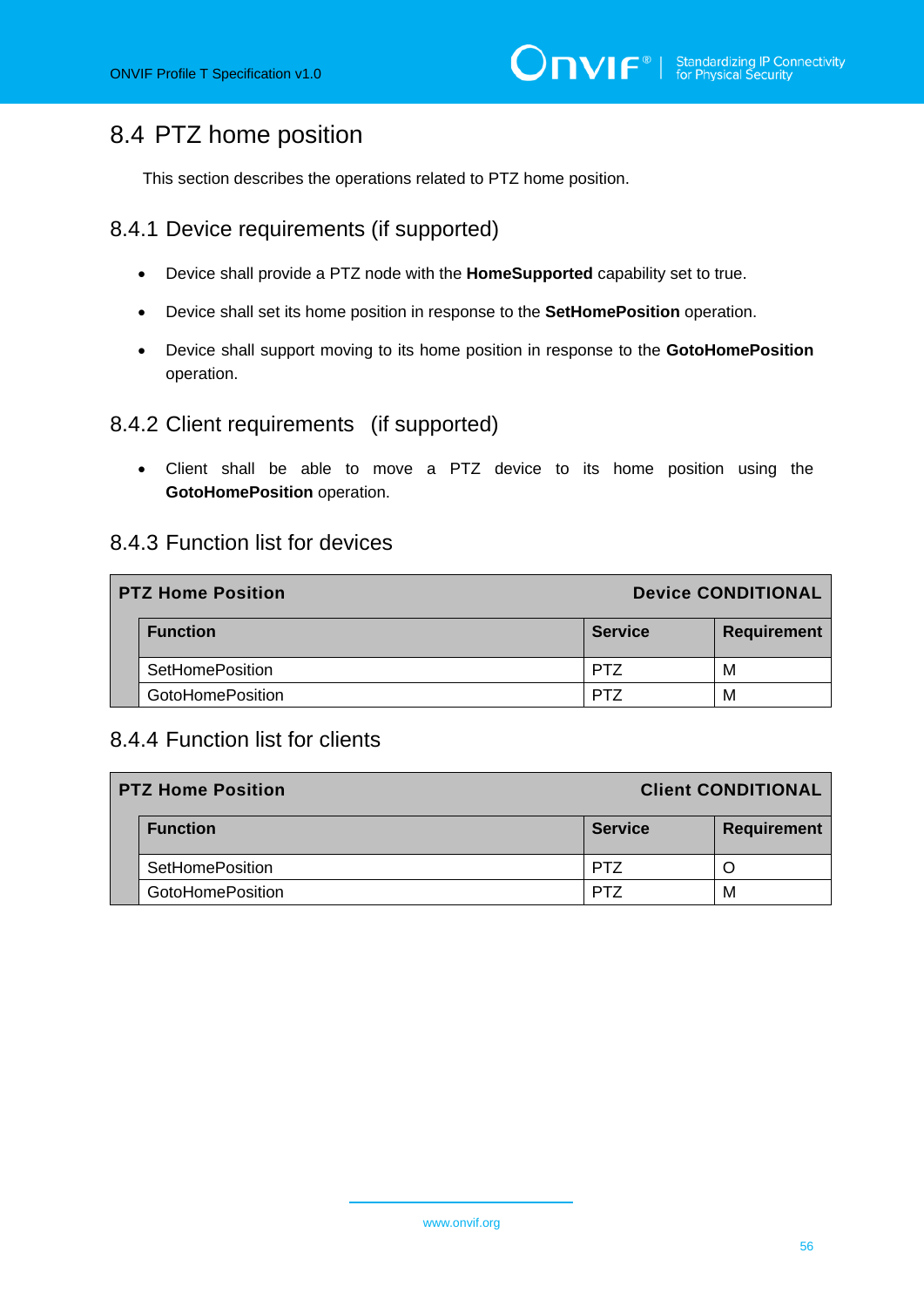# 8.5 Configuration of analytics profile

This section describes the operations related to the configuration of **Media Profiles** for streaming analytics metadata.

### 8.5.1 Device requirements (if supported)

- Device shall return the set of available **Media Profiles** in response to the **GetProfiles** operation.
- Device shall support adding an **Analytics Configuration** to a **Media Profile** using the **GetAnalyticsConfigurations** and **AddConfiguration** operations.
- Device shall support removing an **Analytics Configuration** from a profile using the **RemoveConfiguration** operation.
- Device shall deliver event notifications when an **Analytics Configuration** is added or removed from a **Media Profile**.

#### 8.5.2 Client requirements (if supported)

- Client shall be able to retrieve available **Media Profiles** using the **GetProfiles** operation.
- Client shall be able to add an **Analytics Configuration** to a **Media Profile** using the **GetAnalyticsConfigurations** and **AddConfiguration** operations.

| <b>Configuration of Analytics Profile</b> |                | <b>Device CONDITIONAL</b> |  |
|-------------------------------------------|----------------|---------------------------|--|
| <b>Function</b>                           | <b>Service</b> | <b>Requirement</b>        |  |
| <b>GetProfiles</b>                        | Media 2        | M                         |  |
| GetAnalyticsConfigurations                | Media 2        | M                         |  |
| AddConfiguration                          | Media 2        | M                         |  |
| RemoveConfiguration                       | Media 2        | M                         |  |
| tns1:Media/ProfileChanged                 | Event          | M                         |  |

#### 8.5.3 Function list for devices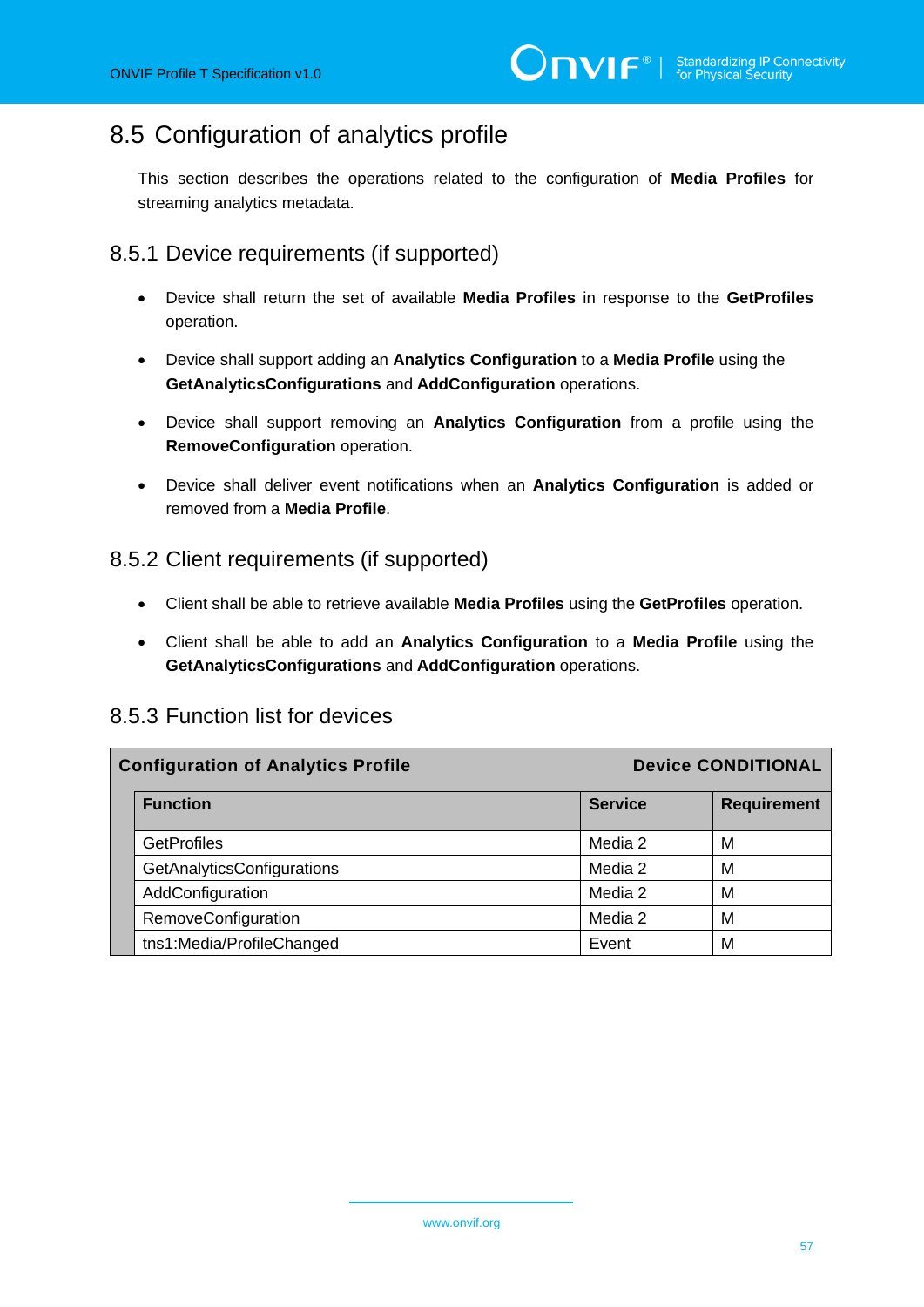# 8.5.4 Function list for clients

| <b>Configuration of Analytics Profile</b> |                | <b>Client CONDITIONAL</b> |  |
|-------------------------------------------|----------------|---------------------------|--|
| <b>Function</b>                           | <b>Service</b> | <b>Requirement</b>        |  |
| <b>GetProfiles</b>                        | Media 2        | М                         |  |
| GetAnalyticsConfigurations                | Media 2        | М                         |  |
| AddConfiguration                          | Media 2        | М                         |  |
| RemoveConfiguration                       | Media 2        | O                         |  |
| tns1:Media/ProfileChanged                 | Event          | O                         |  |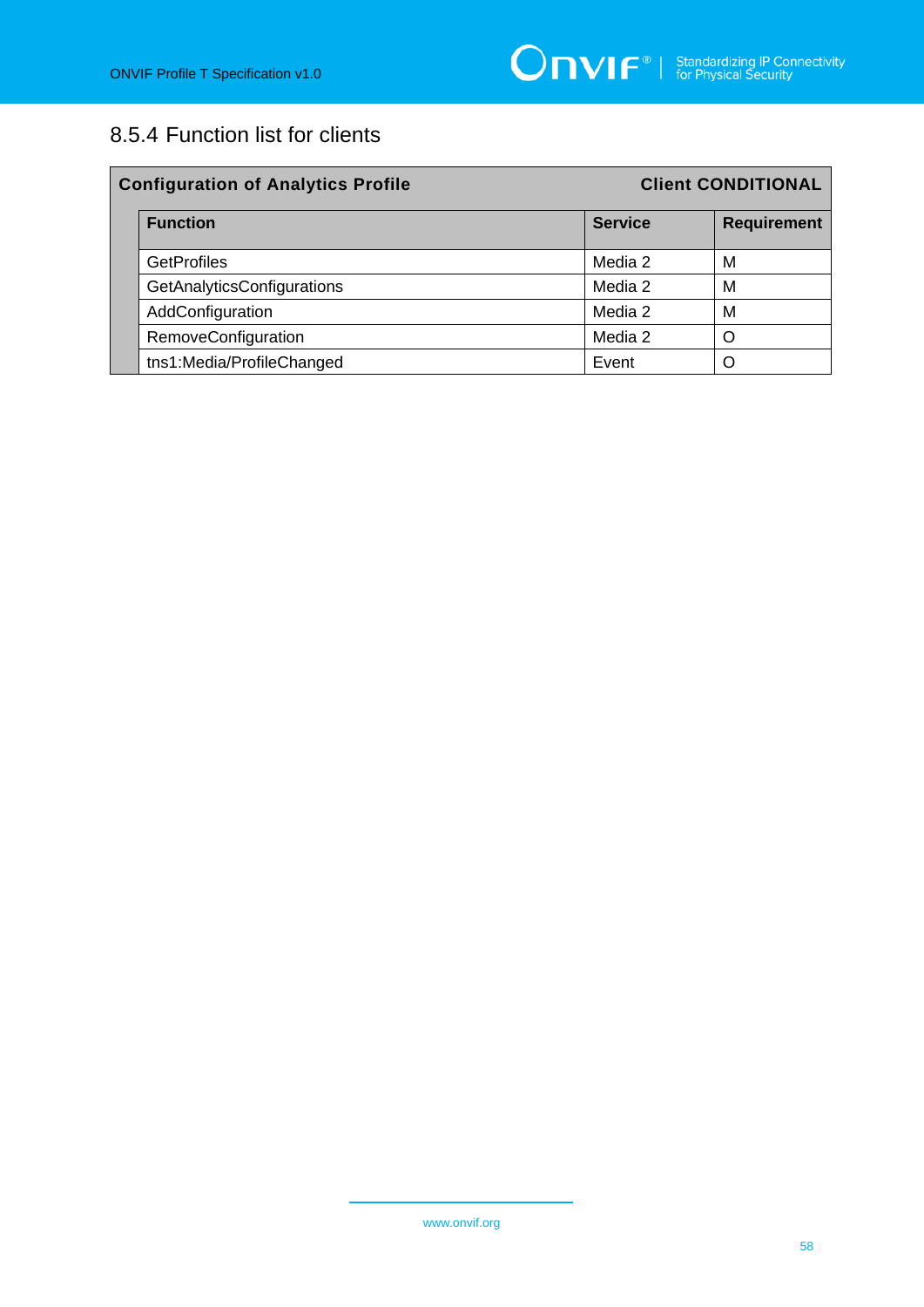# 8.6 Motion region detector configuration

This section describes the operations related to Motion Region Detector rule configuration and event notification.

### 8.6.1 Device requirements (if supported)

- Device shall include **tt:MotionRegionDetector** in response to the **GetSupportedRules** operation.
- Device shall return available **Rules** in response to the **GetRules** operation.
- Device shall support creation of **Rules** in response to the **GetRuleOptions** and **CreateRules** operation.
- Device shall support modification of **Rules** in response to the **GetRuleOptions** and **ModifyRules** operation.
- Device shall support deletion of **Rules** in response to the **DeleteRules** operation.
- Device shall generate **Motion Region Detector** events according to the **Analytics Service Specification**.

#### 8.6.2 Client requirements (if supported)

- Client shall be able to retrieve available **Rules** using the **GetSupportedRules** and **GetRules** operations.
- Client shall be able to create **Rules** of type **tt:MotionRegionDetector** using the **GetRuleOptions** and **CreateRules** operation.
- Client shall be able to delete **Rules** using the **DeleteRules** operation.
- Clients shall receive notifications of **Motion Region Detector** events according to the **Analytics Service Specification**.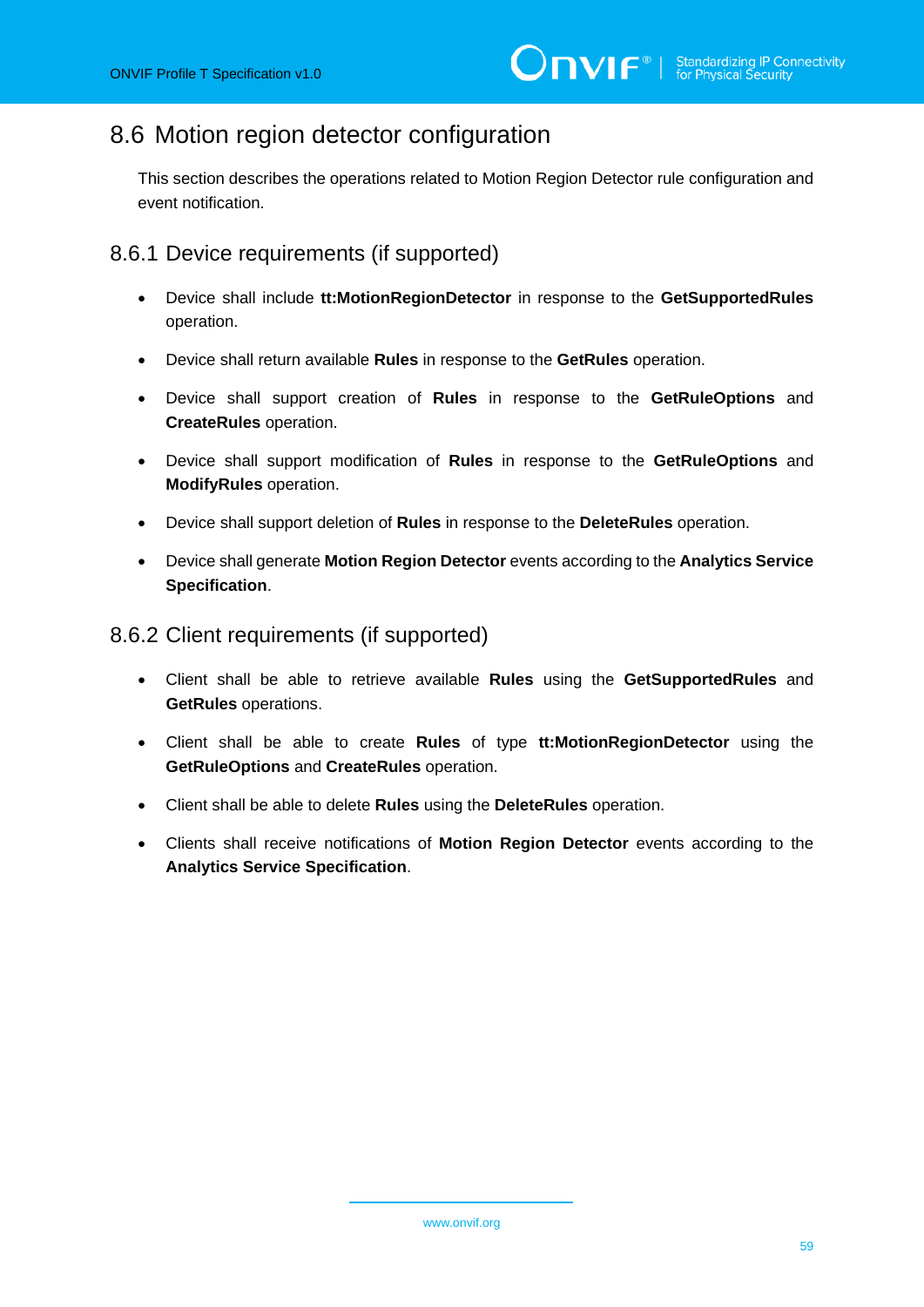### 8.6.3 Function list for devices

| <b>Motion Region Detector Configuration</b> |                | <b>Device CONDITIONAL</b> |  |
|---------------------------------------------|----------------|---------------------------|--|
| <b>Function</b>                             | <b>Service</b> | <b>Requirement</b>        |  |
| <b>GetSupportedRules</b>                    | Analytics      | M                         |  |
| <b>GetRules</b>                             | Analytics      | M                         |  |
| <b>GetRuleOptions</b>                       | Analytics      | M                         |  |
| <b>CreateRules</b>                          | Analytics      | M                         |  |
| ModifyRules                                 | Analytics      | M                         |  |
| <b>DeleteRules</b>                          | Analytics      | M                         |  |
| tns1:RuleEngine/MotionRegionDetector/Motion | Event          | м                         |  |

# 8.6.4 Function list for clients

| <b>Motion Region Detector Configuration</b> |                | <b>Client CONDITIONAL</b> |  |
|---------------------------------------------|----------------|---------------------------|--|
| <b>Function</b>                             | <b>Service</b> | <b>Requirement</b>        |  |
| <b>GetSuportedRules</b>                     | Analytics      | M                         |  |
| <b>GetRules</b>                             | Analytics      | M                         |  |
| <b>GetRuleOptions</b>                       | Analytics      | M                         |  |
| <b>CreateRules</b>                          | Analytics      | M                         |  |
| ModifyRules                                 | Analytics      | O                         |  |
| <b>DeleteRules</b>                          | Analytics      | M                         |  |
| tns1:RuleEngine/MotionRegionDetector/Motion | Event          | M                         |  |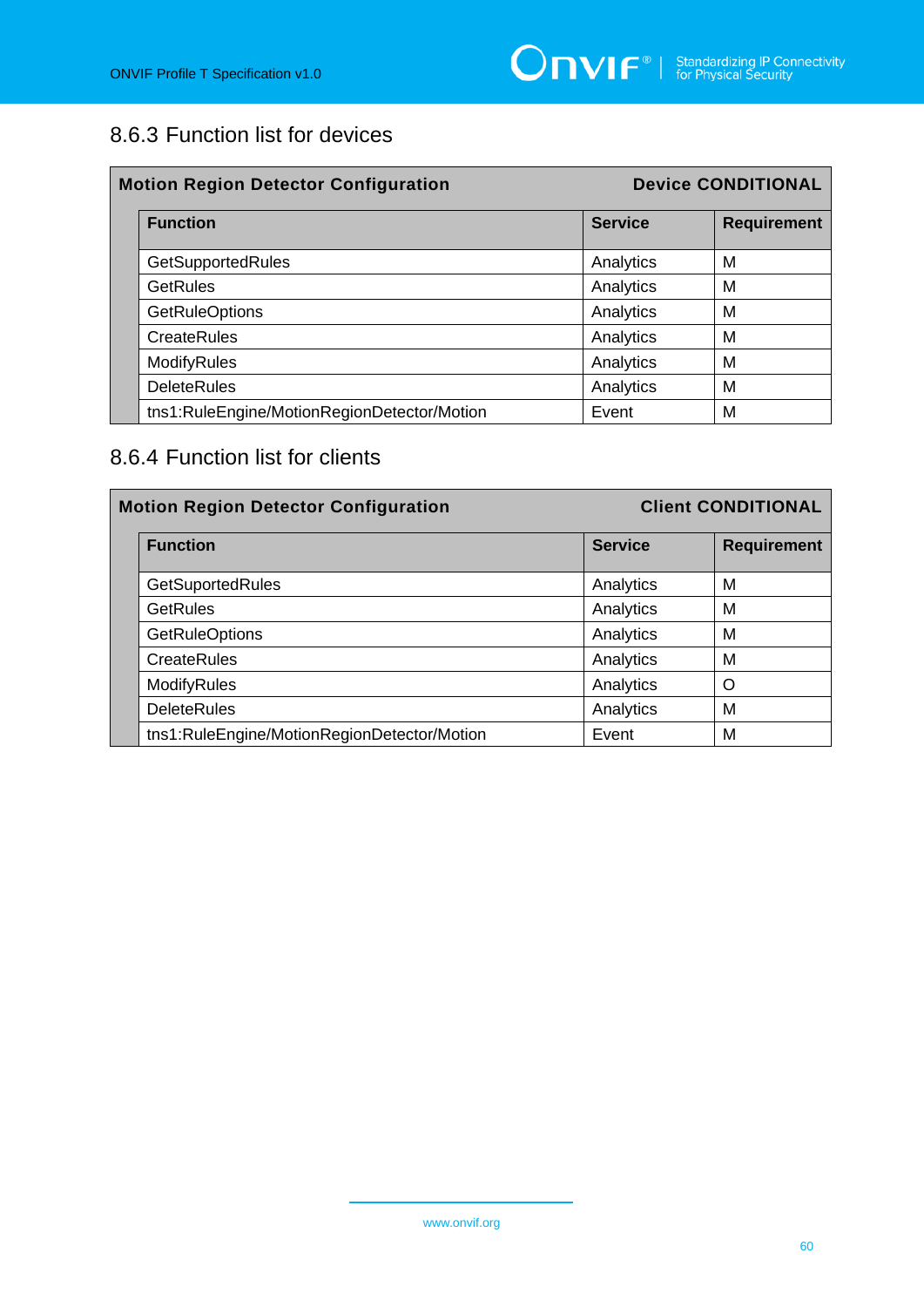# 8.7 Video source mode

This section describes the operations related to video source mode.

### 8.7.1 Device requirements (if supported)

- Device shall return available video sources in response to the **GetVideoSources** operation.
- Device shall return the information for current video source mode and settable video source modes of specified video source in response to the **GetVideoSourceModes** operation.
- Device shall change its current video source mode in response to the **SetVideoSourceMode** operation.

### 8.7.2 Client requirements (if supported)

- Client shall request the information for current video source mode and settable video source modes of specified video source using the **GetVideoSourceModes** operation.
- Client shall be able to change current video source mode using the **SetVideoSourceMode** operation.

#### 8.7.3 Function list for devices

| <b>Video Source Mode</b> |                        | <b>Device CONDITIONAL</b> |                    |
|--------------------------|------------------------|---------------------------|--------------------|
|                          | <b>Function</b>        | <b>Service</b>            | <b>Requirement</b> |
|                          | <b>GetVideoSources</b> | DeviceIO                  | м                  |
|                          | GetVideoSourceModes    | Media 2                   | M                  |
|                          | SetVideoSourceMode     | Media 2                   | M                  |

### 8.7.4 Function list for clients

| <b>Video Source Mode</b> |                 | <b>Client CONDITIONAL</b> |  |
|--------------------------|-----------------|---------------------------|--|
| <b>Function</b>          | <b>Service</b>  | <b>Requirement</b>        |  |
| <b>GetVideoSources</b>   | <b>DeviceIO</b> | Ő                         |  |
| GetVideoSourceModes      | Media 2         | M                         |  |
| SetVideoSourceMode       | Media 2         | M                         |  |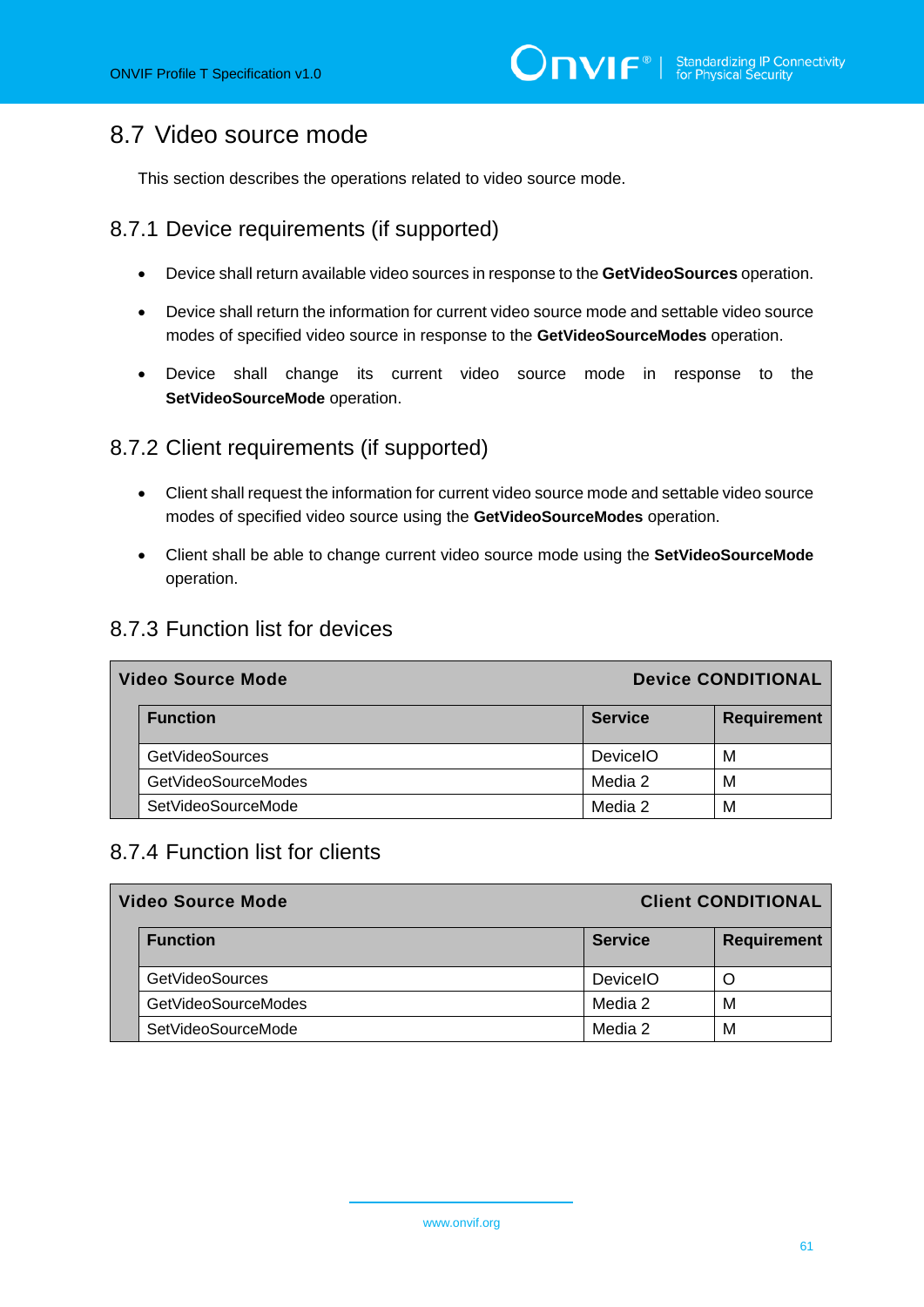# 8.8 NTP

This section describes the operations related to synchronization of time on a Device using NTP servers.

### 8.8.1 Device requirements (if supported)

- Device shall support configuring **NTP** servers in response to the **GetNTP** and **SetNTP** operations.
- 8.8.2 Client requirements (if supported)
	- Client shall be able to configure **NTP** servers on a device using the **GetNTP** and **SetNTP** operations.

#### 8.8.3 Function list for devices

| <b>Device CONDITIONAL</b><br><b>NTP</b> |                 |                   |                    |
|-----------------------------------------|-----------------|-------------------|--------------------|
|                                         | <b>Function</b> | <b>Service</b>    | <b>Requirement</b> |
|                                         | GetNTP          | Device Management | M                  |
|                                         | <b>SetNTP</b>   | Device Management | м                  |

### 8.8.4 Function list for clients

| <b>NTP</b><br><b>Client CONDITIONAL</b> |                       |             |
|-----------------------------------------|-----------------------|-------------|
| <b>Function</b>                         | <b>Service</b>        | Requirement |
| GetNTP                                  | Device Management   M |             |
| <b>SetNTP</b>                           | Device Management   M |             |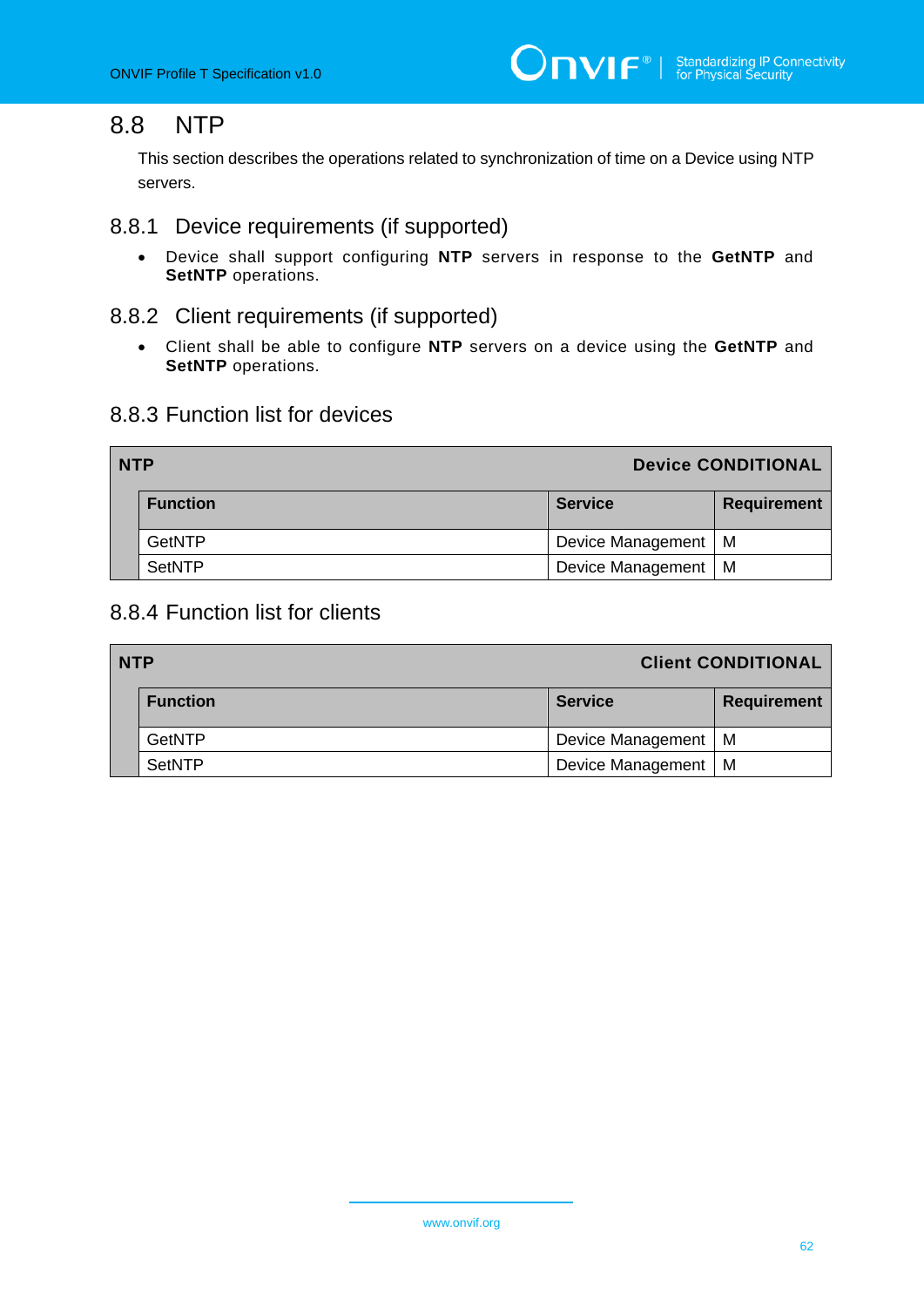# 8.9 Audio streaming

This section describes the operations related to the setup and control of audio streaming.

#### 8.9.1 Device requirements (if supported)

- Device shall support providing the stream URI for the selected **Media Profile** using the **GetProfiles** and **GetStreamURI** operations.
- Device shall support streaming of at least one of the G.711 µ-law and AAC encoding formats.
- Device shall support initiation of streaming sessions using RTSP according to the **Streaming Service Specification**.
- Device shall be able to stream audio over RTP/UDP using the selected **Media Profile**.
- Device shall be able to stream audio over RTP/RTSP/HTTP/TCP using the selected **Media Profile**.
- If supported, device shall be able to stream audio over RTP/RTSP/HTTPS/TCP using the selected **Media Profile**.
- If supported, device shall be able to stream audio over RTP/RTSP/TCP/WebSocket**,** using the selected **Media Profile.**
- Device shall be able to stream audio over RTP/UDP multicast using the selected **Media Profile**.

#### 8.9.2 Client requirements (if supported)

- Client shall be able to get the stream URI for the selected **Media Profile** using the **GetProfiles** and **GetStreamURI** operations.
- Client shall initiate streaming sessions using RTSP according to the **Streaming Service Specification**.
- Client shall be able to receive a stream and decode G.711  $\mu$ -law audio using the selected **Media Profile**.
- Client shall be able to receive a stream and decode AAC audio using the selected **Media Profile**.
- Client shall be able to receive an audio stream over RTP/UDP or RTP/RTSP/HTTP/TCP using the selected **Media Profile**.
- If supported, client shall be able to receive an audio stream over RTP/RTSP/HTTPS/TCP using the selected **Media Profile**.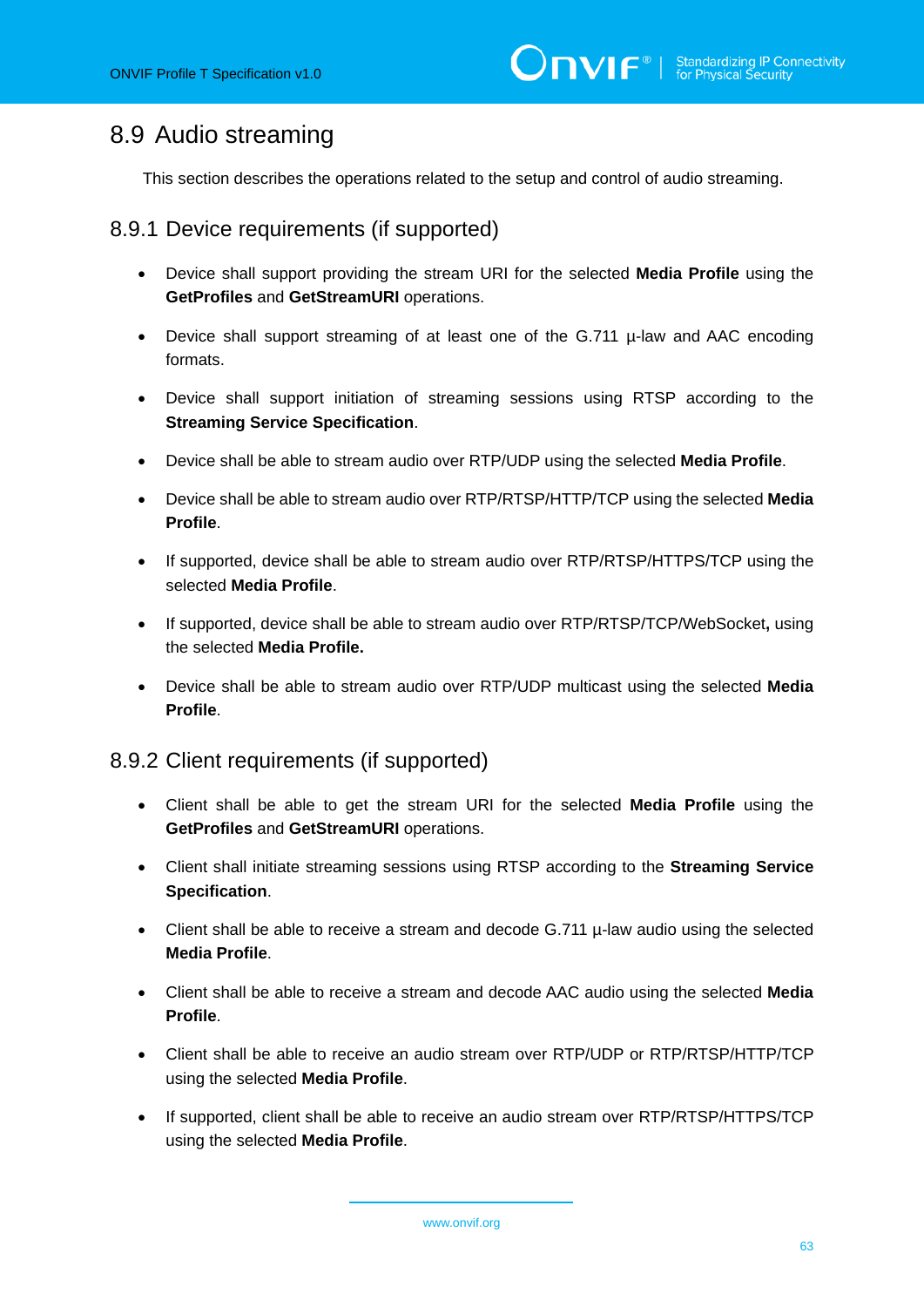• If supported, client shall be able to receive an audio stream over RTP/UDP multicast using the selected **Media Profile**.

### 8.9.3 Function list for devices

| <b>Audio Streaming</b>                |                | <b>Device CONDITIONAL</b> |  |
|---------------------------------------|----------------|---------------------------|--|
| <b>Function</b>                       | <b>Service</b> | <b>Requirement</b>        |  |
| <b>GetProfiles</b>                    | Media 2        | м                         |  |
| GetStreamUri                          | Media 2        | M                         |  |
| Audio Streaming using RTSP            | Streaming      | м                         |  |
| G.711 µ-law Encoding                  | Media 2        | M*                        |  |
| AAC Encoding                          | Media 2        |                           |  |
| Streaming over RTP/UDP                | Streaming      | м                         |  |
| Streaming over RTP/RTSP/HTTP/TCP      | Streaming      | M                         |  |
| Streaming over RTP/RTSP/HTTPS/TCP     | Streaming      | $\mathsf{C}$              |  |
| Streaming over RTP/RTSP/TCP/Websocket | Streaming      | C                         |  |
| Streaming over RTP/UDP Multicast      | Streaming      | M                         |  |

\* Device shall support at least one of the listed encoding formats.

### 8.9.4 Function list for clients

| <b>Audio Streaming</b>                |                | <b>Client CONDITIONAL</b> |  |
|---------------------------------------|----------------|---------------------------|--|
| <b>Function</b>                       | <b>Service</b> | <b>Requirement</b>        |  |
| <b>GetProfiles</b>                    | Media 2        | м                         |  |
| GetStreamUri                          | Media 2        | M                         |  |
| Audio Streaming using RTSP            | Streaming      | M                         |  |
| G.711 µ-law Decoding                  | Media 2        | M                         |  |
| AAC Decoding                          | Media 2        | M                         |  |
| Streaming over RTP/UDP                | Streaming      |                           |  |
| Streaming over RTP/RTSP/HTTP/TCP      | Streaming      | M*                        |  |
| Streaming over RTP/RTSP/HTTPS/TCP     | Streaming      | C                         |  |
| Streaming over RTP/RTSP/TCP/Websocket | Streaming      | O                         |  |
| Streaming over RTP/UDP Multicast      | Streaming      | C                         |  |

\* Client shall support at least one of the listed transport methods.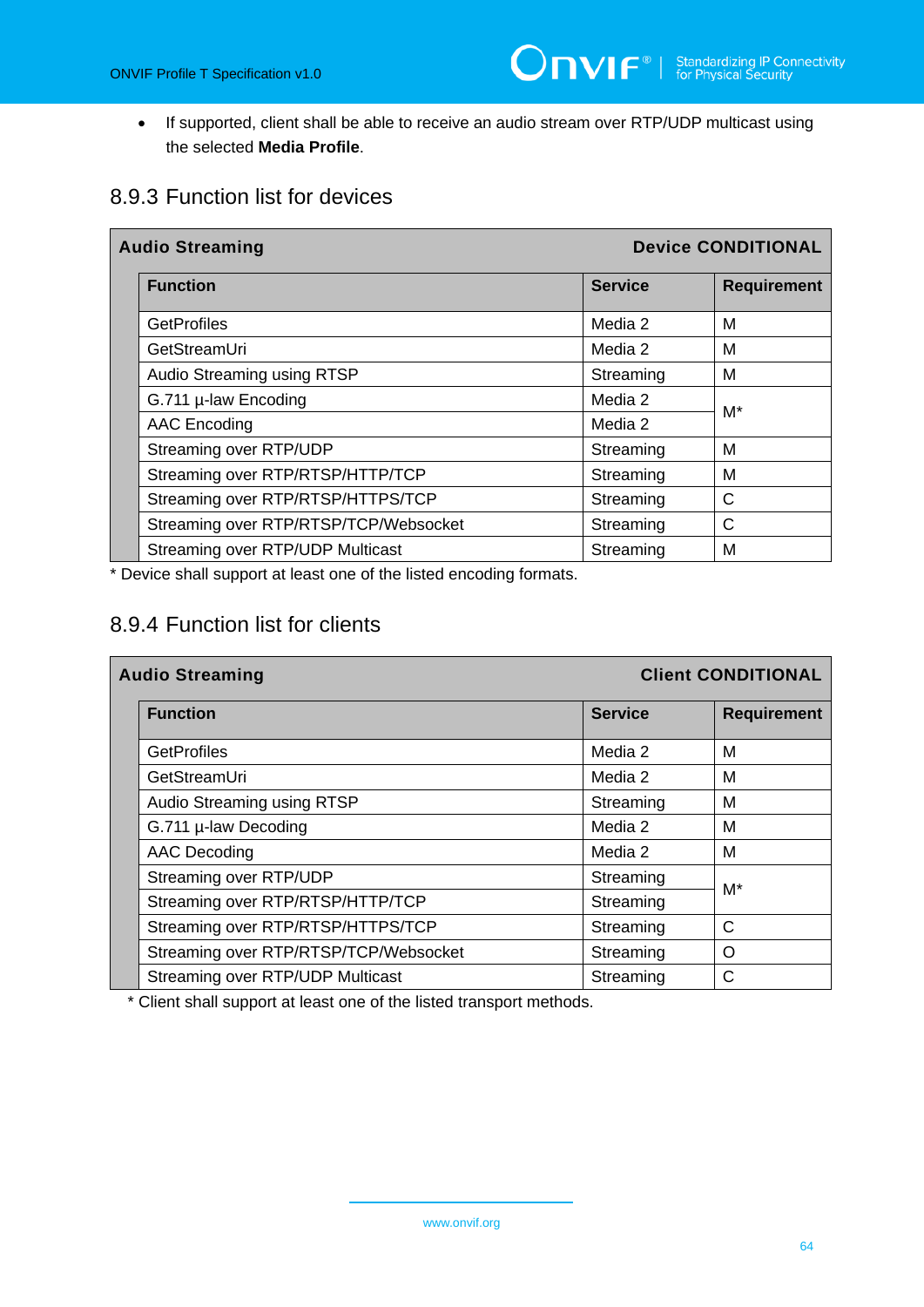# 8.10 Configuration of audio profile

This section describes the operations related to configuring **Media Profiles** for audio streaming.

### 8.10.1 Device requirements (if supported)

- Device shall support listing of **Media Profiles** in response to the **GetProfiles** operation.
- Device shall support listing of audio sources in response to the **GetAudioSources** operation.
- Device shall support adding an **Audio Source Configuration** to a **Media Profile** using the **GetAudioSourceConfigurations** and **AddConfiguration** operations.
- Device shall support adding an **Audio Encoder Configuration** to a **Media Profile** using the **GetAudioEncoderConfigurations** and **AddConfiguration** operations.
- Device shall support removing an **Audio Source Configuration** or an **Audio Encoder Configuration** from a profile using the **RemoveConfiguration** operation.
- Device shall deliver event notifications when an **Audio Source Configuration** or **Audio Encoder Configuration** is added or removed from a **Media Profile**.

#### 8.10.2 Client requirements (if supported)

- Client shall be able to retrieve available **Media Profiles** using the **GetProfiles** operation.
- Client shall be able to either:
	- o Add an **Audio Source Configuration** to a **Media Profile** using the **GetAudioSourceConfigurations** and **AddConfiguration** operations, or
	- o Create a media profile with an **Audio Source Configuration** according to **[7.8.2](#page-24-0)**.
- Client shall be able to add an **Audio Encoder Configuration** to a **Media Profile** using the **GetAudioEncoderConfigurations** and **AddConfiguration** operations.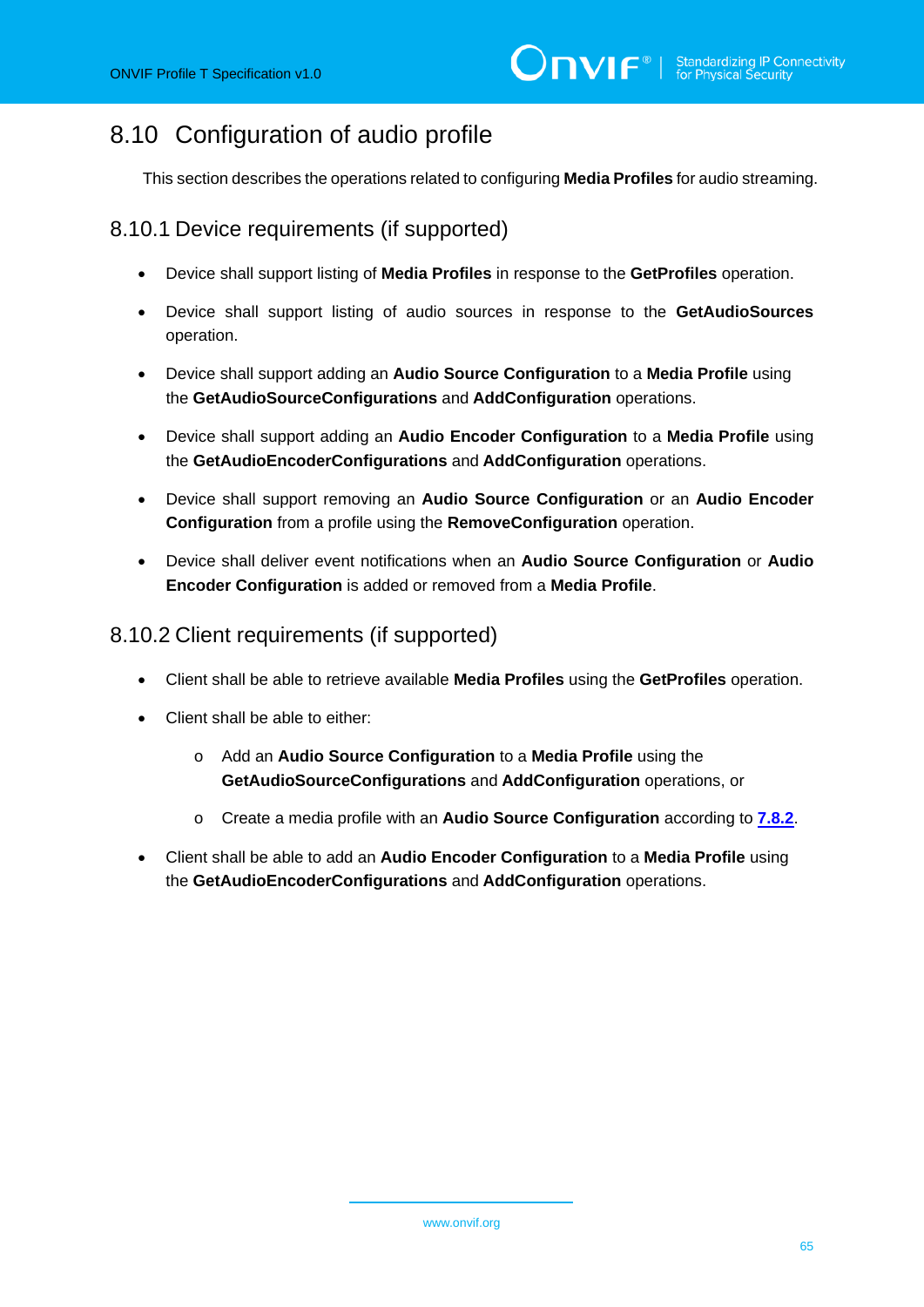# 8.10.3 Function list for devices

| <b>Configuration of Audio Profile</b> |                 | <b>Device CONDITIONAL</b> |  |
|---------------------------------------|-----------------|---------------------------|--|
| <b>Function</b>                       | <b>Service</b>  | <b>Requirement</b>        |  |
| <b>GetProfiles</b>                    | Media 2         | M                         |  |
| <b>GetAudioSources</b>                | <b>DeviceIO</b> | M                         |  |
| GetAudioSourceConfigurations          | Media 2         | М                         |  |
| AddConfiguration                      | Media 2         | M                         |  |
| GetAudioEncoderConfigurations         | Media 2         | M                         |  |
| RemoveConfiguration                   | Media 2         | М                         |  |
| tns1:Media/ProfileChanged             | Event           | M                         |  |

### 8.10.4 Function list for clients

| <b>Configuration of Audio Profile</b> |                               |                 | <b>Client CONDITIONAL</b> |  |
|---------------------------------------|-------------------------------|-----------------|---------------------------|--|
|                                       | <b>Function</b>               | <b>Service</b>  | <b>Requirement</b>        |  |
|                                       | <b>GetProfiles</b>            | Media 2         | М                         |  |
|                                       | <b>GetAudioSources</b>        | <b>DeviceIO</b> | O                         |  |
|                                       | GetAudioSourceConfigurations  | Media 2         | M                         |  |
|                                       | AddConfiguration              | Media 2         | м                         |  |
|                                       | GetAudioEncoderConfigurations | Media 2         | M                         |  |
|                                       | RemoveConfiguration           | Media 2         | ∩                         |  |
|                                       | tns1:Media/ProfileChanged     | Event           | ∩                         |  |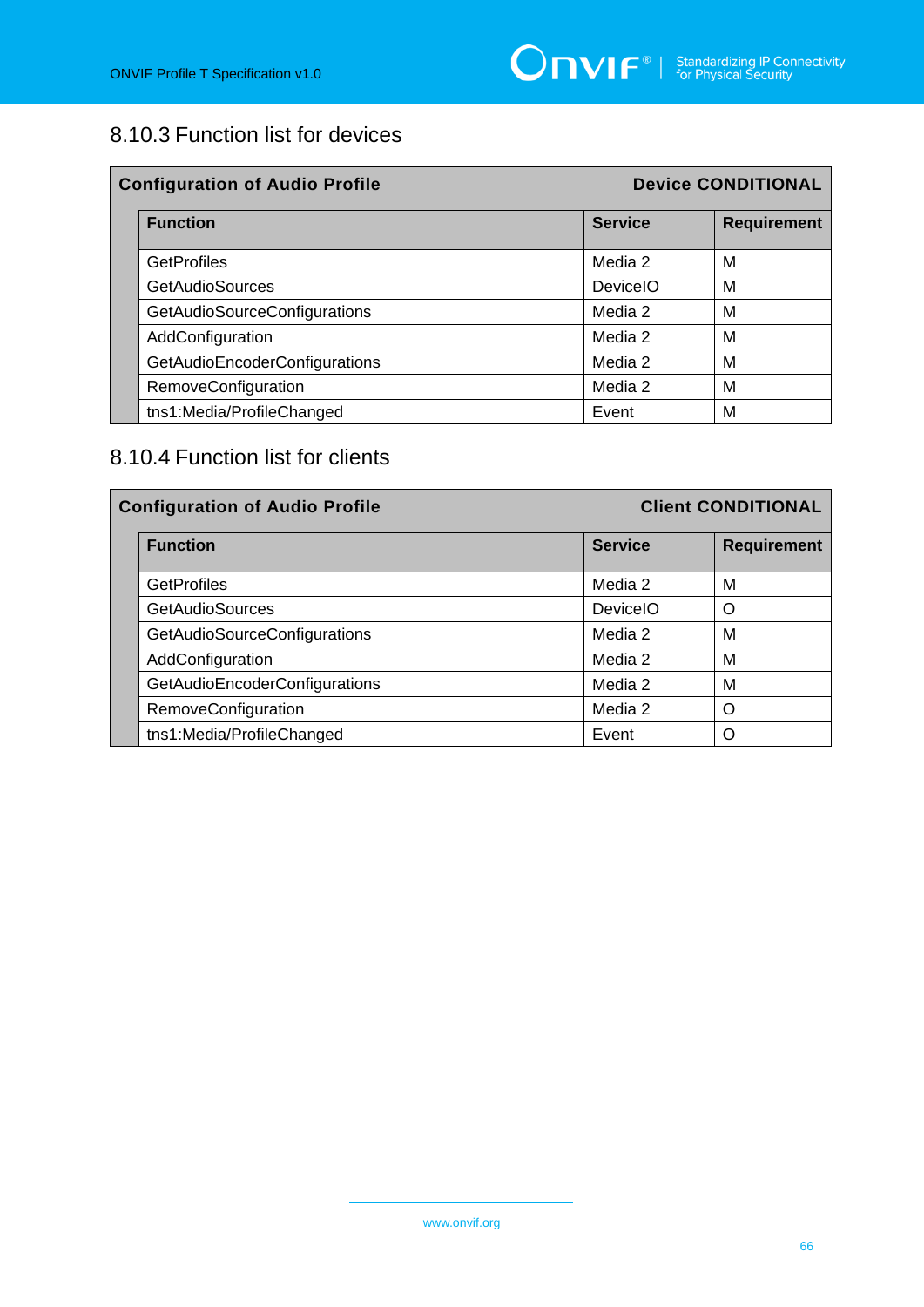# 8.11 Audio encoder configuration

This section describes the operations related to modifying audio encoder configurations.

### 8.11.1 Device requirements (if supported)

- Device shall support listing of **Audio Encoder Configurations** in response to the **GetAudioEncoderConfigurations** operation.
- Device shall support modifying an **Audio Encoder Configuration** using the **GetAudioEncoderConfigurationOptions** and **SetAudioEncoderConfiguration** operations.
- Device shall deliver event notifications when an **Audio Encoder Configuration** is changed.

#### 8.11.2 Client requirements (if supported)

- Client shall be able to retrieve the current **Audio Encoder Configurations** using the **GetAudioEncoderConfigurations** operation.
- Client shall be able to modify an **Audio Encoder Configuration** using the **GetAudioEncoderConfigurationOptions** and **SetAudioEncoderConfiguration** operations**.**

### 8.11.3 Function list for devices

| <b>Device CONDITIONAL</b><br><b>Audio Encoder Configuration</b> |                |                    |
|-----------------------------------------------------------------|----------------|--------------------|
| <b>Function</b>                                                 | <b>Service</b> | <b>Requirement</b> |
| GetAudioEncoderConfigurations                                   | Media 2        | М                  |
| GetAudioEncoderConfigurationOptions                             | Media 2        | М                  |
| SetAudioEncoderConfiguration                                    | Media 2        | М                  |
| tns1:Media/ConfigurationChanged                                 | Event          | M                  |

### 8.11.4 Function list for clients

| <b>Audio Encoder Configuration</b>  | <b>Client CONDITIONAL</b> |                    |
|-------------------------------------|---------------------------|--------------------|
| <b>Function</b>                     | <b>Service</b>            | <b>Requirement</b> |
| GetAudioEncoderConfigurations       | Media 2                   | M                  |
| GetAudioEncoderConfigurationOptions | Media 2                   | M                  |
| SetAudioEncoderConfiguration        | Media 2                   | M                  |
| tns1:Media/ConfigurationChanged     | Event                     | O                  |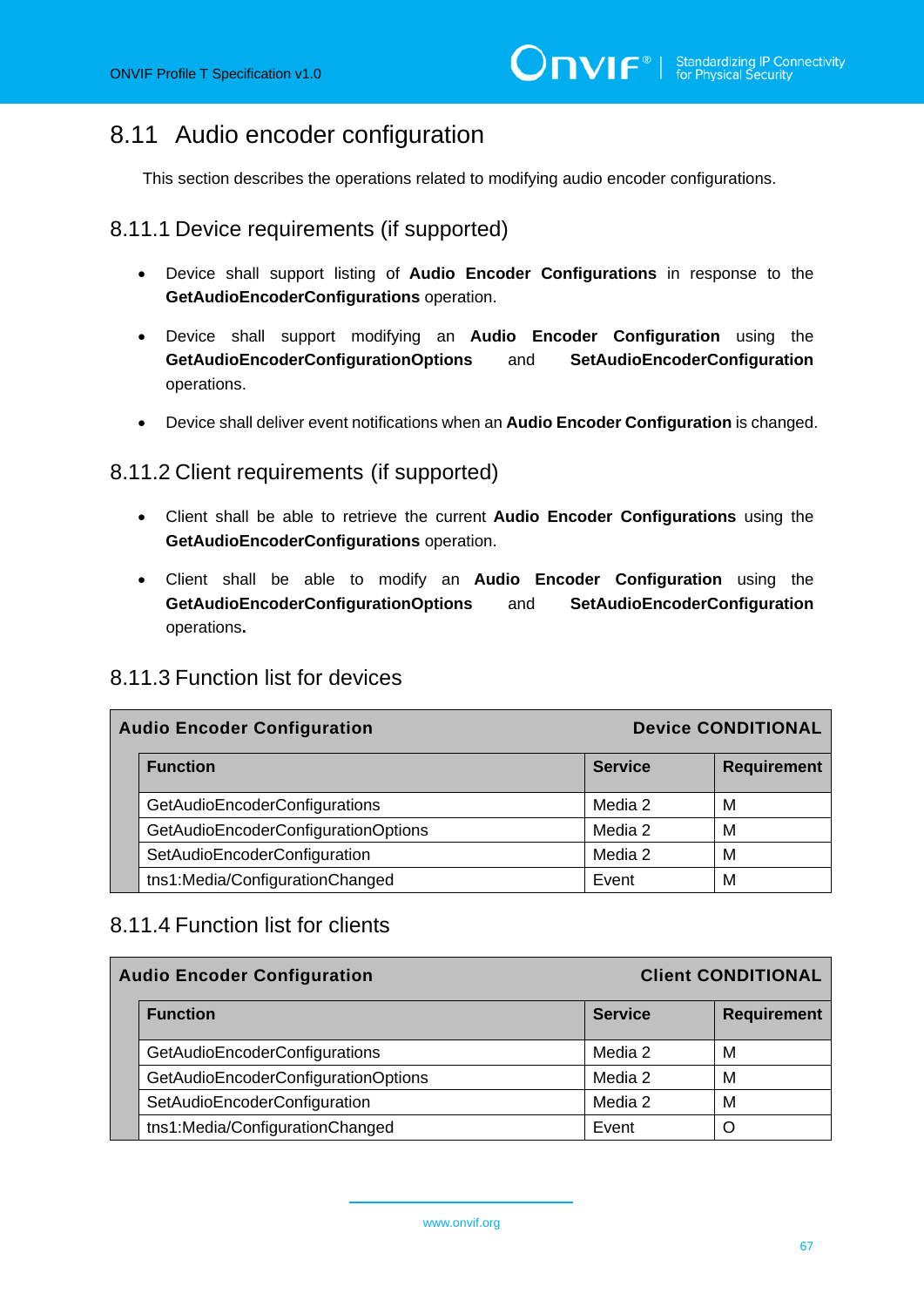# 8.12 Audio output streaming

This section describes the operations related to audio output streaming. It is also known as audio backchannel.

8.12.1 Device requirements (if supported)

- Device shall support getting the stream URI for the selected **Media Profile** using the **GetProfiles** and **GetStreamURI** operations.
- Device shall return the list of decoder options in response to the **GetAudioDecoderConfigurationOptions** operation.
- Device shall support initiation of streaming sessions using RTSP according to the **Streaming Service Specification**, Back Channel Connection.
- Device shall be able to decode G.711 µ-law.
- If supported, device shall be able to decode AAC.
- Device shall be able to receive an audio stream over RTP/UDP and RTP/RTSP/HTTP/TCP using the selected **Media Profile**.
- If supported, device shall be able to receive an audio stream over RTP/RTSP/HTTPS/TCP using the selected **Media Profile**.
- If supported, device shall be able receive an audio stream over RTP/RTSP/TCP/WebSocket using the selected **Media Profile**.

8.12.2 Client requirements (if supported)

- Client shall be able to get the stream URI for the selected **Media Profile** using the **GetProfiles** and **GetStreamURI** operations.
- Client shall be able to initiate streaming sessions using RTSP according to the **Streaming Service Specification**, Back Channel Connection.
- Client shall be able to send a stream of G.711 µ-law encoded audio**.**
- If supported, client shall be able to send a stream of AAC encoded audio**.**
- Client shall be able to stream audio over RTP/UDP or RTP/RTSP/HTTP/TCP using the selected **Media Profile**.
- If supported, client shall be able to stream audio over RTP/RTSP/HTTPS/TCP using the selected **Media Profile**.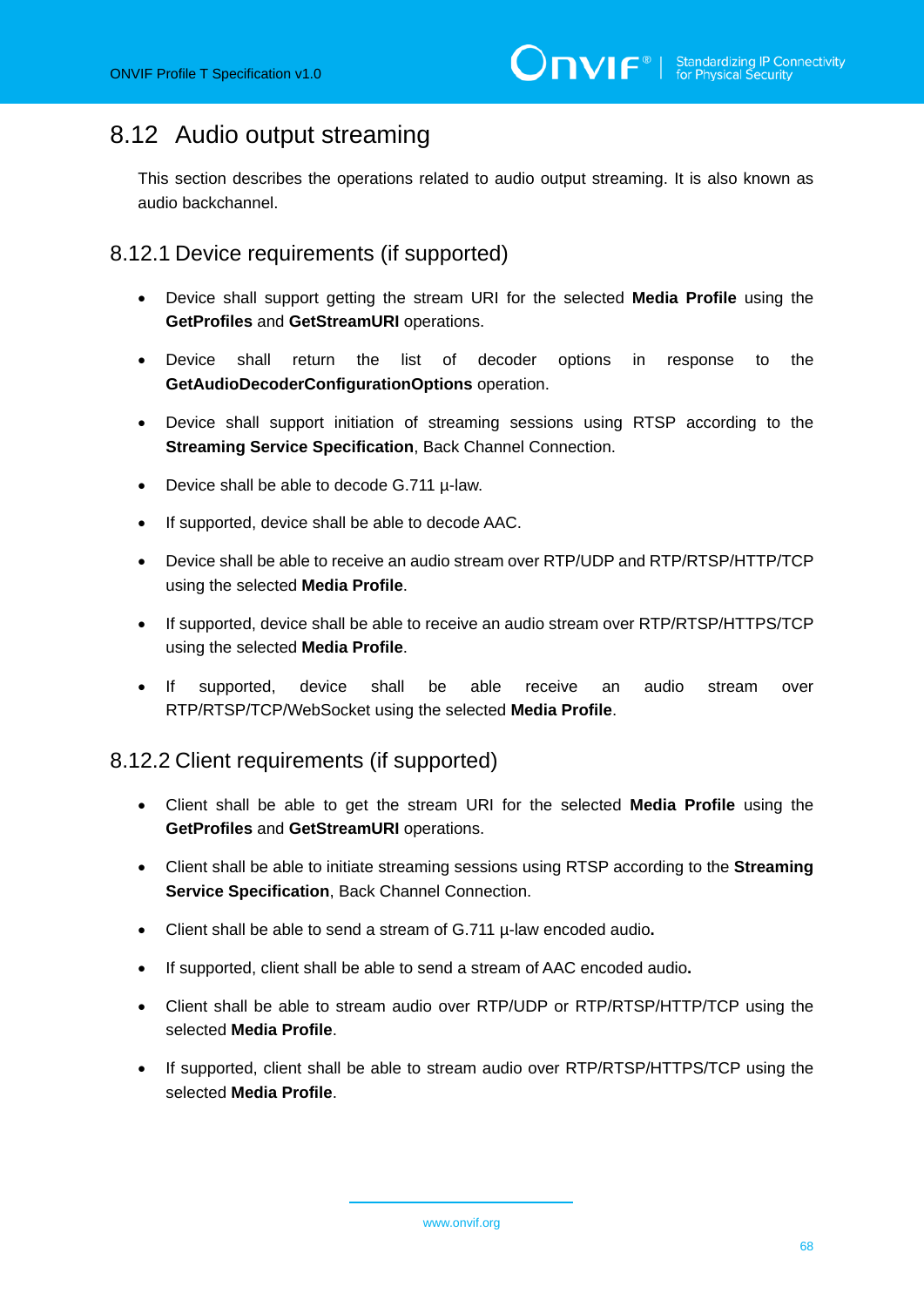# 8.12.3 Function list for devices

| <b>Audio Output Streaming</b>         |                | <b>Device CONDITIONAL</b> |  |
|---------------------------------------|----------------|---------------------------|--|
| <b>Function</b>                       | <b>Service</b> | <b>Requirement</b>        |  |
| <b>GetProfiles</b>                    | Media 2        | M                         |  |
| GetStreamUri                          | Media 2        | М                         |  |
| GetAudioDecoderConfigurationOptions   | Media 2        | м                         |  |
| Streaming using RTSP - Back Channel   | Streaming      | M                         |  |
| G.711 µ-law Decoding                  | Media 2        | M                         |  |
| AAC Decoding                          | Media 2        | C                         |  |
| Streaming over RTP/UDP                | Streaming      | M                         |  |
| Streaming over RTP/RTSP/HTTP/TCP      | Streaming      | M                         |  |
| Streaming over RTP/RTSP/HTTPS/TCP     | Streaming      | C                         |  |
| Streaming over RTP/RTSP/TCP/WebSocket | Streaming      | C                         |  |

# 8.12.4 Function list for clients

| <b>Audio Output Streaming</b>         |                | <b>Client CONDITIONAL</b> |  |
|---------------------------------------|----------------|---------------------------|--|
| <b>Function</b>                       | <b>Service</b> | <b>Requirement</b>        |  |
| <b>GetProfiles</b>                    | Media 2        | м                         |  |
| GetStreamUri                          | Media 2        | M                         |  |
| GetAudioDecoderConfigurationOptions   | Media 2        | O                         |  |
| Streaming using RTSP - Back Channel   | Streaming      | M                         |  |
| G.711 µ-law Encoding                  | Media 2        | M                         |  |
| AAC Encoding                          | Media 2        | C                         |  |
| Streaming over RTP/UDP                | Streaming      | M*                        |  |
| Streaming over RTP/RTSP/HTTP/TCP      | Streaming      |                           |  |
| Streaming over RTP/RTSP/HTTPS/TCP     | Streaming      | C                         |  |
| Streaming over RTP/RTSP/TCP/WebSocket | Streaming      | ∩                         |  |

\* Client shall support at least one of the listed transport methods.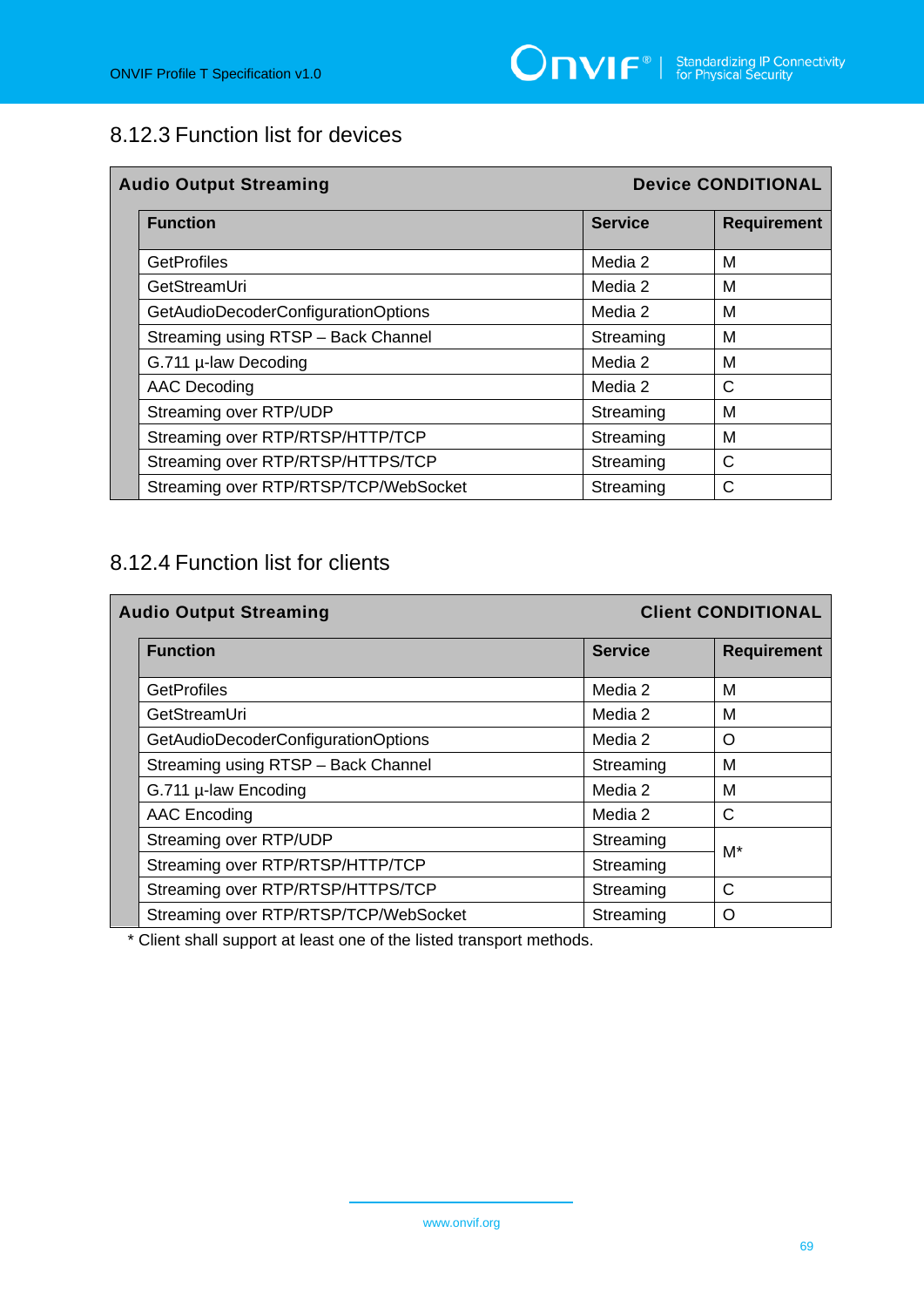# 8.13 Configuration of audio output profile

This section describes the operations related to the configuration of **Media Profiles** for audio output streaming (audio backchannel).

### 8.13.1 Device requirements (if supported)

- Device shall support listing of **Media Profiles** in response to the **GetProfiles** operation.
- Device shall support listing of audio outputs in response to the **GetAudioOutputs** operation.
- Device shall support adding an **Audio Output Configuration** to a **Media Profile** using the **GetAudioOutputConfigurations** and **AddConfiguration** operations.
- Device shall support adding an **Audio Decoder Configuration** to a **Media Profile** using the **GetAudioDecoderConfigurations** and **AddConfiguration** operations.
- Device shall support removing an **Audio Output Configuration** or an **Audio Decoder Configuration** from a profile using the **RemoveConfiguration** operation.
- Device shall deliver event notifications when an **Audio Output Configuration** or **Audio Decoder Configuration** is added or removed from a profile.

#### 8.13.2 Client requirements (if supported)

- Client shall be able to retrieve available **Media Profiles** using the **GetProfiles** operation.
- Client shall be able to either:
	- o Add an **Audio Output Configuration** to a **Media Profile** using the **GetAudioOutputConfigurations** and **AddConfiguration** operations, or
	- o Create a media profile with an **Audio Output Configuration** according to **[7.8.2](#page-24-0)**.
- Client shall be able to add an **Audio Decoder Configuration** to a **Media Profile** using the **GetAudioDecoderConfigurations** and **AddConfiguration** operations.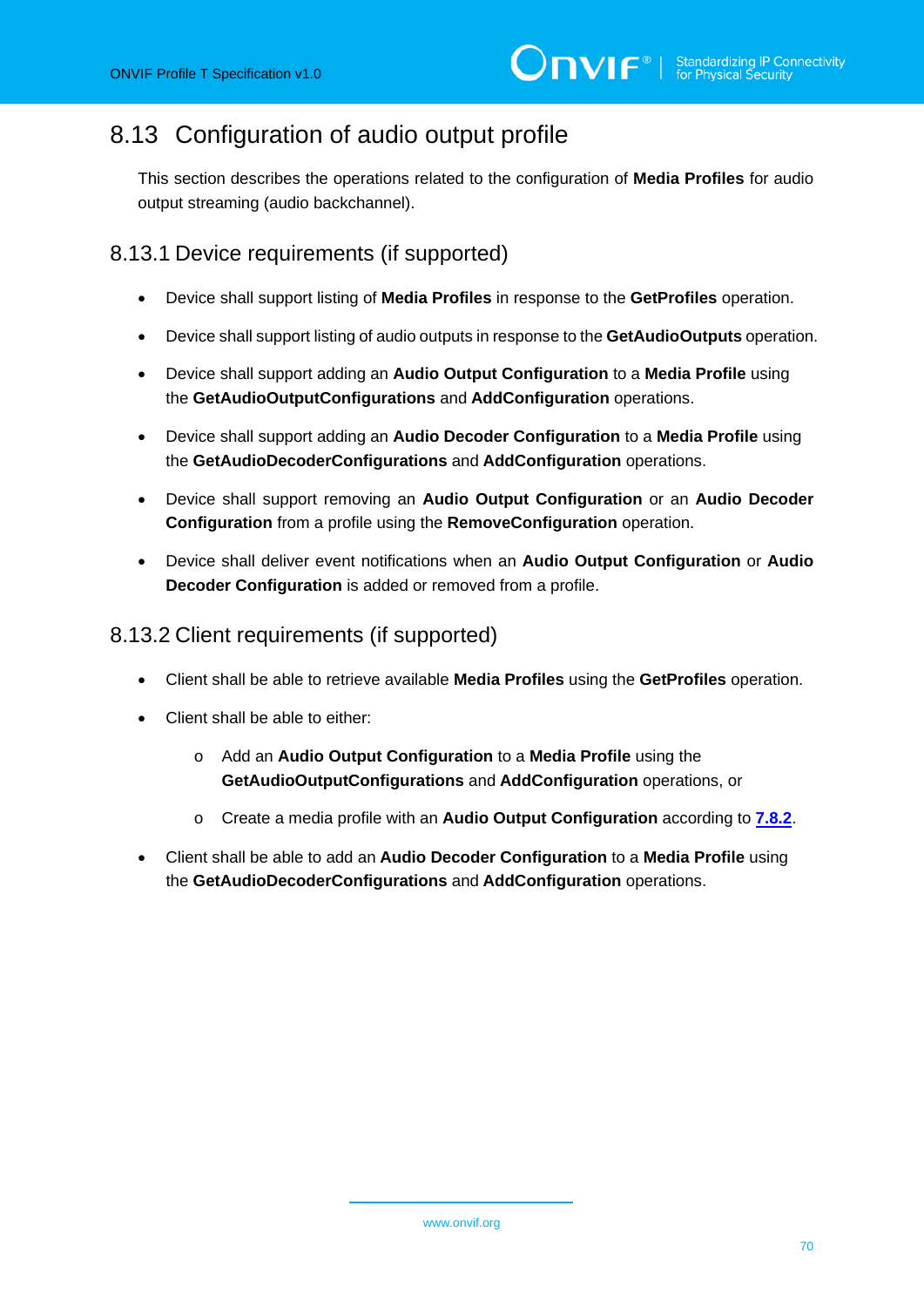# 8.13.3 Function list for devices

| <b>Configuration of Audio Output Profile</b> |                 | <b>Device CONDITIONAL</b> |  |
|----------------------------------------------|-----------------|---------------------------|--|
| <b>Function</b>                              | <b>Service</b>  | <b>Requirement</b>        |  |
| <b>GetProfiles</b>                           | Media 2         | M                         |  |
| <b>GetAudioOutputs</b>                       | <b>DeviceIO</b> | M                         |  |
| GetAudioOutputConfigurations                 | Media 2         | М                         |  |
| AddConfiguration                             | Media 2         | M                         |  |
| <b>GetAudioDecoderConfigurations</b>         | Media 2         | M                         |  |
| RemoveConfiguration                          | Media 2         | М                         |  |
| tns1:Media/ProfileChanged                    | Event           | M                         |  |

# 8.13.4 Function list for clients

| <b>Configuration of Audio Output Profile</b> |                                      | <b>Client CONDITIONAL</b> |                    |
|----------------------------------------------|--------------------------------------|---------------------------|--------------------|
|                                              | <b>Function</b>                      | <b>Service</b>            | <b>Requirement</b> |
|                                              | <b>GetProfiles</b>                   | Media 2                   | м                  |
|                                              | <b>GetAudioOutputs</b>               | <b>DeviceIO</b>           | $\Omega$           |
|                                              | GetAudioOutputConfigurations         | Media 2                   | м                  |
|                                              | AddConfiguration                     | Media 2                   | м                  |
|                                              | <b>GetAudioDecoderConfigurations</b> | Media 2                   | M                  |
|                                              | RemoveConfiguration                  | Media 2                   | ∩                  |
|                                              | tns1:Media/ProfileChanged            | Event                     | ∩                  |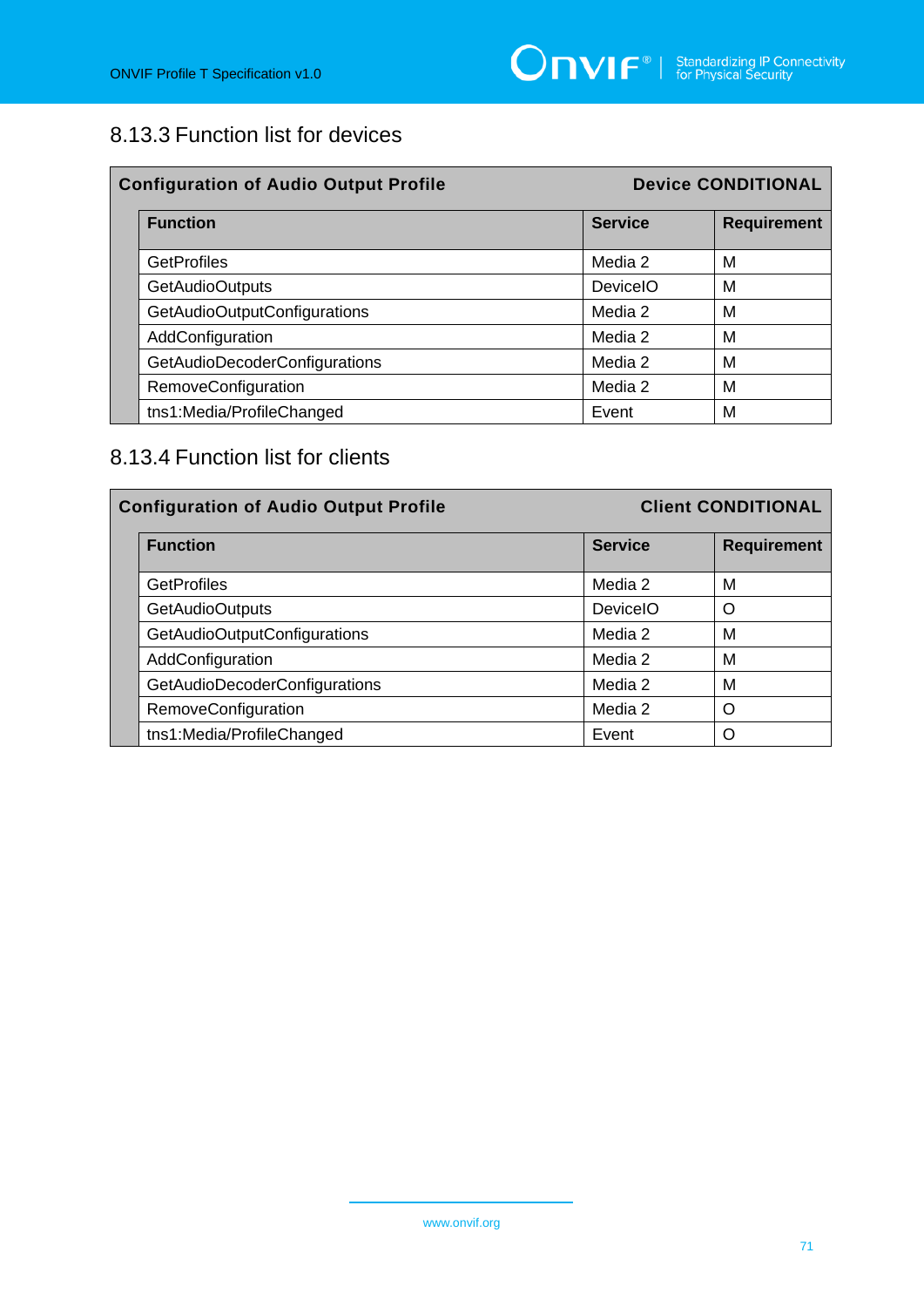# 8.14 Focus control

This section describes the operations related to focus control.

### 8.14.1 Device requirements (if supported)

- Device shall return available video sources in response to the **GetVideoSources** operation.
- Device shall list available focus move options using the **GetMoveOptions** operation.
- Device shall support focus movement using the **Move** and **Stop** operations.
- Device shall report its current status using the **GetStatus** operation.

### 8.14.2 Client requirements (if supported)

• Client shall be able to control focus using the **GetMoveOptions**, **Move** and **Stop.**

#### 8.14.3 Function list for devices

| <b>Focus Control</b> |                        |                | <b>Device CONDITIONAL</b> |  |
|----------------------|------------------------|----------------|---------------------------|--|
|                      | <b>Function</b>        | <b>Service</b> | <b>Requirement</b>        |  |
|                      | <b>GetVideoSources</b> | DeviceIO       | М                         |  |
|                      | <b>GetMoveOptions</b>  | Imaging        | М                         |  |
|                      | Move                   | Imaging        | M                         |  |
|                      | Stop                   | Imaging        | М                         |  |
|                      | <b>GetStatus</b>       | Imaging        | M                         |  |

#### 8.14.4 Function list for clients

| <b>Focus Control</b> |                        |                | <b>Client CONDITIONAL</b> |
|----------------------|------------------------|----------------|---------------------------|
|                      | <b>Function</b>        | <b>Service</b> | <b>Requirement</b>        |
|                      | <b>GetVideoSources</b> | DeviceIO       | O                         |
|                      | <b>GetMoveOptions</b>  | Imaging        | м                         |
|                      | Move                   | Imaging        | M                         |
|                      | Stop                   | Imaging        | M                         |
|                      | <b>GetStatus</b>       | Imaging        | O                         |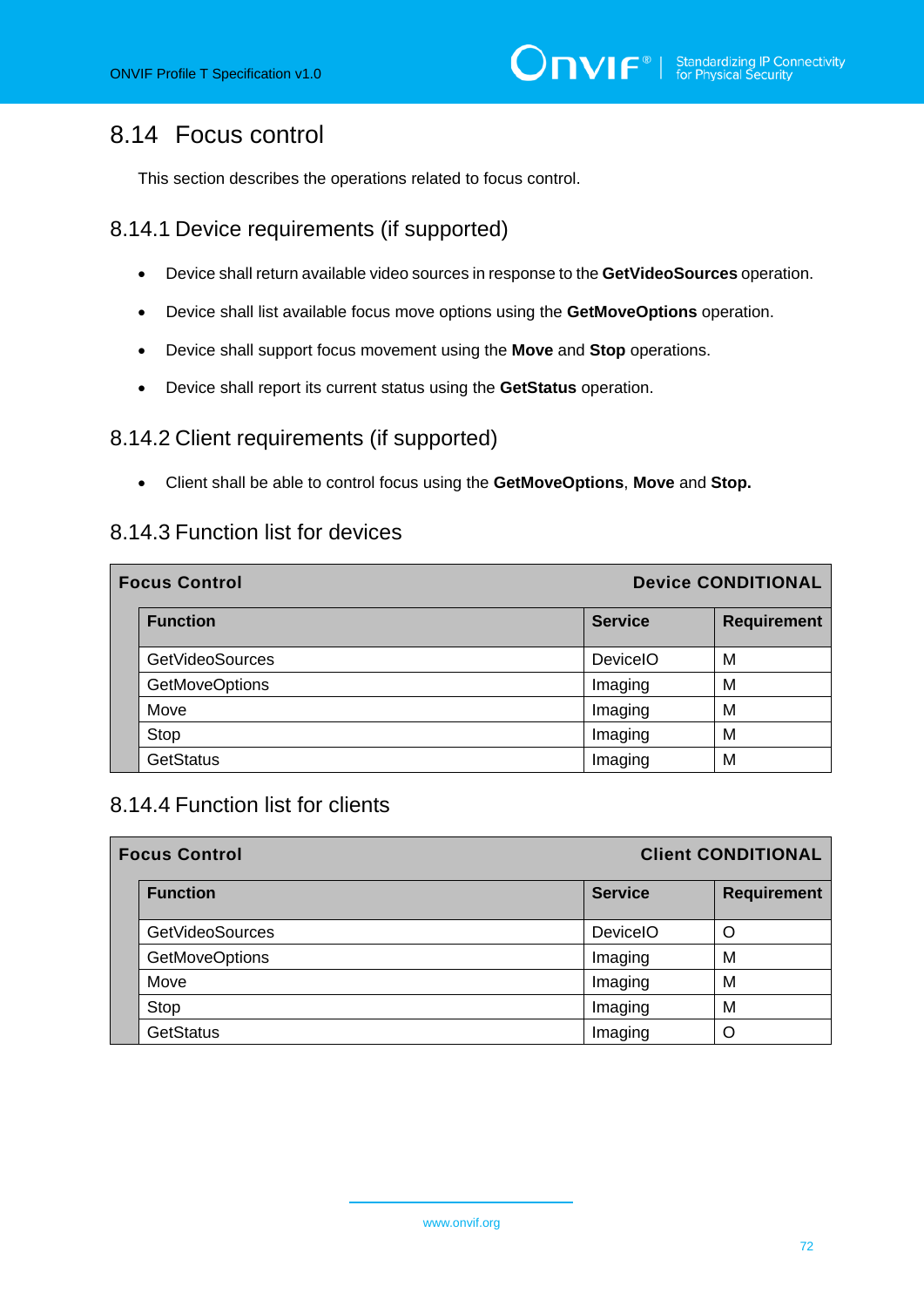## 8.15 Relay outputs

This section describes the operations related to the control of Relay Outputs.

#### 8.15.1 Device requirements (if supported)

- Device shall return available **Relay Outputs** in response to the **GetRelayOutputs** operation.
- Device shall support modifying **Relay Output** settings in response to the **GetRelayOutputOptions** and **SetRelayOutputSettings** operations.
- Device shall support control of the **Relay Output** state in response to the **SetRelayOutputState** operation.
- Device shall generate **Relay Output** events according to the **Device IO Service Specification**.

#### 8.15.2 Client requirements (if supported)

- Client shall be able to retrieve available **Relay Outputs** using the **GetRelayOutputs** operation.
- Client shall be able to control **Relay Output** state using the **SetRelayOutputState** operation.

#### 8.15.3 Function list for devices

| <b>Device CONDITIONAL</b><br><b>Relay Outputs</b> |                           |                 |                    |
|---------------------------------------------------|---------------------------|-----------------|--------------------|
|                                                   | <b>Function</b>           | <b>Service</b>  | <b>Requirement</b> |
|                                                   | <b>GetRelayOutputs</b>    | <b>DeviceIO</b> | M                  |
|                                                   | GetRelayOutputOptions     | <b>DeviceIO</b> | M                  |
|                                                   | SetRelayOutputSettings    | <b>DeviceIO</b> | M                  |
|                                                   | SetRelayOutputState       | <b>DeviceIO</b> | M                  |
|                                                   | tns1:Device/Trigger/Relay | Event           | M                  |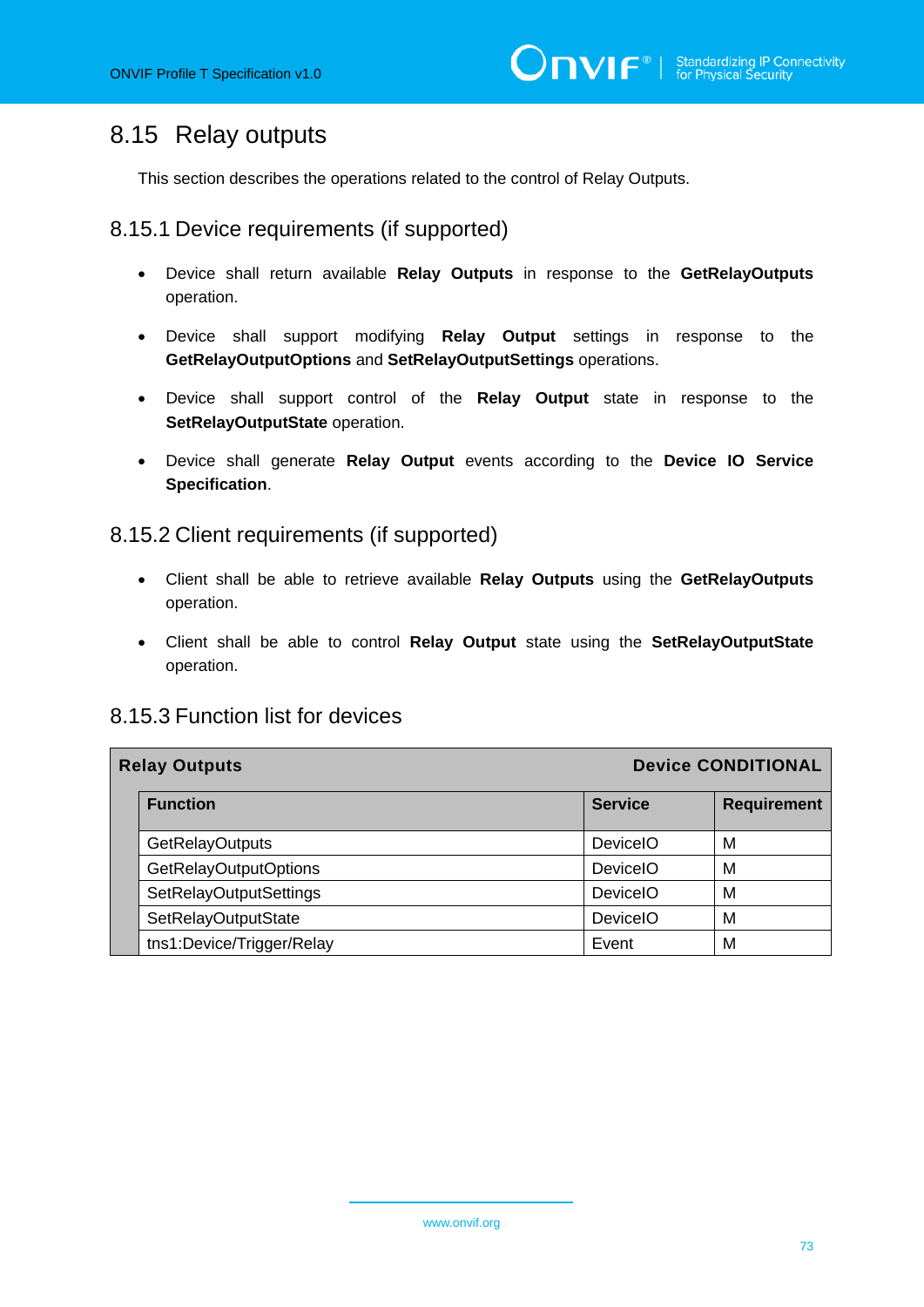# 8.15.4 Function list for clients

| <b>Client CONDITIONAL</b><br><b>Relay Outputs</b> |                           |                 |                    |
|---------------------------------------------------|---------------------------|-----------------|--------------------|
|                                                   | <b>Function</b>           | <b>Service</b>  | <b>Requirement</b> |
|                                                   | <b>GetRelayOutputs</b>    | <b>DeviceIO</b> | M                  |
|                                                   | GetRelayOutputOptions     | <b>DeviceIO</b> | O                  |
|                                                   | SetRelayOutputSettings    | <b>DeviceIO</b> | ∩                  |
|                                                   | SetRelayOutputState       | <b>DeviceIO</b> | M                  |
|                                                   | tns1:Device/Trigger/Relay | Event           | O                  |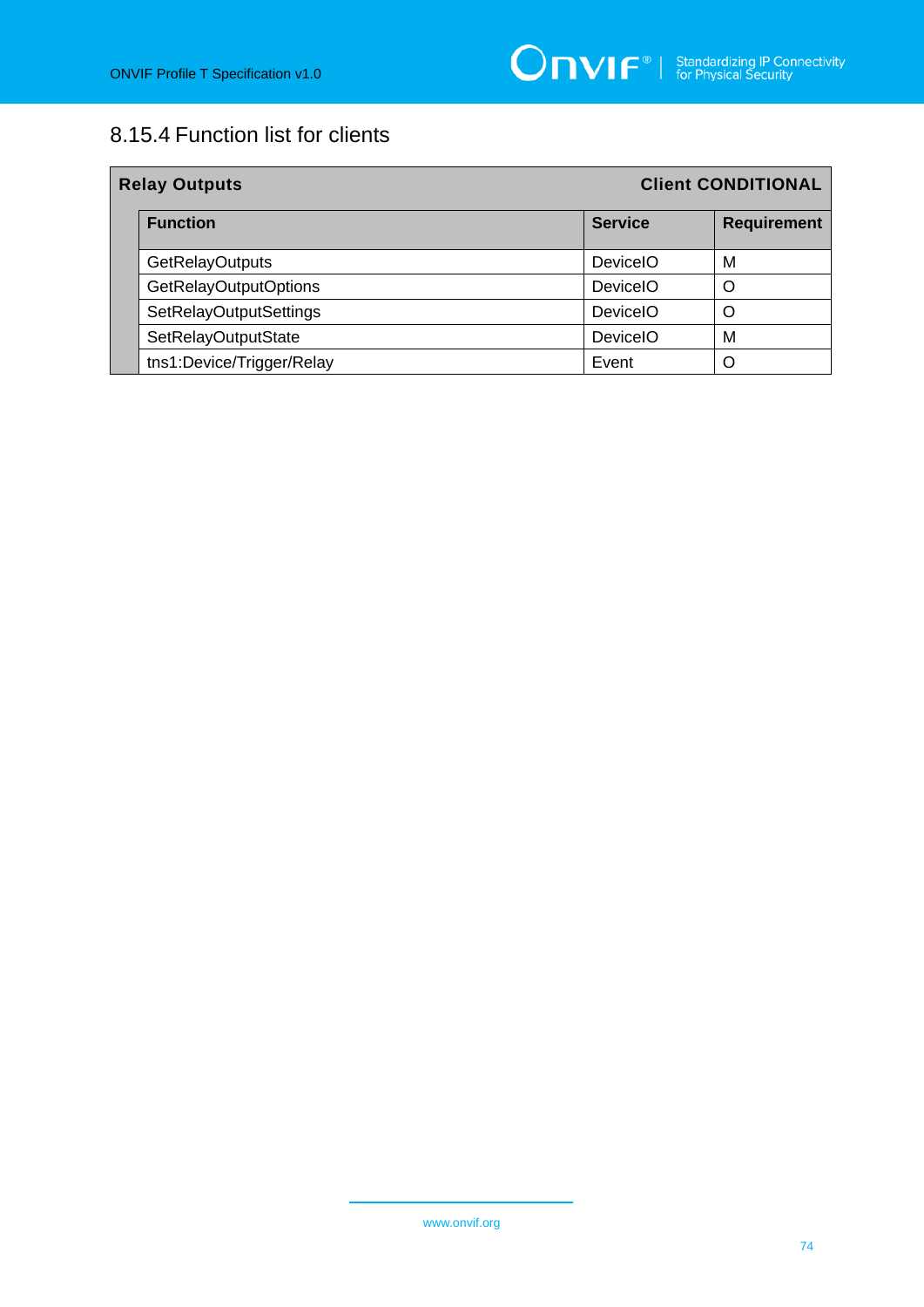## 8.16 Digital inputs

This section describes the operations related to the control of Digital Inputs connected to a device.

8.16.1 Device requirements (if supported)

- Device shall provide available **Digital Inputs** in response to the **GetDigitalInputs** operation.
- Device shall support modifying **Digital Input** configurations in response to the **GetDigitalInputConfigurationOptions** and **SetDigitalInputConfigurations** operations.
- Device shall generate **Digital Input** events according to the **Device IO Service Specification**.

### 8.16.2 Client requirements (if supported)

- Client shall be able to retrieve available **Digital Inputs** using the **GetDigitalInputs** operation.
- Client shall monitor the state of the input pins with event topic **tns1:Device/Trigger/DigitalInput.**

### 8.16.3 Function list for devices

| <b>Device CONDITIONAL</b><br><b>Digital Inputs</b> |                                     |                 |                    |
|----------------------------------------------------|-------------------------------------|-----------------|--------------------|
|                                                    | <b>Function</b>                     | <b>Service</b>  | <b>Requirement</b> |
|                                                    | GetDigitalInputs                    | <b>DeviceIO</b> | м                  |
|                                                    | GetDigitalInputConfigurationOptions | <b>DeviceIO</b> | м                  |
|                                                    | SetDigitalInputConfigurations       | <b>DeviceIO</b> | м                  |
|                                                    | tns1:Device/Trigger/DigitalInput    | Event           | М                  |

#### 8.16.4 Function list for clients

| <b>Client CONDITIONAL</b><br><b>Digital Inputs</b> |                 |                    |  |
|----------------------------------------------------|-----------------|--------------------|--|
| <b>Function</b>                                    | <b>Service</b>  | <b>Requirement</b> |  |
| GetDigitalInputs                                   | <b>DeviceIO</b> | M                  |  |
| GetDigitalInputConfigurationOptions                | <b>DeviceIO</b> | O                  |  |
| SetDigitalInputConfigurations                      | <b>DeviceIO</b> | O                  |  |
| tns1:Device/Trigger/DigitalInput                   | Event           | М                  |  |

www.onvif.org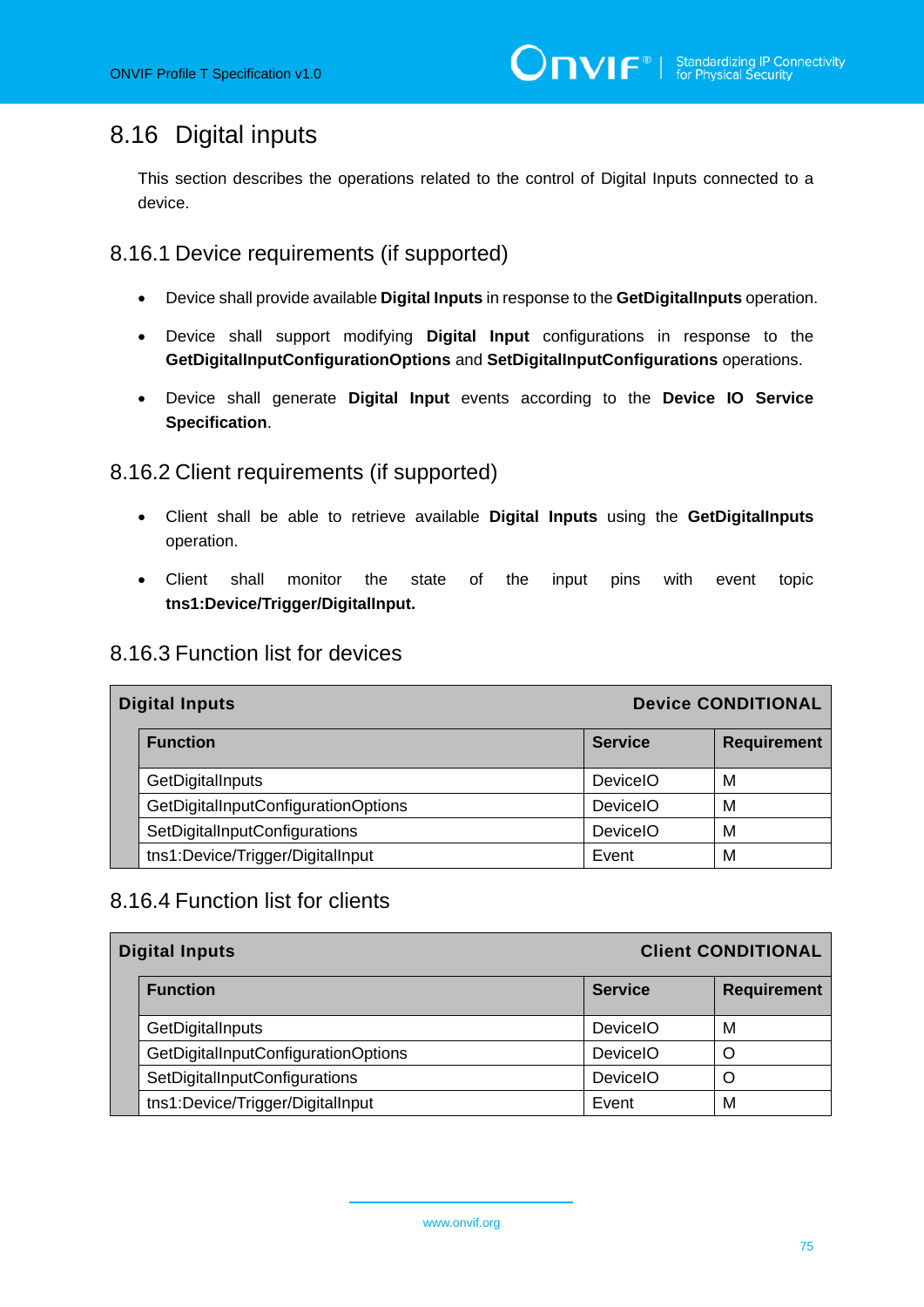## 8.17 Auxiliary commands

This section describes the operations related to auxiliary commands on a device.

### 8.17.1 Device requirements (if supported)

- Device shall support the **SendAuxiliaryCommand** operation as covered by the **Device Management** service.
- Device shall return a list of supported auxiliary commands in the **Misc.AuxiliaryCommands** field in the response of the **GetServiceCapabilities** operation.

### 8.17.2 Client requirements (if supported)

• Client shall be able to execute auxiliary commands using the **SendAuxiliaryCommand** operation as covered by the **Device Management** service.

| <b>Device CONDITIONAL</b><br><b>Auxiliary Commands</b> |                         |                          |                    |
|--------------------------------------------------------|-------------------------|--------------------------|--------------------|
|                                                        | <b>Function</b>         | <b>Service</b>           | <b>Requirement</b> |
|                                                        | SendAuxiliaryCommand    | Device Management        | M                  |
|                                                        | tt:Wiper On             | Device Management        | $\mathsf{C}$       |
|                                                        | tt:Wiper Off            | <b>Device Management</b> | C                  |
|                                                        | tt:Washer On            | Device Management        | C                  |
|                                                        | tt:Washer Off           | Device Management        | C                  |
|                                                        | tt:WashingProcedure On  | Device Management        | C                  |
|                                                        | tt:WashingProcedure Off | Device Management        | C                  |
|                                                        | tt:IRLamp On            | <b>Device Management</b> | C                  |
|                                                        | tt:IRLamp Off           | Device Management        | C                  |
|                                                        | tt:IRLamp Auto          | Device Management        | C                  |

#### 8.17.3 Function list for devices